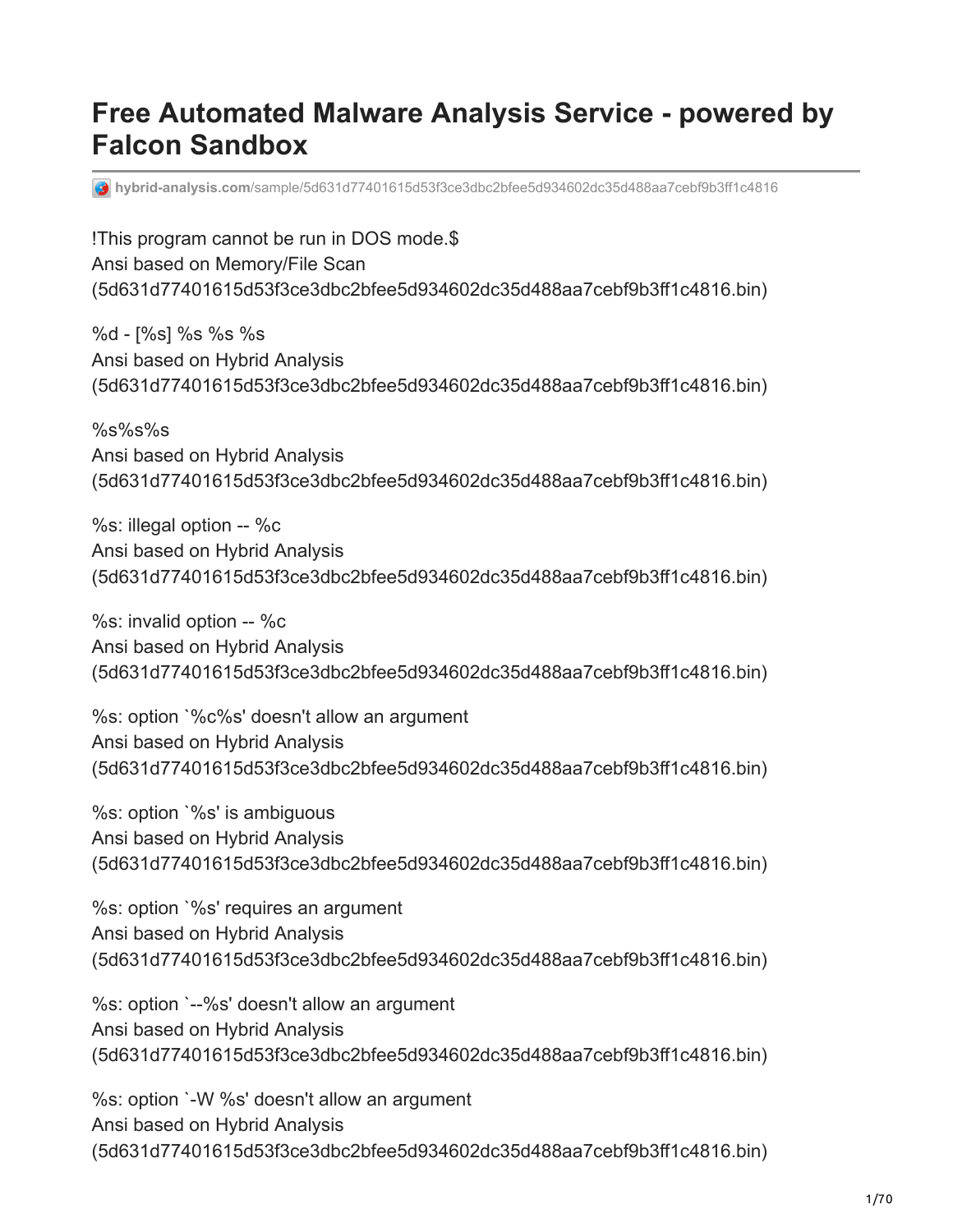%s: option `-W %s' is ambiguous Ansi based on Hybrid Analysis (5d631d77401615d53f3ce3dbc2bfee5d934602dc35d488aa7cebf9b3ff1c4816.bin)

%s: option requires an argument -- %c Ansi based on Hybrid Analysis (5d631d77401615d53f3ce3dbc2bfee5d934602dc35d488aa7cebf9b3ff1c4816.bin)

%s: unrecognized option `%c%s' Ansi based on Hybrid Analysis (5d631d77401615d53f3ce3dbc2bfee5d934602dc35d488aa7cebf9b3ff1c4816.bin)

%s: unrecognized option `--%s' Ansi based on Hybrid Analysis (5d631d77401615d53f3ce3dbc2bfee5d934602dc35d488aa7cebf9b3ff1c4816.bin)

 $%s\%s$ Ansi based on Hybrid Analysis (5d631d77401615d53f3ce3dbc2bfee5d934602dc35d488aa7cebf9b3ff1c4816.bin)

%s\Drivers\%s.sys Ansi based on Hybrid Analysis (5d631d77401615d53f3ce3dbc2bfee5d934602dc35d488aa7cebf9b3ff1c4816.bin)

%s\System32 Ansi based on Hybrid Analysis (5d631d77401615d53f3ce3dbc2bfee5d934602dc35d488aa7cebf9b3ff1c4816.bin)

%s\_%d Unicode based on Hybrid Analysis (5d631d77401615d53f3ce3dbc2bfee5d934602dc35d488aa7cebf9b3ff1c4816.bin)

%temp% Ansi based on Hybrid Analysis (5d631d77401615d53f3ce3dbc2bfee5d934602dc35d488aa7cebf9b3ff1c4816.bin)

, 1, 0, 0

Unicode based on Memory/File Scan (5d631d77401615d53f3ce3dbc2bfee5d934602dc35d488aa7cebf9b3ff1c4816.bin)

---Joint Unit Count:%d--- Ansi based on Hybrid Analysis (5d631d77401615d53f3ce3dbc2bfee5d934602dc35d488aa7cebf9b3ff1c4816.bin)

.?AVtype\_info@@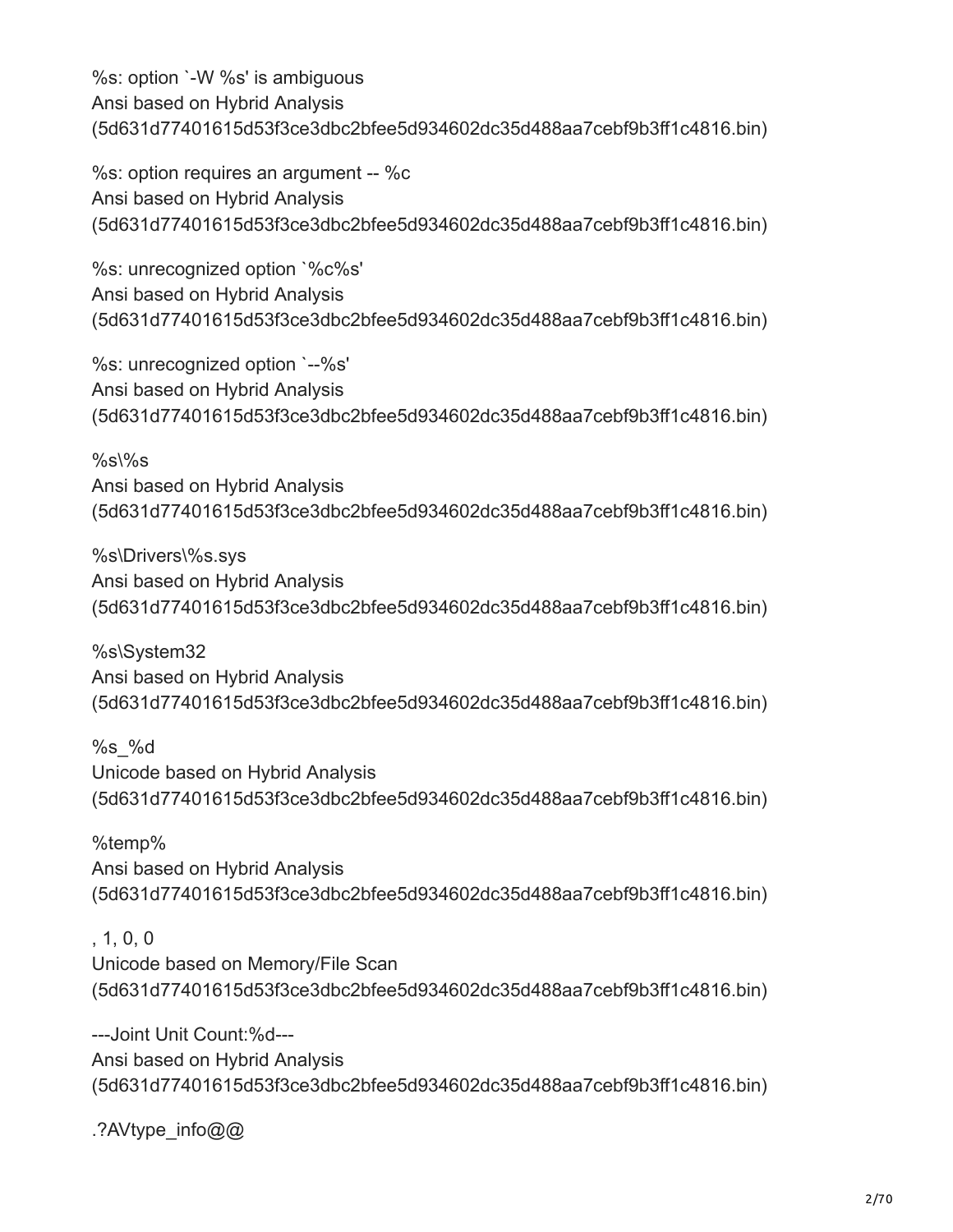.?AW4FW\_ERROR\_CODE@@ Ansi based on Memory/File Scan (5d631d77401615d53f3ce3dbc2bfee5d934602dc35d488aa7cebf9b3ff1c4816.bin)

#### .rsrc

Ansi based on Memory/File Scan (5d631d77401615d53f3ce3dbc2bfee5d934602dc35d488aa7cebf9b3ff1c4816.bin)

.text

Ansi based on Memory/File Scan (5d631d77401615d53f3ce3dbc2bfee5d934602dc35d488aa7cebf9b3ff1c4816.bin)

0hbd@

Ansi based on Memory/File Scan (5d631d77401615d53f3ce3dbc2bfee5d934602dc35d488aa7cebf9b3ff1c4816.bin)

# 4]wS5]w

Ansi based on Memory/File Scan (5d631d77401615d53f3ce3dbc2bfee5d934602dc35d488aa7cebf9b3ff1c4816 , 00298829- 00003884.00000000.300181.420000.00000002.mdmp)

??1type\_info@@UAE@XZ Ansi based on Memory/File Scan (5d631d77401615d53f3ce3dbc2bfee5d934602dc35d488aa7cebf9b3ff1c4816.bin)

??\_?\_\_\_\_\_\_\_\_\_\_\_\_\_\_\_r\_\_ Ansi based on Image Processing (screen\_0.png)

?terminate@@YAXXZ Ansi based on Memory/File Scan (5d631d77401615d53f3ce3dbc2bfee5d934602dc35d488aa7cebf9b3ff1c4816.bin)

@.data Ansi based on Memory/File Scan (5d631d77401615d53f3ce3dbc2bfee5d934602dc35d488aa7cebf9b3ff1c4816.bin)

@echo off :loop choice /N /T 2 /D Y del "%s" if exist %1 goto loop move /-y "%s" "%s" net start "%s" del %%0 Ansi based on Hybrid Analysis (5d631d77401615d53f3ce3dbc2bfee5d934602dc35d488aa7cebf9b3ff1c4816.bin)

@echo off :loop choice /N /T 2 /D Y del "%s" if exist %1 goto loop sc delete "%s"del %%0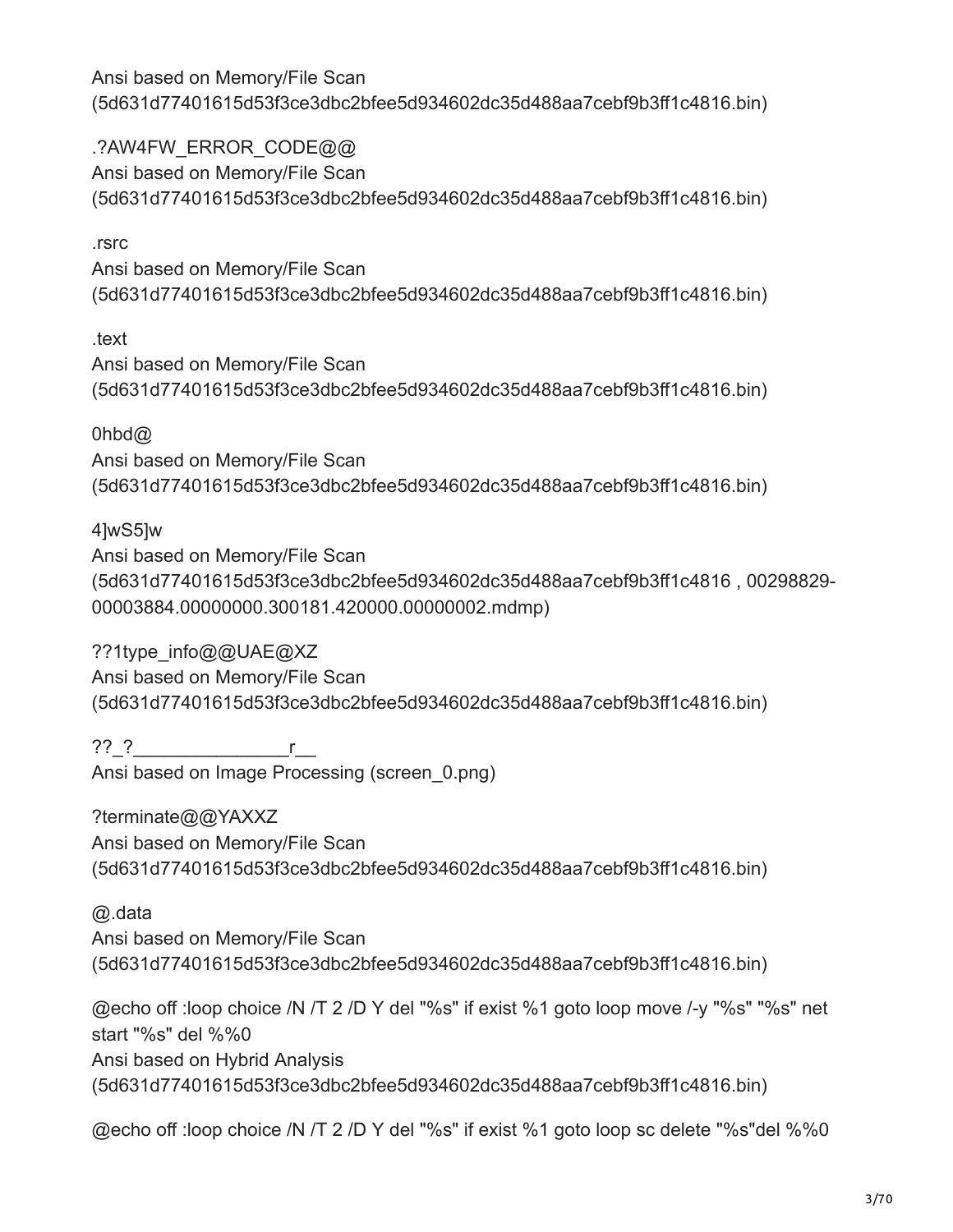\\%s\pipe\Simple\3DPipes\Cloud\%d Ansi based on Memory/File Scan (5d631d77401615d53f3ce3dbc2bfee5d934602dc35d488aa7cebf9b3ff1c4816.bin)

 $\frac{11}{96}$ 

Ansi based on Hybrid Analysis (5d631d77401615d53f3ce3dbc2bfee5d934602dc35d488aa7cebf9b3ff1c4816.bin)

\\.\pipe\Simple\3DPipes\Cloud\%d Ansi based on Memory/File Scan (5d631d77401615d53f3ce3dbc2bfee5d934602dc35d488aa7cebf9b3ff1c4816.bin)

\cmd.exe Ansi based on Hybrid Analysis (5d631d77401615d53f3ce3dbc2bfee5d934602dc35d488aa7cebf9b3ff1c4816.bin)

cu<sub>2</sub> Ansi based on Image Processing (screen\_0.png)

\_\_CxxFrameHandler Ansi based on Memory/File Scan (5d631d77401615d53f3ce3dbc2bfee5d934602dc35d488aa7cebf9b3ff1c4816.bin)

\_\_dllonexit Ansi based on Memory/File Scan (5d631d77401615d53f3ce3dbc2bfee5d934602dc35d488aa7cebf9b3ff1c4816.bin)

\_\_getmainargs Ansi based on Memory/File Scan (5d631d77401615d53f3ce3dbc2bfee5d934602dc35d488aa7cebf9b3ff1c4816.bin)

p initenv Ansi based on Memory/File Scan (5d631d77401615d53f3ce3dbc2bfee5d934602dc35d488aa7cebf9b3ff1c4816.bin)

\_\_p\_\_commode

Ansi based on Memory/File Scan (5d631d77401615d53f3ce3dbc2bfee5d934602dc35d488aa7cebf9b3ff1c4816.bin)

\_\_p\_\_fmode Ansi based on Memory/File Scan (5d631d77401615d53f3ce3dbc2bfee5d934602dc35d488aa7cebf9b3ff1c4816.bin)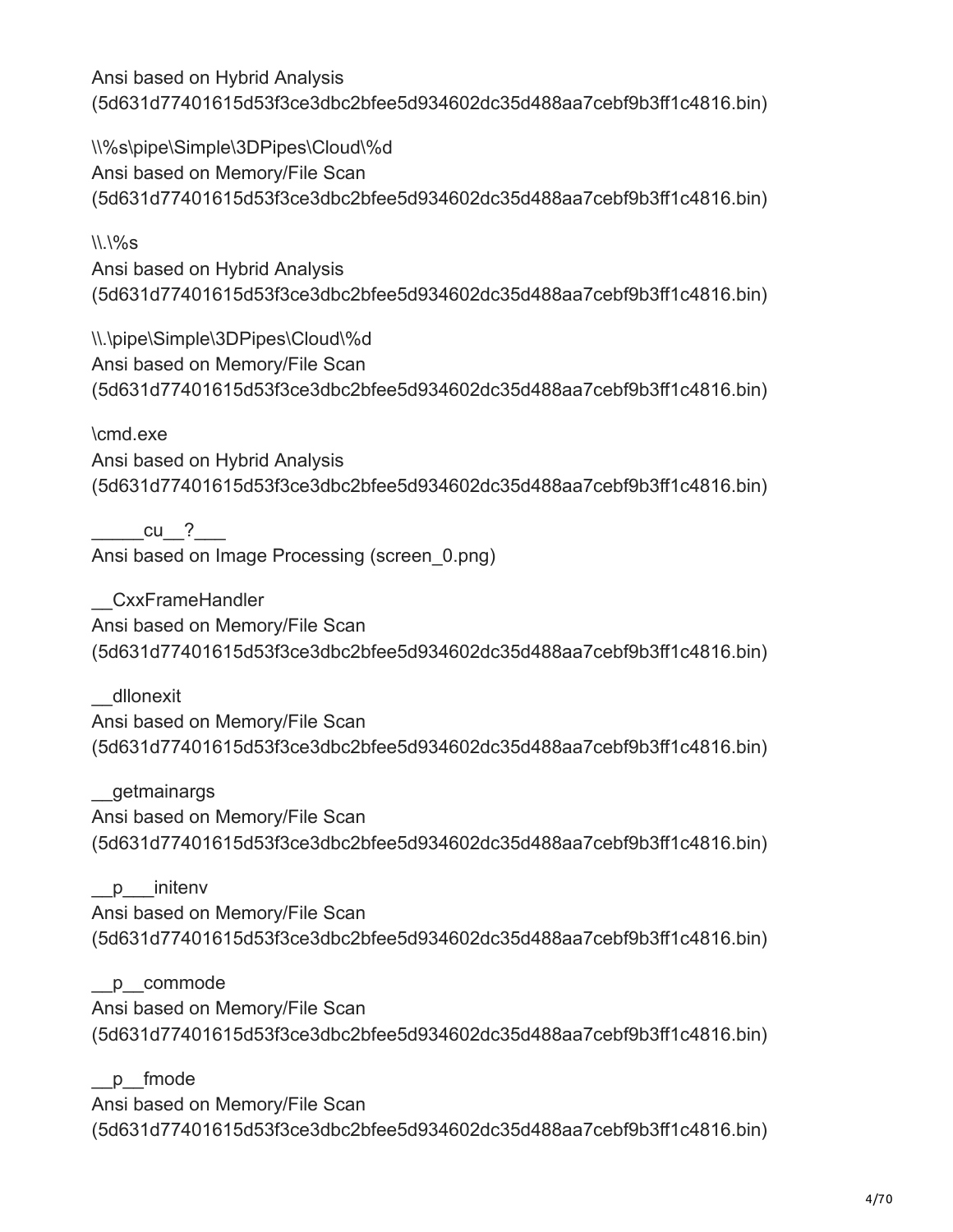setusermatherr Ansi based on Memory/File Scan (5d631d77401615d53f3ce3dbc2bfee5d934602dc35d488aa7cebf9b3ff1c4816.bin)

\_adjust\_fdiv Ansi based on Memory/File Scan (5d631d77401615d53f3ce3dbc2bfee5d934602dc35d488aa7cebf9b3ff1c4816.bin)

\_beginthreadex Ansi based on Memory/File Scan (5d631d77401615d53f3ce3dbc2bfee5d934602dc35d488aa7cebf9b3ff1c4816.bin)

\_controlfp Ansi based on Memory/File Scan (5d631d77401615d53f3ce3dbc2bfee5d934602dc35d488aa7cebf9b3ff1c4816.bin)

\_CxxThrowException Ansi based on Memory/File Scan (5d631d77401615d53f3ce3dbc2bfee5d934602dc35d488aa7cebf9b3ff1c4816.bin)

except handler3 Ansi based on Memory/File Scan (5d631d77401615d53f3ce3dbc2bfee5d934602dc35d488aa7cebf9b3ff1c4816.bin)

\_exit Ansi based on Memory/File Scan (5d631d77401615d53f3ce3dbc2bfee5d934602dc35d488aa7cebf9b3ff1c4816.bin)

\_initterm Ansi based on Memory/File Scan (5d631d77401615d53f3ce3dbc2bfee5d934602dc35d488aa7cebf9b3ff1c4816.bin)

\_mbscmp Ansi based on Memory/File Scan (5d631d77401615d53f3ce3dbc2bfee5d934602dc35d488aa7cebf9b3ff1c4816.bin)

\_onexit Ansi based on Memory/File Scan (5d631d77401615d53f3ce3dbc2bfee5d934602dc35d488aa7cebf9b3ff1c4816.bin)

\_purecall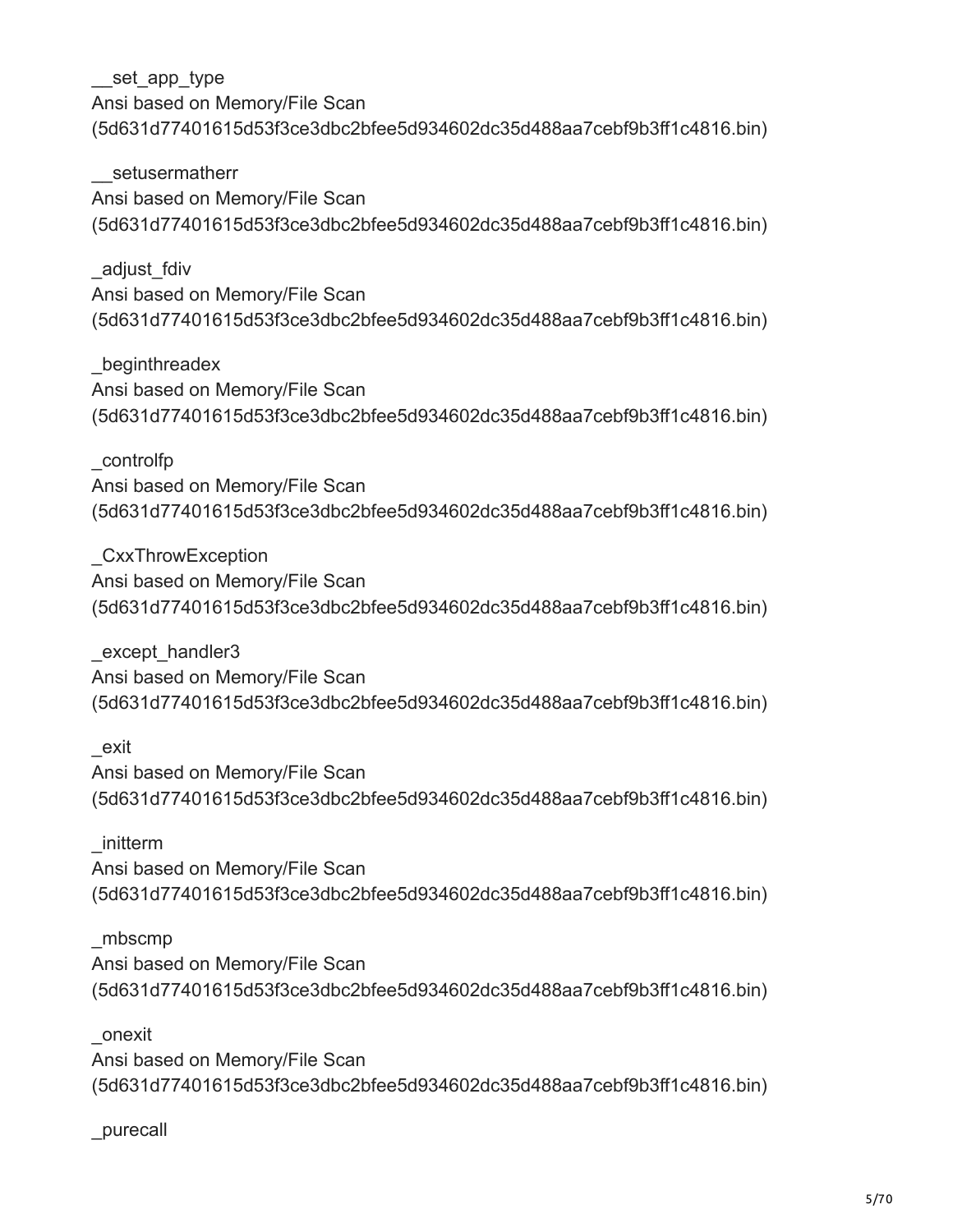\_stricmp Ansi based on Memory/File Scan (5d631d77401615d53f3ce3dbc2bfee5d934602dc35d488aa7cebf9b3ff1c4816.bin)

\_strlwr Ansi based on Memory/File Scan (5d631d77401615d53f3ce3dbc2bfee5d934602dc35d488aa7cebf9b3ff1c4816.bin)

\_strnicmp Ansi based on Memory/File Scan (5d631d77401615d53f3ce3dbc2bfee5d934602dc35d488aa7cebf9b3ff1c4816.bin)

\_wcsicmp Ansi based on Memory/File Scan (5d631d77401615d53f3ce3dbc2bfee5d934602dc35d488aa7cebf9b3ff1c4816.bin)

\_XcptFilter Ansi based on Memory/File Scan (5d631d77401615d53f3ce3dbc2bfee5d934602dc35d488aa7cebf9b3ff1c4816.bin)

`.rdata

Ansi based on Memory/File Scan (5d631d77401615d53f3ce3dbc2bfee5d934602dc35d488aa7cebf9b3ff1c4816.bin)

Add Joint Unit At %d success. Ansi based on Hybrid Analysis (5d631d77401615d53f3ce3dbc2bfee5d934602dc35d488aa7cebf9b3ff1c4816.bin)

Add Joint Unit Failure. Ansi based on Hybrid Analysis (5d631d77401615d53f3ce3dbc2bfee5d934602dc35d488aa7cebf9b3ff1c4816.bin)

AddressFamily Unicode based on Runtime Data (5d631d77401615d53f3ce3dbc2bfee5d934602dc35d488aa7cebf9b3ff1c4816 )

AdjustTokenPrivileges Ansi based on Memory/File Scan (5d631d77401615d53f3ce3dbc2bfee5d934602dc35d488aa7cebf9b3ff1c4816.bin)

advapi32.dll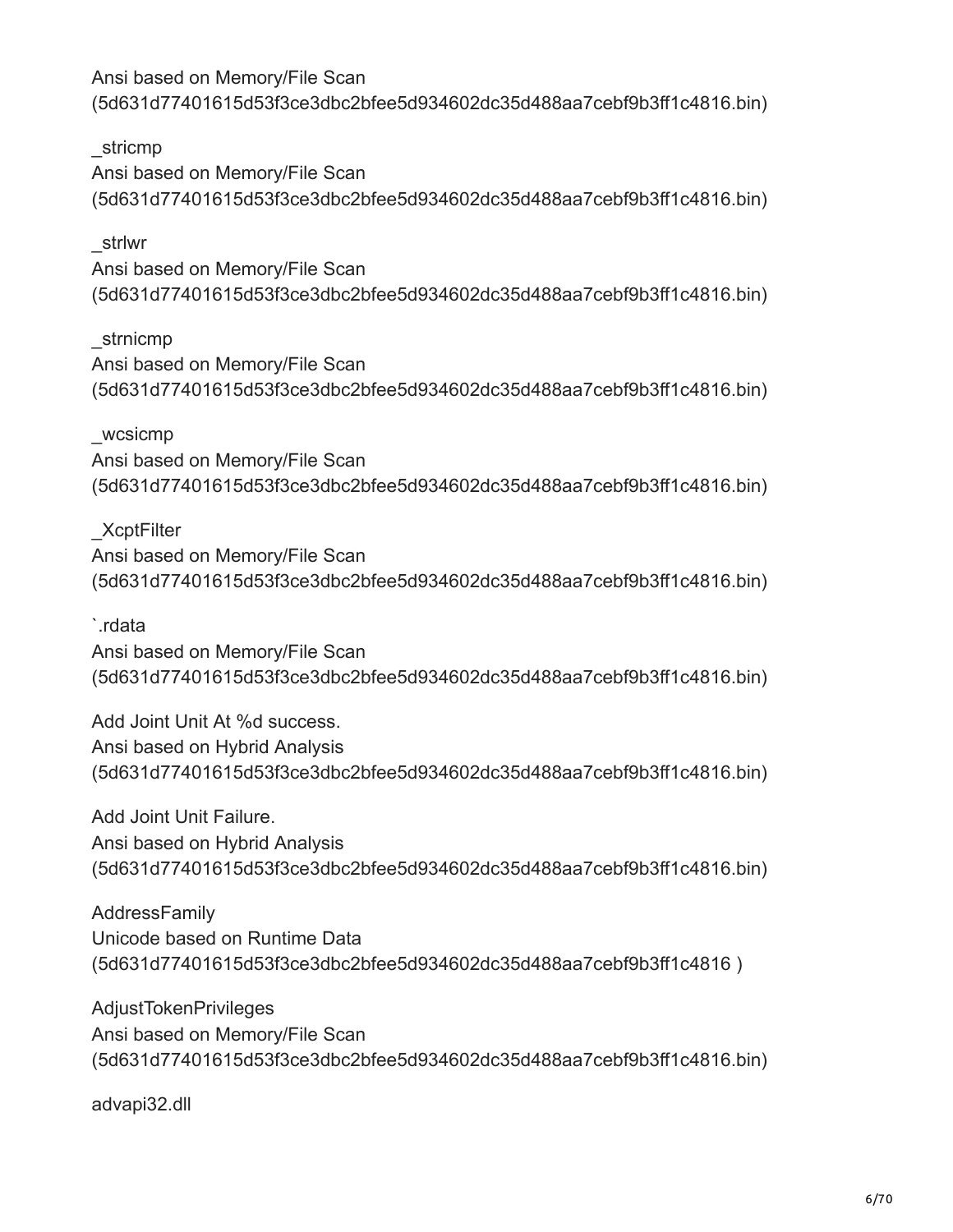ADVAPI32.dll Ansi based on Hybrid Analysis (5d631d77401615d53f3ce3dbc2bfee5d934602dc35d488aa7cebf9b3ff1c4816.bin)

aFDJMvSGBWFqFPLVQ@Fb Ansi based on Memory/File Scan (5d631d77401615d53f3ce3dbc2bfee5d934602dc35d488aa7cebf9b3ff1c4816.bin)

Allude Ansi based on Hybrid Analysis (5d631d77401615d53f3ce3dbc2bfee5d934602dc35d488aa7cebf9b3ff1c4816.bin)

allude Ansi based on Hybrid Analysis (5d631d77401615d53f3ce3dbc2bfee5d934602dc35d488aa7cebf9b3ff1c4816.bin)

anyName Unicode based on Memory/File Scan (5d631d77401615d53f3ce3dbc2bfee5d934602dc35d488aa7cebf9b3ff1c4816.bin)

ation Unicode based on Memory/File Scan (5d631d77401615d53f3ce3dbc2bfee5d934602dc35d488aa7cebf9b3ff1c4816.bin)

C4QVh Ansi based on Memory/File Scan (5d631d77401615d53f3ce3dbc2bfee5d934602dc35d488aa7cebf9b3ff1c4816 , 00298829- 00003884.00000000.300181.401000.00000020.mdmp)

**CEIPEnable** Unicode based on Runtime Data (5d631d77401615d53f3ce3dbc2bfee5d934602dc35d488aa7cebf9b3ff1c4816 )

Change Service Mode to user logon failure.code:%d Ansi based on Hybrid Analysis (5d631d77401615d53f3ce3dbc2bfee5d934602dc35d488aa7cebf9b3ff1c4816.bin)

ChangeServiceConfig2A Ansi based on Memory/File Scan (5d631d77401615d53f3ce3dbc2bfee5d934602dc35d488aa7cebf9b3ff1c4816.bin)

Classes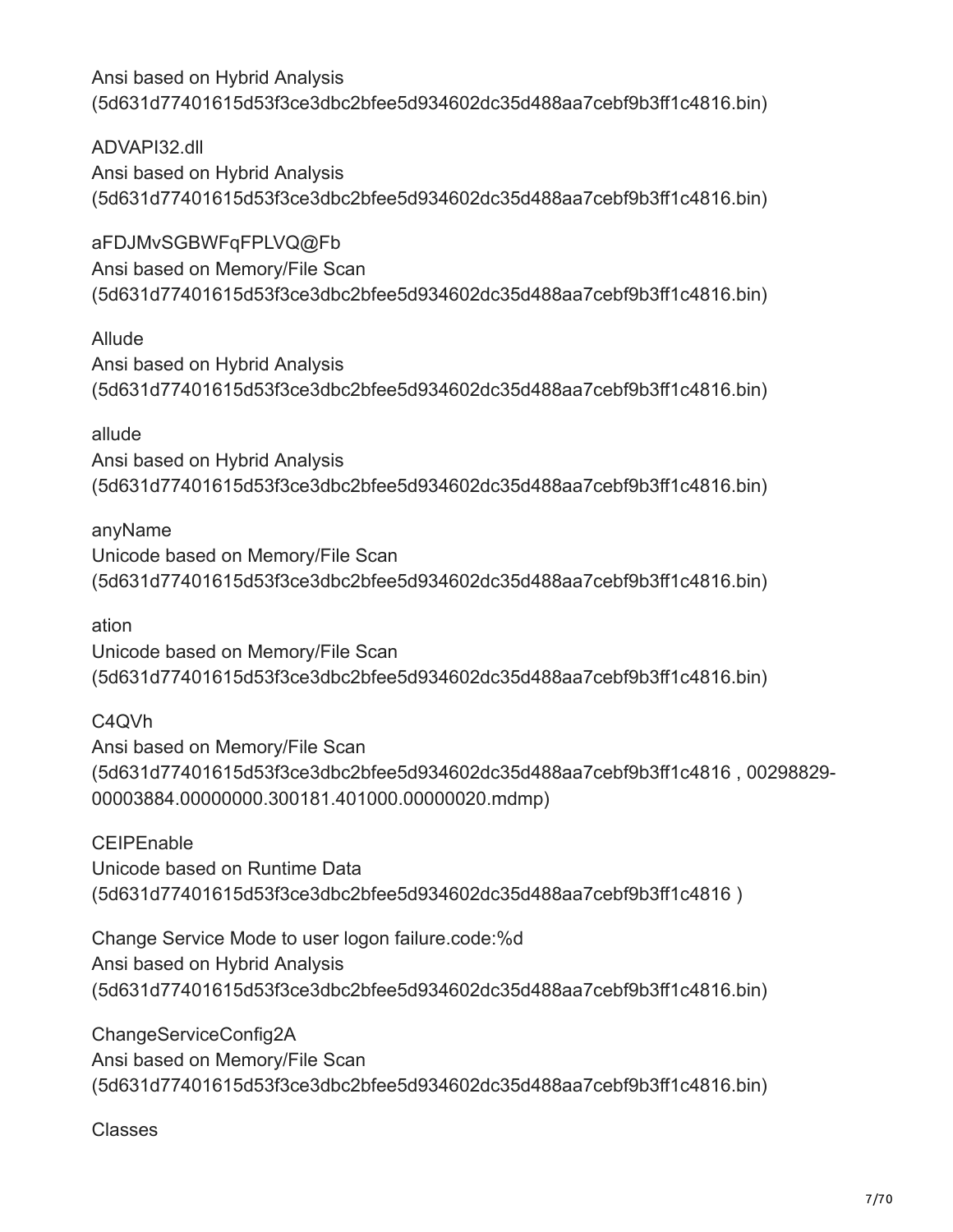**CloseHandle** Ansi based on Memory/File Scan (5d631d77401615d53f3ce3dbc2bfee5d934602dc35d488aa7cebf9b3ff1c4816.bin)

CloseServiceHandle Ansi based on Memory/File Scan (5d631d77401615d53f3ce3dbc2bfee5d934602dc35d488aa7cebf9b3ff1c4816.bin)

**CoCreateInstance** Ansi based on Memory/File Scan (5d631d77401615d53f3ce3dbc2bfee5d934602dc35d488aa7cebf9b3ff1c4816.bin)

**ColnitializeEx** Ansi based on Memory/File Scan (5d631d77401615d53f3ce3dbc2bfee5d934602dc35d488aa7cebf9b3ff1c4816.bin)

**Comments** Unicode based on Memory/File Scan (5d631d77401615d53f3ce3dbc2bfee5d934602dc35d488aa7cebf9b3ff1c4816.bin)

connect Ansi based on Hybrid Analysis (5d631d77401615d53f3ce3dbc2bfee5d934602dc35d488aa7cebf9b3ff1c4816.bin)

CONNECT %s:%d HTTP/1.1User-Agent: Mozilla/4.0 (compatible; MSIE 6.0; Windows NT 5.2; SV1; .NET CLR 1.1.4322; .NET CLR 2.0.50727)Host: %sProxy-Connection: Keep-AlivePragma: no-cache Ansi based on Hybrid Analysis (5d631d77401615d53f3ce3dbc2bfee5d934602dc35d488aa7cebf9b3ff1c4816.bin)

Connect to IP:%s Port:%d Ansi based on Hybrid Analysis (5d631d77401615d53f3ce3dbc2bfee5d934602dc35d488aa7cebf9b3ff1c4816.bin)

ConnectNamedPipe Ansi based on Memory/File Scan (5d631d77401615d53f3ce3dbc2bfee5d934602dc35d488aa7cebf9b3ff1c4816.bin)

CopyFile Kit.exe error Ansi based on Hybrid Analysis (5d631d77401615d53f3ce3dbc2bfee5d934602dc35d488aa7cebf9b3ff1c4816.bin)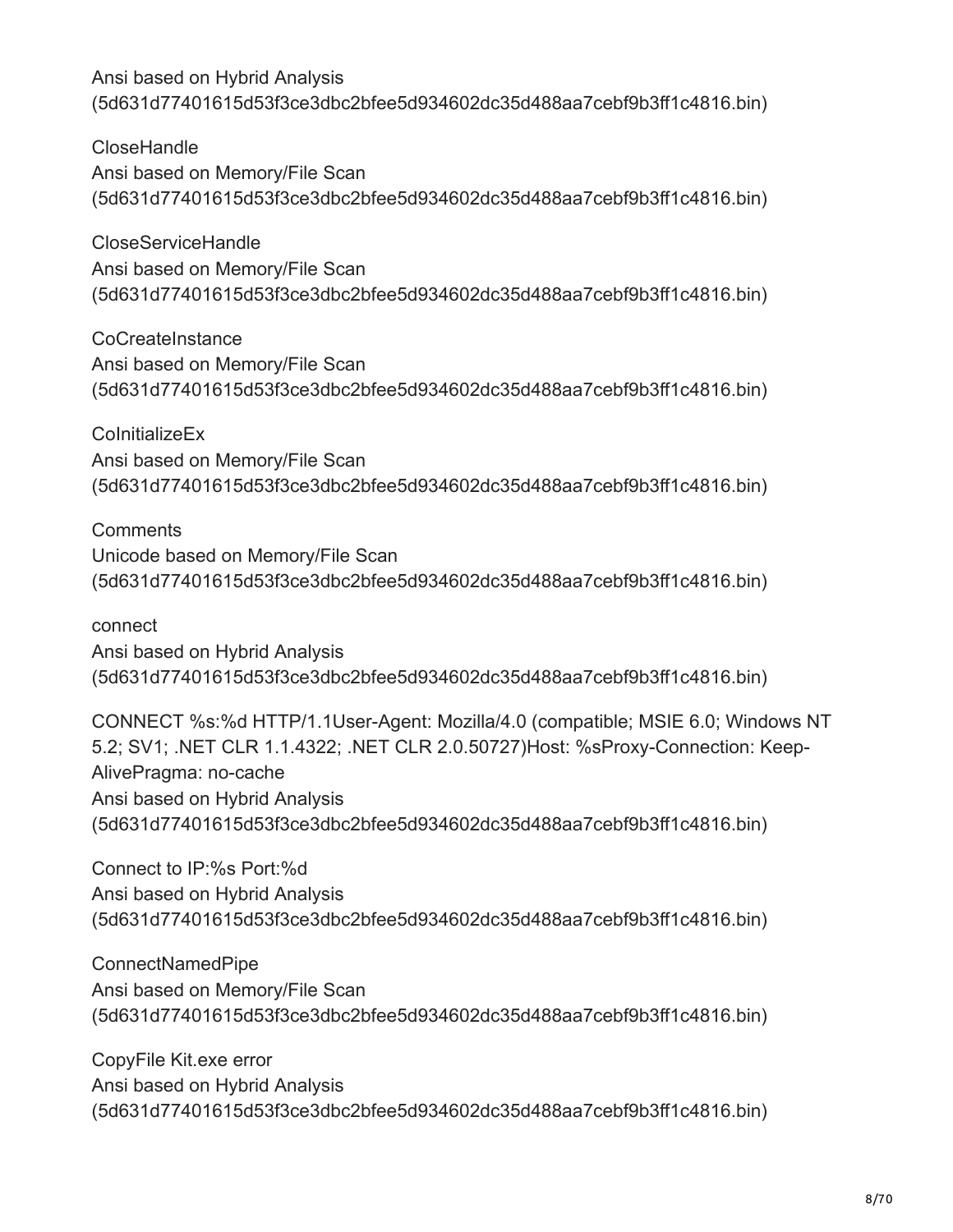Corporation. All rights reserved. Unicode based on Memory/File Scan (5d631d77401615d53f3ce3dbc2bfee5d934602dc35d488aa7cebf9b3ff1c4816.bin)

**CreateEventA** Ansi based on Memory/File Scan (5d631d77401615d53f3ce3dbc2bfee5d934602dc35d488aa7cebf9b3ff1c4816.bin)

**CreateFileA** Ansi based on Memory/File Scan (5d631d77401615d53f3ce3dbc2bfee5d934602dc35d488aa7cebf9b3ff1c4816.bin)

CreateIoCompletionPort Ansi based on Memory/File Scan (5d631d77401615d53f3ce3dbc2bfee5d934602dc35d488aa7cebf9b3ff1c4816.bin)

CreateNamedPipeA Ansi based on Memory/File Scan (5d631d77401615d53f3ce3dbc2bfee5d934602dc35d488aa7cebf9b3ff1c4816.bin)

CreateProcessA Ansi based on Hybrid Analysis (5d631d77401615d53f3ce3dbc2bfee5d934602dc35d488aa7cebf9b3ff1c4816.bin)

CreateServiceA Ansi based on Memory/File Scan (5d631d77401615d53f3ce3dbc2bfee5d934602dc35d488aa7cebf9b3ff1c4816.bin)

**CreateThread** Ansi based on Memory/File Scan (5d631d77401615d53f3ce3dbc2bfee5d934602dc35d488aa7cebf9b3ff1c4816.bin)

CreateToolhelp32Snapshot Ansi based on Memory/File Scan (5d631d77401615d53f3ce3dbc2bfee5d934602dc35d488aa7cebf9b3ff1c4816.bin)

CreateWindowExA Ansi based on Memory/File Scan (5d631d77401615d53f3ce3dbc2bfee5d934602dc35d488aa7cebf9b3ff1c4816.bin)

debug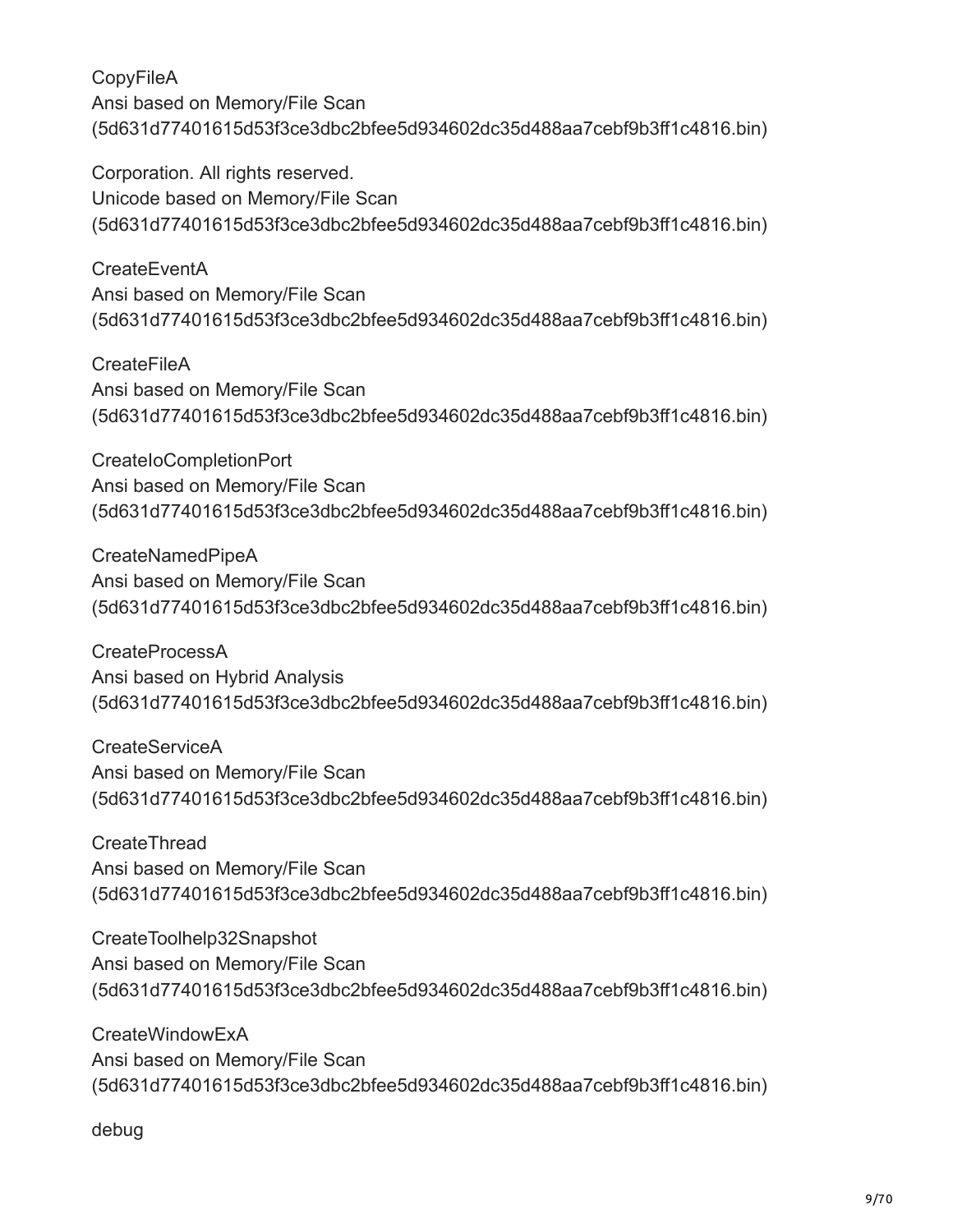DEFAULT Ansi based on Hybrid Analysis (5d631d77401615d53f3ce3dbc2bfee5d934602dc35d488aa7cebf9b3ff1c4816.bin)

DeleteCriticalSection Ansi based on Memory/File Scan (5d631d77401615d53f3ce3dbc2bfee5d934602dc35d488aa7cebf9b3ff1c4816.bin)

**DeleteFileA** Ansi based on Memory/File Scan (5d631d77401615d53f3ce3dbc2bfee5d934602dc35d488aa7cebf9b3ff1c4816.bin)

**DeleteService** Ansi based on Memory/File Scan (5d631d77401615d53f3ce3dbc2bfee5d934602dc35d488aa7cebf9b3ff1c4816.bin)

DeregisterEventSource Ansi based on Memory/File Scan (5d631d77401615d53f3ce3dbc2bfee5d934602dc35d488aa7cebf9b3ff1c4816.bin)

Dest Network Ansi based on Hybrid Analysis (5d631d77401615d53f3ce3dbc2bfee5d934602dc35d488aa7cebf9b3ff1c4816.bin)

DestroyWindow Ansi based on Memory/File Scan (5d631d77401615d53f3ce3dbc2bfee5d934602dc35d488aa7cebf9b3ff1c4816.bin)

DeviceIoControl Ansi based on Memory/File Scan (5d631d77401615d53f3ce3dbc2bfee5d934602dc35d488aa7cebf9b3ff1c4816.bin)

dFWnLGVOFaBPFmBNFb Ansi based on Memory/File Scan (5d631d77401615d53f3ce3dbc2bfee5d934602dc35d488aa7cebf9b3ff1c4816.bin)

dFWnLGVOFeJOFmBNFf[b Ansi based on Memory/File Scan (5d631d77401615d53f3ce3dbc2bfee5d934602dc35d488aa7cebf9b3ff1c4816.bin)

dFWpZPWFNgJQF@WLQZb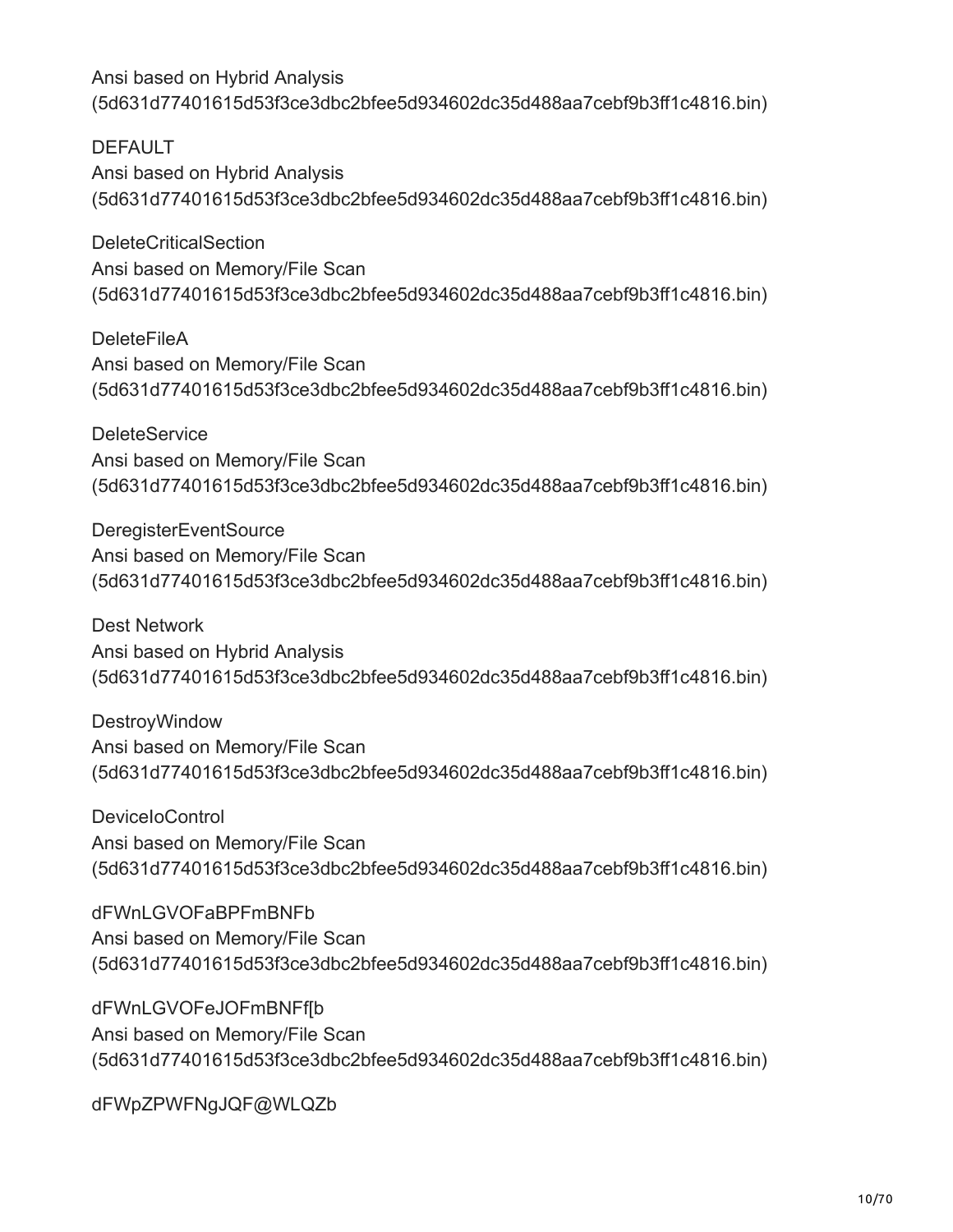DispatchMessageA Ansi based on Memory/File Scan (5d631d77401615d53f3ce3dbc2bfee5d934602dc35d488aa7cebf9b3ff1c4816.bin)

DisplayString Unicode based on Runtime Data (5d631d77401615d53f3ce3dbc2bfee5d934602dc35d488aa7cebf9b3ff1c4816 )

**DIIExport** Ansi based on Hybrid Analysis (5d631d77401615d53f3ce3dbc2bfee5d934602dc35d488aa7cebf9b3ff1c4816.bin)

**DSDIIExport** Ansi based on Hybrid Analysis (5d631d77401615d53f3ce3dbc2bfee5d934602dc35d488aa7cebf9b3ff1c4816.bin)

DuplicateHandle Ansi based on Memory/File Scan (5d631d77401615d53f3ce3dbc2bfee5d934602dc35d488aa7cebf9b3ff1c4816.bin)

ecialBuild Unicode based on Memory/File Scan (5d631d77401615d53f3ce3dbc2bfee5d934602dc35d488aa7cebf9b3ff1c4816.bin)

eJMGqFPLVQ@Ff[b Ansi based on Memory/File Scan (5d631d77401615d53f3ce3dbc2bfee5d934602dc35d488aa7cebf9b3ff1c4816.bin)

eJQPW Ansi based on Memory/File Scan (5d631d77401615d53f3ce3dbc2bfee5d934602dc35d488aa7cebf9b3ff1c4816.bin)

Enabled Unicode based on Runtime Data (5d631d77401615d53f3ce3dbc2bfee5d934602dc35d488aa7cebf9b3ff1c4816 )

**EnterCriticalSection** Ansi based on Memory/File Scan (5d631d77401615d53f3ce3dbc2bfee5d934602dc35d488aa7cebf9b3ff1c4816.bin)

EnumProcessModules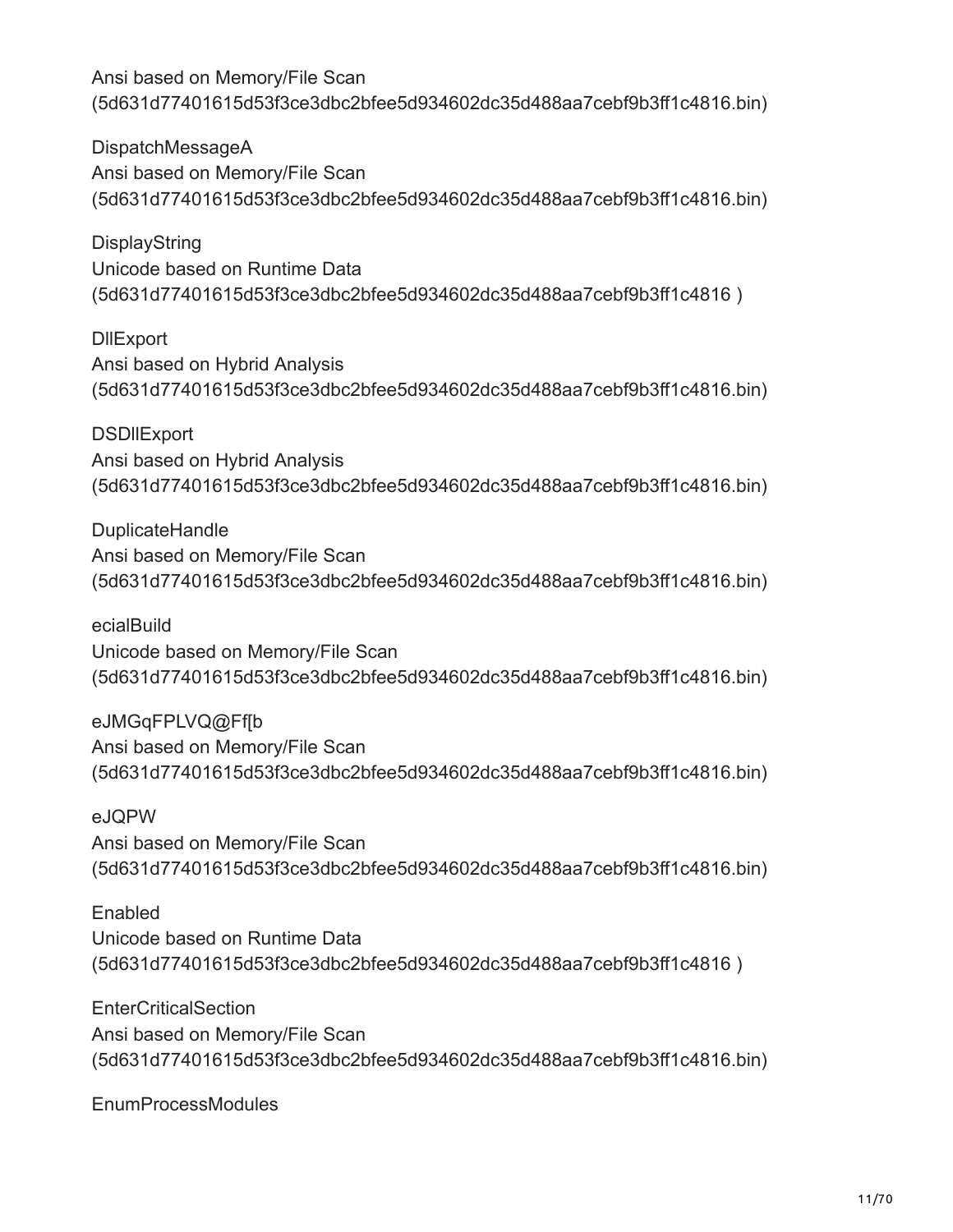eQFFqFPLVQ@F Ansi based on Memory/File Scan (5d631d77401615d53f3ce3dbc2bfee5d934602dc35d488aa7cebf9b3ff1c4816.bin)

error on free memory. Ansi based on Memory/File Scan (5d631d77401615d53f3ce3dbc2bfee5d934602dc35d488aa7cebf9b3ff1c4816.bin)

ewr:m:s:h:p:t:b:d:n:w:x:g:k:i:c: Ansi based on Hybrid Analysis (5d631d77401615d53f3ce3dbc2bfee5d934602dc35d488aa7cebf9b3ff1c4816.bin)

## fclose

Ansi based on Memory/File Scan (5d631d77401615d53f3ce3dbc2bfee5d934602dc35d488aa7cebf9b3ff1c4816.bin)

# fgetc

Ansi based on Memory/File Scan (5d631d77401615d53f3ce3dbc2bfee5d934602dc35d488aa7cebf9b3ff1c4816.bin)

fMGvSGBWFqFPLVQ@Fb Ansi based on Memory/File Scan (5d631d77401615d53f3ce3dbc2bfee5d934602dc35d488aa7cebf9b3ff1c4816.bin)

fMVNqFPLVQ@FoBMDVBDFPb Ansi based on Memory/File Scan (5d631d77401615d53f3ce3dbc2bfee5d934602dc35d488aa7cebf9b3ff1c4816.bin)

fMVNsQL@FPPnLGVOFP Ansi based on Memory/File Scan (5d631d77401615d53f3ce3dbc2bfee5d934602dc35d488aa7cebf9b3ff1c4816.bin)

# fopen

Ansi based on Memory/File Scan (5d631d77401615d53f3ce3dbc2bfee5d934602dc35d488aa7cebf9b3ff1c4816.bin)

FormatMessageA Ansi based on Memory/File Scan (5d631d77401615d53f3ce3dbc2bfee5d934602dc35d488aa7cebf9b3ff1c4816.bin)

fprintf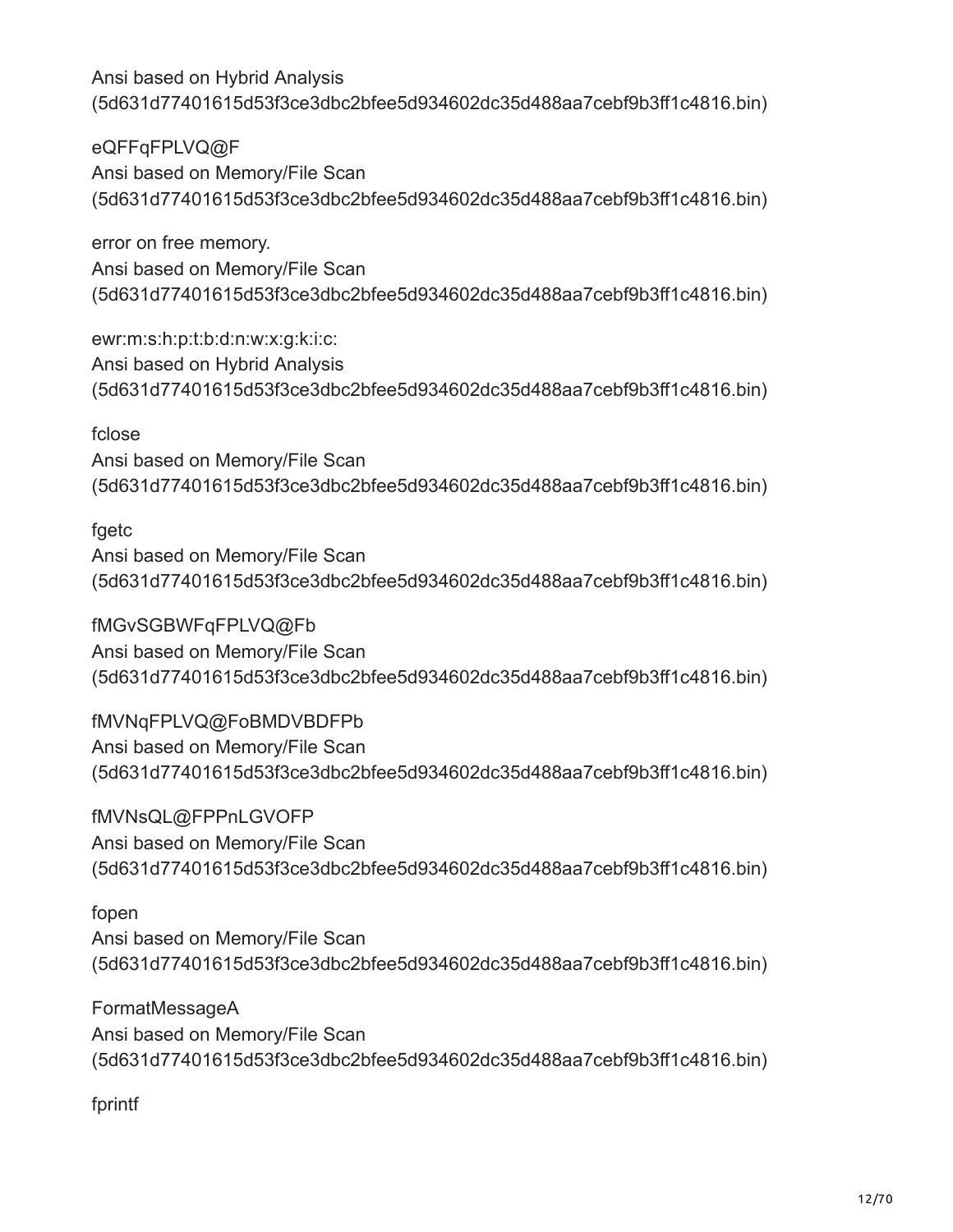fread Ansi based on Memory/File Scan (5d631d77401615d53f3ce3dbc2bfee5d934602dc35d488aa7cebf9b3ff1c4816.bin)

**FreeLibrary** Ansi based on Memory/File Scan (5d631d77401615d53f3ce3dbc2bfee5d934602dc35d488aa7cebf9b3ff1c4816.bin)

fseek Ansi based on Memory/File Scan (5d631d77401615d53f3ce3dbc2bfee5d934602dc35d488aa7cebf9b3ff1c4816.bin)

## fwrite

Ansi based on Memory/File Scan (5d631d77401615d53f3ce3dbc2bfee5d934602dc35d488aa7cebf9b3ff1c4816.bin)

GetAdaptersInfo Ansi based on Memory/File Scan (5d631d77401615d53f3ce3dbc2bfee5d934602dc35d488aa7cebf9b3ff1c4816.bin)

GetCurrentDirectoryA Ansi based on Memory/File Scan (5d631d77401615d53f3ce3dbc2bfee5d934602dc35d488aa7cebf9b3ff1c4816.bin)

GetCurrentProcess Ansi based on Memory/File Scan (5d631d77401615d53f3ce3dbc2bfee5d934602dc35d488aa7cebf9b3ff1c4816.bin)

GetCurrentThreadId Ansi based on Memory/File Scan (5d631d77401615d53f3ce3dbc2bfee5d934602dc35d488aa7cebf9b3ff1c4816.bin)

GetDllEntryUnit Ansi based on Memory/File Scan (5d631d77401615d53f3ce3dbc2bfee5d934602dc35d488aa7cebf9b3ff1c4816.bin)

getenv Ansi based on Memory/File Scan (5d631d77401615d53f3ce3dbc2bfee5d934602dc35d488aa7cebf9b3ff1c4816.bin)

**GetLastError**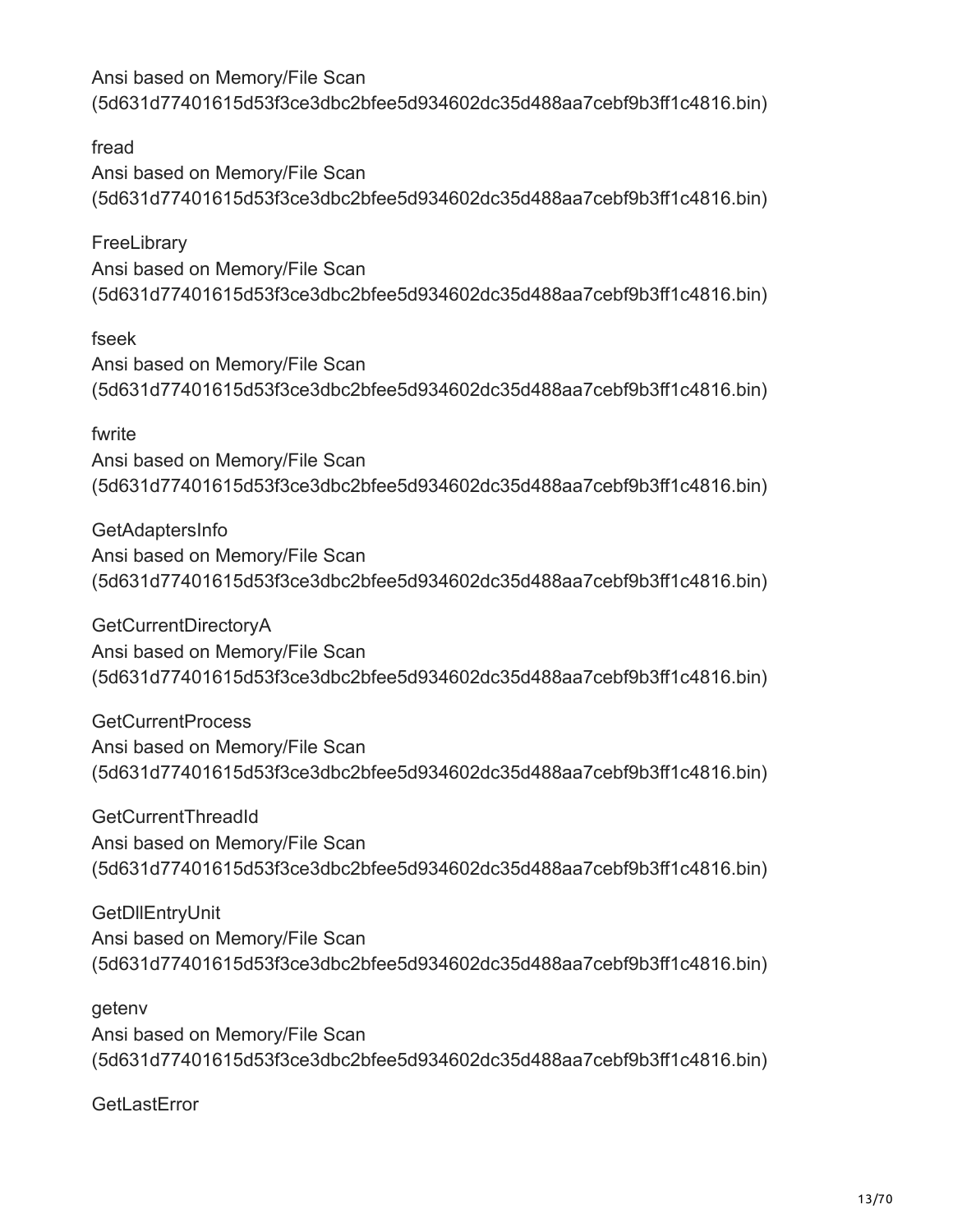GetModuleBaseNameA Ansi based on Hybrid Analysis (5d631d77401615d53f3ce3dbc2bfee5d934602dc35d488aa7cebf9b3ff1c4816.bin)

GetModuleFileNameA Ansi based on Memory/File Scan (5d631d77401615d53f3ce3dbc2bfee5d934602dc35d488aa7cebf9b3ff1c4816.bin)

GetModuleFileNameExA Ansi based on Hybrid Analysis (5d631d77401615d53f3ce3dbc2bfee5d934602dc35d488aa7cebf9b3ff1c4816.bin)

GetModuleHandleA Ansi based on Memory/File Scan (5d631d77401615d53f3ce3dbc2bfee5d934602dc35d488aa7cebf9b3ff1c4816.bin)

GetOverlappedResult Ansi based on Memory/File Scan (5d631d77401615d53f3ce3dbc2bfee5d934602dc35d488aa7cebf9b3ff1c4816.bin)

**GetProcAddress** Ansi based on Memory/File Scan (5d631d77401615d53f3ce3dbc2bfee5d934602dc35d488aa7cebf9b3ff1c4816.bin)

GetQueuedCompletionStatus Ansi based on Memory/File Scan (5d631d77401615d53f3ce3dbc2bfee5d934602dc35d488aa7cebf9b3ff1c4816.bin)

GetSystemDirectoryA Ansi based on Hybrid Analysis (5d631d77401615d53f3ce3dbc2bfee5d934602dc35d488aa7cebf9b3ff1c4816.bin)

GetSystemTime Ansi based on Memory/File Scan (5d631d77401615d53f3ce3dbc2bfee5d934602dc35d488aa7cebf9b3ff1c4816.bin)

**GetTempPathA** Ansi based on Memory/File Scan (5d631d77401615d53f3ce3dbc2bfee5d934602dc35d488aa7cebf9b3ff1c4816.bin)

**GetTickCount**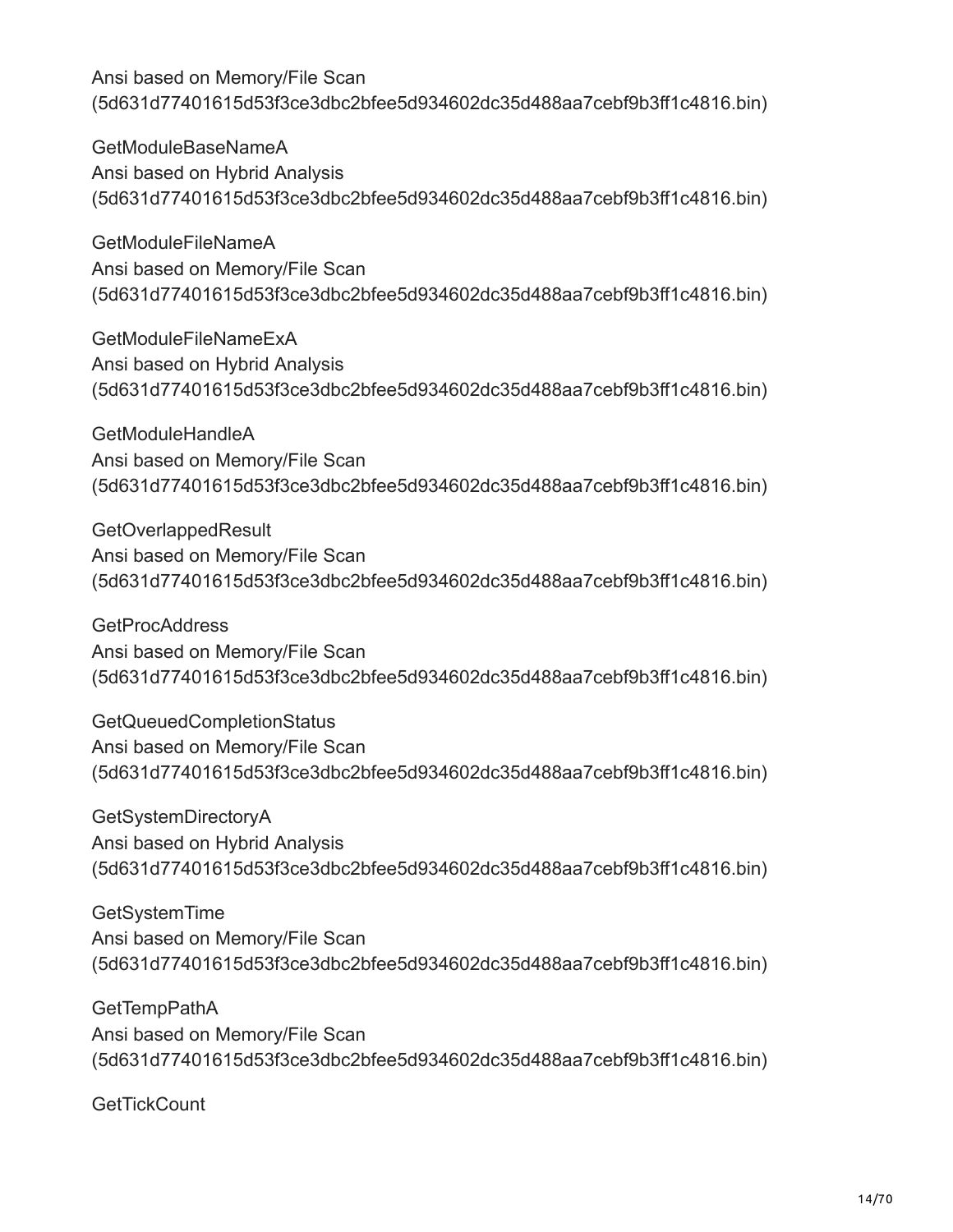**GetVersion** Ansi based on Memory/File Scan (5d631d77401615d53f3ce3dbc2bfee5d934602dc35d488aa7cebf9b3ff1c4816.bin)

**GetVersionExA** Ansi based on Memory/File Scan (5d631d77401615d53f3ce3dbc2bfee5d934602dc35d488aa7cebf9b3ff1c4816.bin)

GetWindowLongA Ansi based on Memory/File Scan (5d631d77401615d53f3ce3dbc2bfee5d934602dc35d488aa7cebf9b3ff1c4816.bin)

GetWindowsDirectoryA Ansi based on Hybrid Analysis (5d631d77401615d53f3ce3dbc2bfee5d934602dc35d488aa7cebf9b3ff1c4816.bin)

GlobalMemoryStatus Ansi based on Memory/File Scan (5d631d77401615d53f3ce3dbc2bfee5d934602dc35d488aa7cebf9b3ff1c4816.bin)

HeapAlloc Ansi based on Memory/File Scan (5d631d77401615d53f3ce3dbc2bfee5d934602dc35d488aa7cebf9b3ff1c4816.bin)

**HeapCreate** Ansi based on Memory/File Scan (5d631d77401615d53f3ce3dbc2bfee5d934602dc35d488aa7cebf9b3ff1c4816.bin)

**HeapDestroy** Ansi based on Memory/File Scan (5d631d77401615d53f3ce3dbc2bfee5d934602dc35d488aa7cebf9b3ff1c4816.bin)

HeapFree Ansi based on Memory/File Scan (5d631d77401615d53f3ce3dbc2bfee5d934602dc35d488aa7cebf9b3ff1c4816.bin)

HTTP/1.0 200 Connection Ansi based on Hybrid Analysis (5d631d77401615d53f3ce3dbc2bfee5d934602dc35d488aa7cebf9b3ff1c4816.bin)

InitializeCriticalSection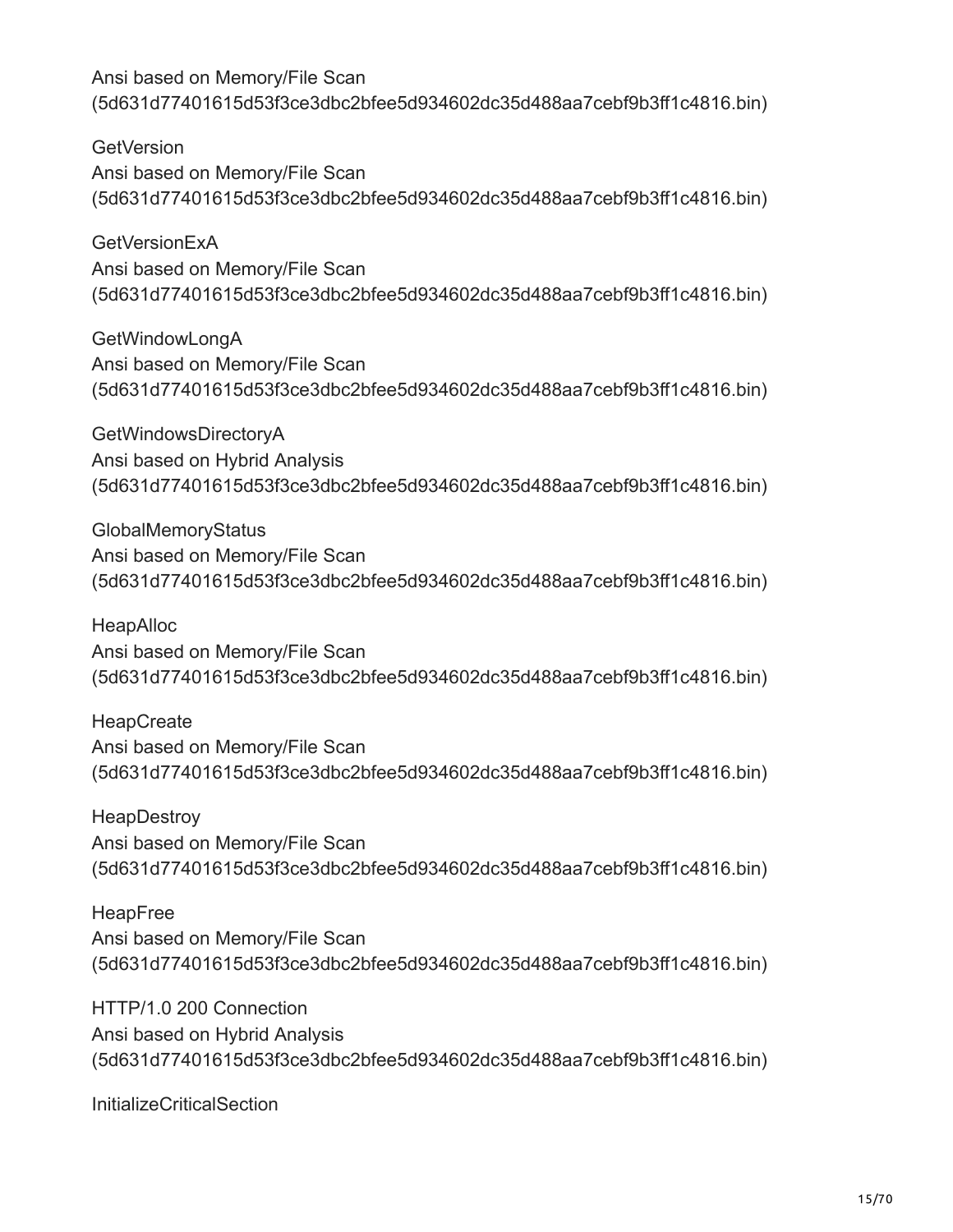iphlpapi.dll Ansi based on Memory/File Scan (5d631d77401615d53f3ce3dbc2bfee5d934602dc35d488aa7cebf9b3ff1c4816.bin)

IsWow64Process Ansi based on Hybrid Analysis (5d631d77401615d53f3ce3dbc2bfee5d934602dc35d488aa7cebf9b3ff1c4816.bin)

ivateBuild Unicode based on Memory/File Scan (5d631d77401615d53f3ce3dbc2bfee5d934602dc35d488aa7cebf9b3ff1c4816.bin)

kernel32 Ansi based on Hybrid Analysis (5d631d77401615d53f3ce3dbc2bfee5d934602dc35d488aa7cebf9b3ff1c4816.bin)

Kernel32 Ansi based on Hybrid Analysis (5d631d77401615d53f3ce3dbc2bfee5d934602dc35d488aa7cebf9b3ff1c4816.bin)

KERNEL32.dll Ansi based on Memory/File Scan (5d631d77401615d53f3ce3dbc2bfee5d934602dc35d488aa7cebf9b3ff1c4816.bin)

Kernel32.dll Ansi based on Hybrid Analysis (5d631d77401615d53f3ce3dbc2bfee5d934602dc35d488aa7cebf9b3ff1c4816.bin)

kernel32.dll Ansi based on Hybrid Analysis (5d631d77401615d53f3ce3dbc2bfee5d934602dc35d488aa7cebf9b3ff1c4816.bin)

keymmdrv Ansi based on Memory/File Scan (5d631d77401615d53f3ce3dbc2bfee5d934602dc35d488aa7cebf9b3ff1c4816.bin)

Kit.exe Ansi based on Hybrid Analysis (5d631d77401615d53f3ce3dbc2bfee5d934602dc35d488aa7cebf9b3ff1c4816.bin)

**LeaveCriticalSection**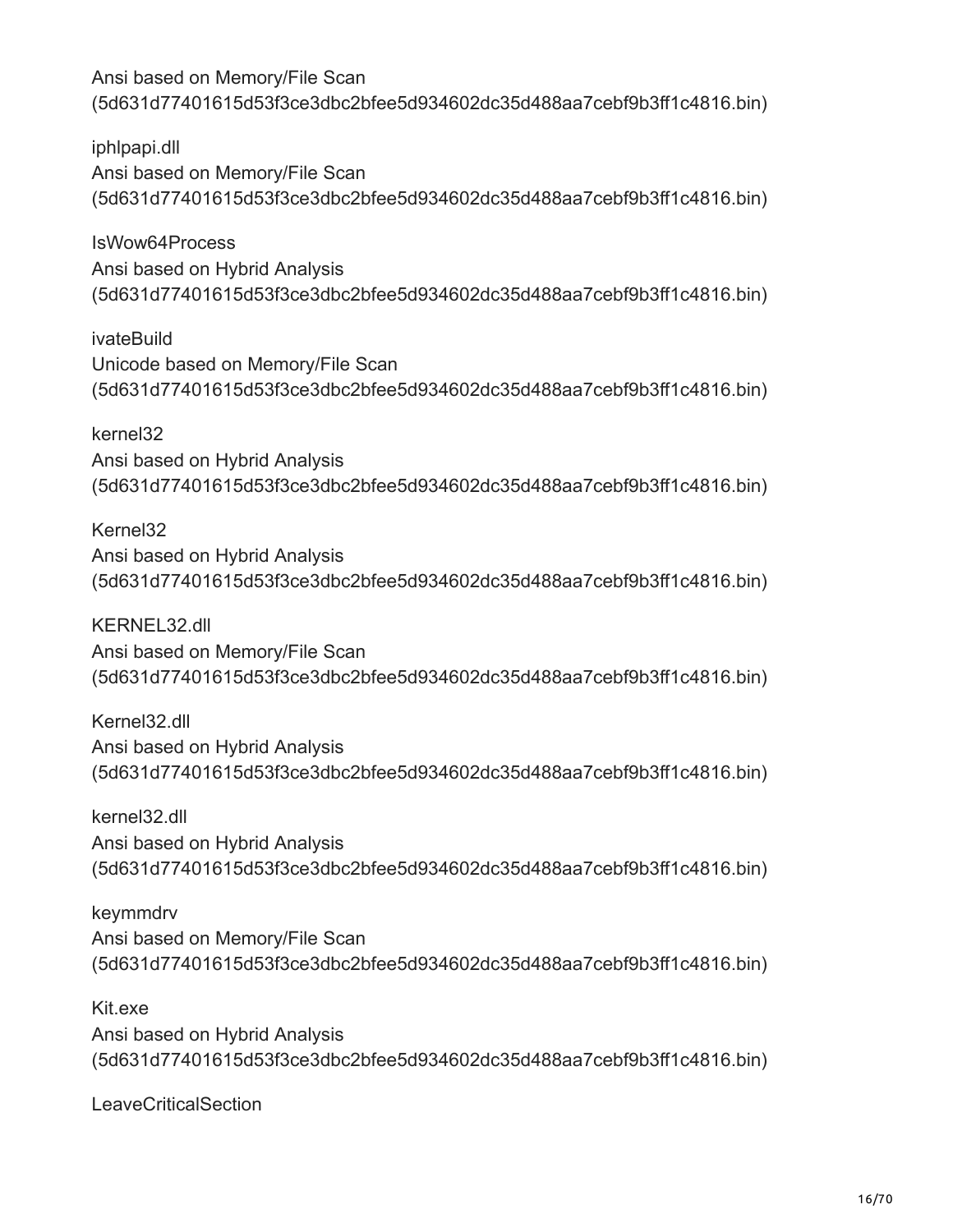LegalCopyright Unicode based on Memory/File Scan (5d631d77401615d53f3ce3dbc2bfee5d934602dc35d488aa7cebf9b3ff1c4816.bin)

lename Unicode based on Memory/File Scan (5d631d77401615d53f3ce3dbc2bfee5d934602dc35d488aa7cebf9b3ff1c4816.bin)

LessChild Ansi based on Hybrid Analysis (5d631d77401615d53f3ce3dbc2bfee5d934602dc35d488aa7cebf9b3ff1c4816.bin)

**LibraryPath** Unicode based on Runtime Data (5d631d77401615d53f3ce3dbc2bfee5d934602dc35d488aa7cebf9b3ff1c4816 )

listen Ansi based on Hybrid Analysis (5d631d77401615d53f3ce3dbc2bfee5d934602dc35d488aa7cebf9b3ff1c4816.bin)

Listen Port:%d Ansi based on Hybrid Analysis (5d631d77401615d53f3ce3dbc2bfee5d934602dc35d488aa7cebf9b3ff1c4816.bin)

ListenThreadFunc. proccomm. Ansi based on Memory/File Scan (5d631d77401615d53f3ce3dbc2bfee5d934602dc35d488aa7cebf9b3ff1c4816.bin)

LoadLibraryA Ansi based on Memory/File Scan (5d631d77401615d53f3ce3dbc2bfee5d934602dc35d488aa7cebf9b3ff1c4816.bin)

LockServiceDatabase Ansi based on Memory/File Scan (5d631d77401615d53f3ce3dbc2bfee5d934602dc35d488aa7cebf9b3ff1c4816.bin)

Login: %s Ansi based on Hybrid Analysis (5d631d77401615d53f3ce3dbc2bfee5d934602dc35d488aa7cebf9b3ff1c4816.bin)

LookupPrivilegeValueA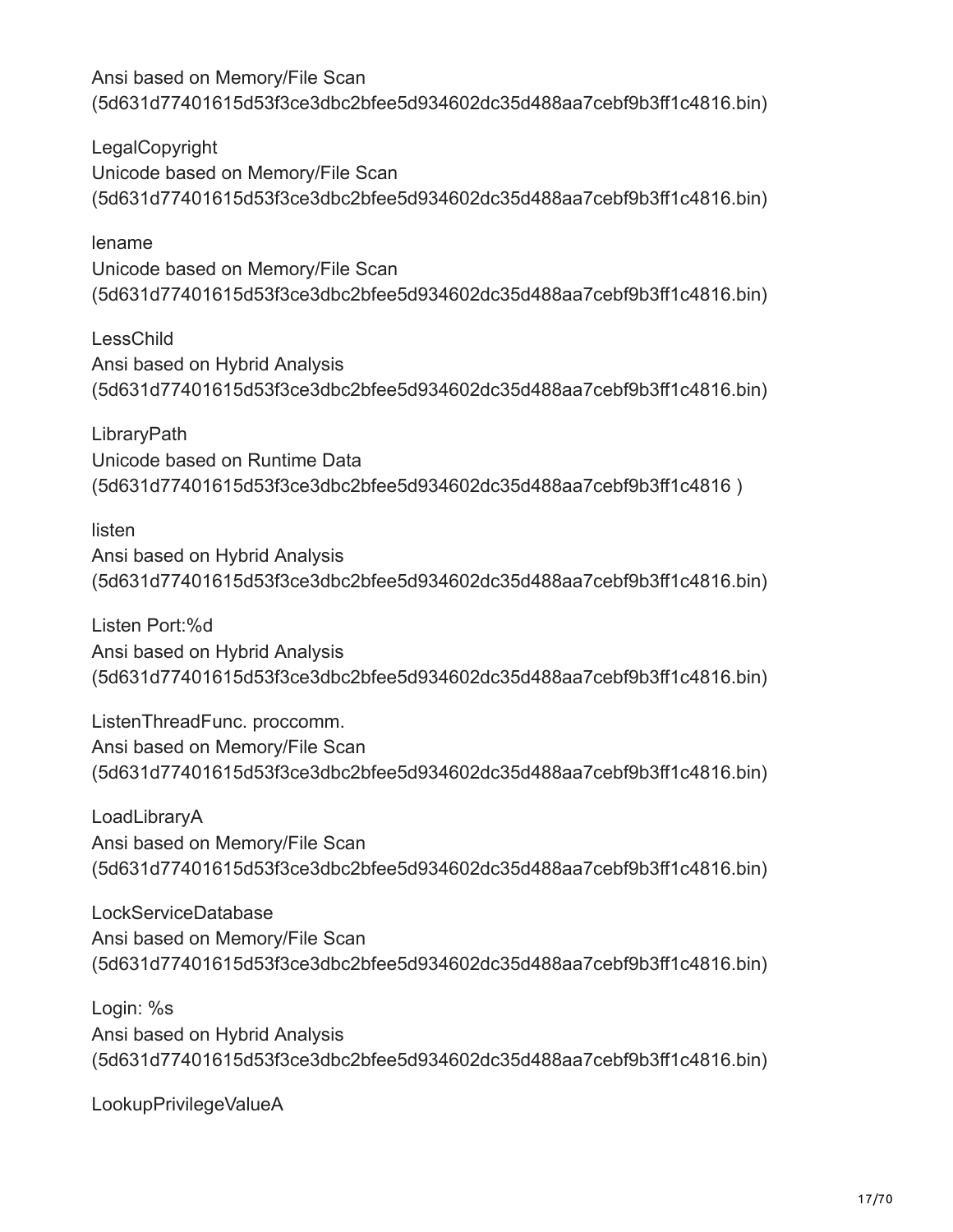lSFMp`nBMBDFQb Ansi based on Hybrid Analysis (5d631d77401615d53f3ce3dbc2bfee5d934602dc35d488aa7cebf9b3ff1c4816.bin)

**lstrcatA** Ansi based on Memory/File Scan (5d631d77401615d53f3ce3dbc2bfee5d934602dc35d488aa7cebf9b3ff1c4816.bin)

LvejOv Ansi based on Memory/File Scan (5d631d77401615d53f3ce3dbc2bfee5d934602dc35d488aa7cebf9b3ff1c4816 , 00298829- 00003884.00000000.300181.420000.00000002.mdmp)

malloc Ansi based on Memory/File Scan (5d631d77401615d53f3ce3dbc2bfee5d934602dc35d488aa7cebf9b3ff1c4816.bin)

Manage Server Ansi based on Hybrid Analysis (5d631d77401615d53f3ce3dbc2bfee5d934602dc35d488aa7cebf9b3ff1c4816.bin)

mangsrv Ansi based on Hybrid Analysis (5d631d77401615d53f3ce3dbc2bfee5d934602dc35d488aa7cebf9b3ff1c4816.bin)

memcpy Ansi based on Memory/File Scan (5d631d77401615d53f3ce3dbc2bfee5d934602dc35d488aa7cebf9b3ff1c4816.bin)

memset Ansi based on Memory/File Scan (5d631d77401615d53f3ce3dbc2bfee5d934602dc35d488aa7cebf9b3ff1c4816.bin)

MFC42.DLL Ansi based on Memory/File Scan (5d631d77401615d53f3ce3dbc2bfee5d934602dc35d488aa7cebf9b3ff1c4816.bin)

Microsoft Engineering Service Ansi based on Memory/File Scan (5d631d77401615d53f3ce3dbc2bfee5d934602dc35d488aa7cebf9b3ff1c4816.bin)

MicrosoftEngineering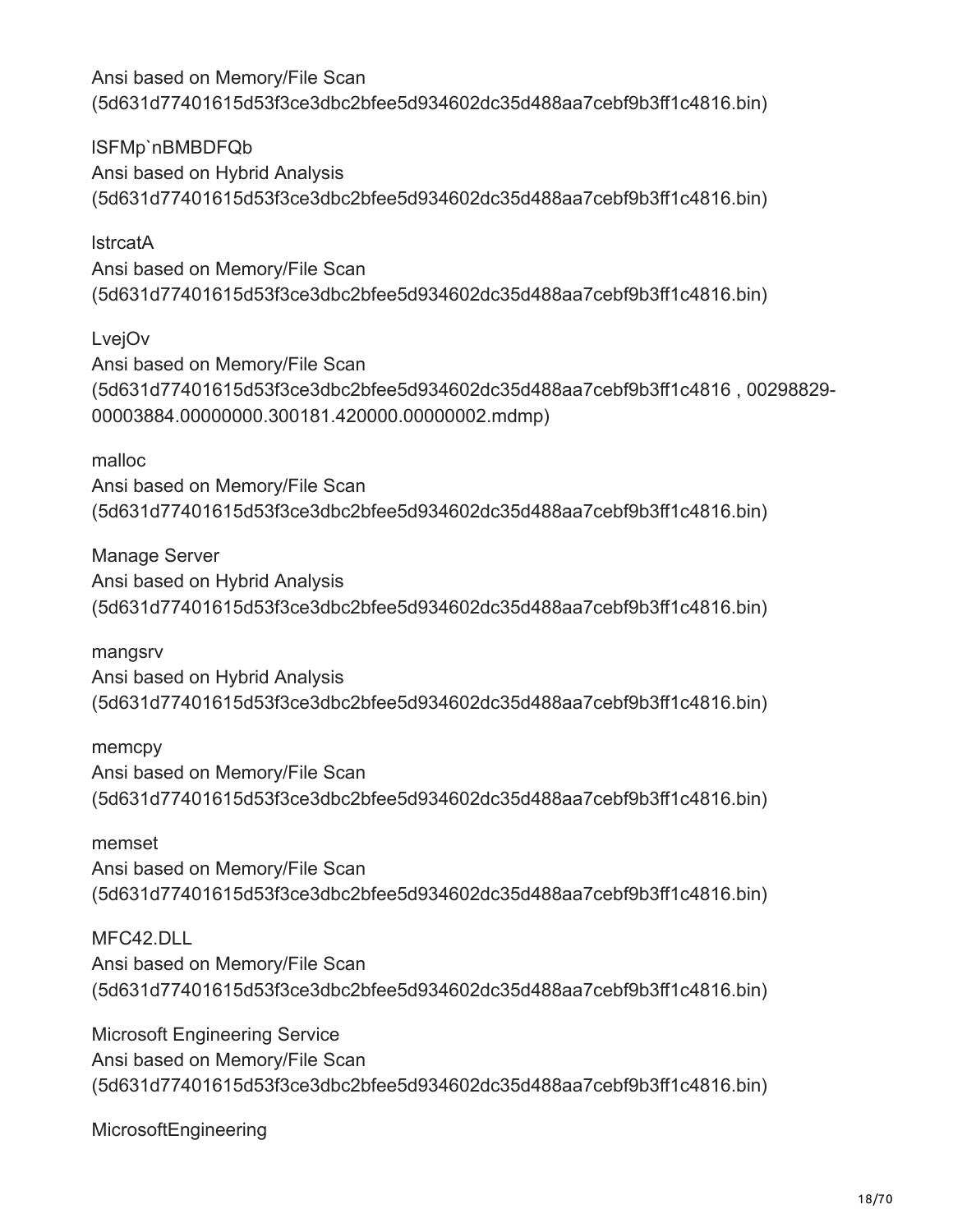modify Ansi based on Hybrid Analysis (5d631d77401615d53f3ce3dbc2bfee5d934602dc35d488aa7cebf9b3ff1c4816.bin)

MoveFileExA Ansi based on Memory/File Scan (5d631d77401615d53f3ce3dbc2bfee5d934602dc35d488aa7cebf9b3ff1c4816.bin)

MSVCRT.dll Ansi based on Memory/File Scan (5d631d77401615d53f3ce3dbc2bfee5d934602dc35d488aa7cebf9b3ff1c4816.bin)

MultiByteToWideChar Ansi based on Memory/File Scan (5d631d77401615d53f3ce3dbc2bfee5d934602dc35d488aa7cebf9b3ff1c4816.bin)

NameSpace\_Callout Unicode based on Runtime Data (5d631d77401615d53f3ce3dbc2bfee5d934602dc35d488aa7cebf9b3ff1c4816 )

Next Catalog Entry ID Unicode based on Runtime Data (5d631d77401615d53f3ce3dbc2bfee5d934602dc35d488aa7cebf9b3ff1c4816 )

Num\_Catalog\_Entries Unicode based on Runtime Data (5d631d77401615d53f3ce3dbc2bfee5d934602dc35d488aa7cebf9b3ff1c4816 )

oL@HqFPLVQ@F Ansi based on Memory/File Scan (5d631d77401615d53f3ce3dbc2bfee5d934602dc35d488aa7cebf9b3ff1c4816.bin)

oLBGqFPLVQ@F Ansi based on Memory/File Scan (5d631d77401615d53f3ce3dbc2bfee5d934602dc35d488aa7cebf9b3ff1c4816.bin)

old unit are already exist at %d and cannot add twice Ansi based on Hybrid Analysis (5d631d77401615d53f3ce3dbc2bfee5d934602dc35d488aa7cebf9b3ff1c4816.bin)

old unit not exist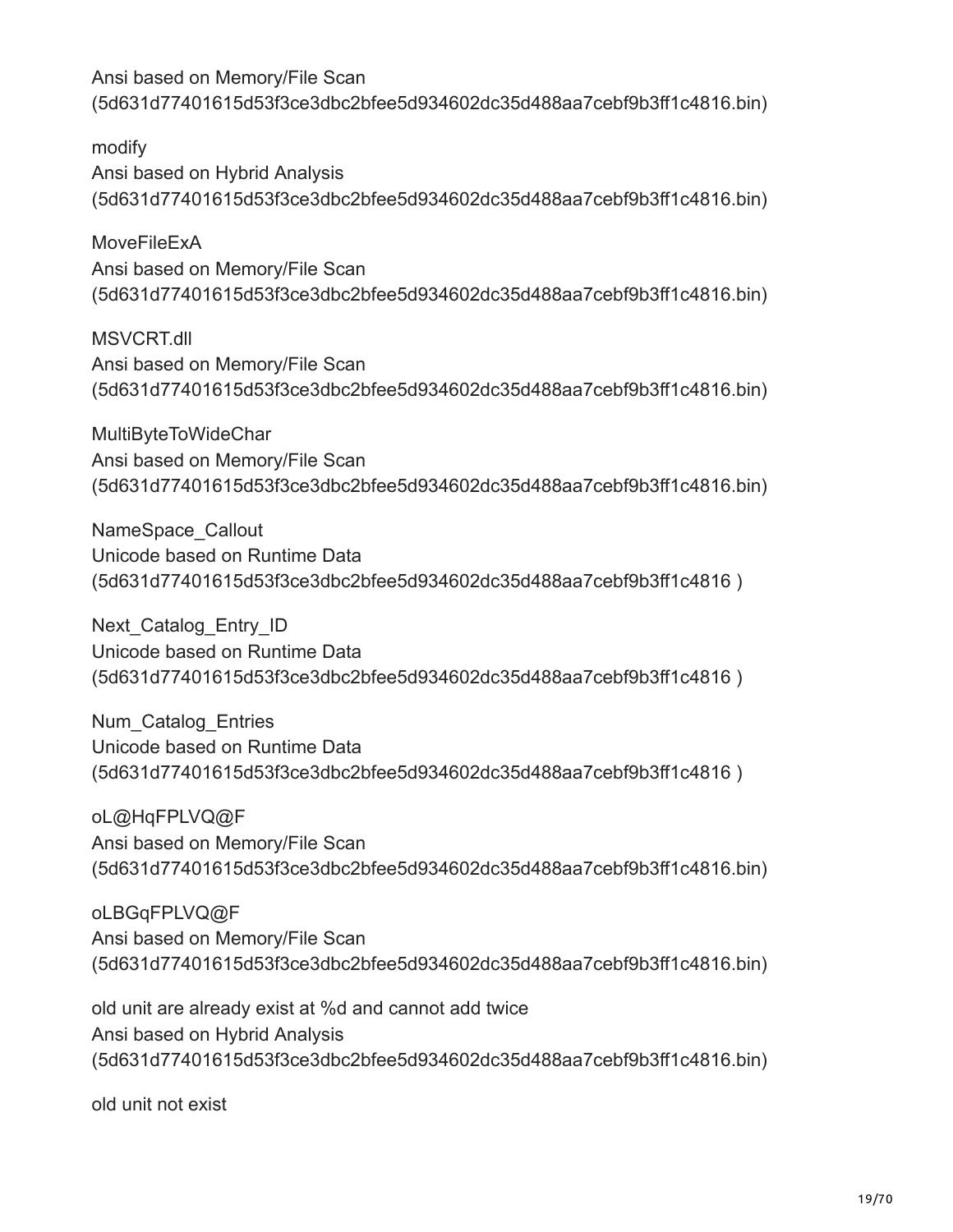ole32.dll Ansi based on Memory/File Scan (5d631d77401615d53f3ce3dbc2bfee5d934602dc35d488aa7cebf9b3ff1c4816.bin)

OLEAUT32.dll Ansi based on Memory/File Scan (5d631d77401615d53f3ce3dbc2bfee5d934602dc35d488aa7cebf9b3ff1c4816.bin)

**OpenProcess** Ansi based on Memory/File Scan (5d631d77401615d53f3ce3dbc2bfee5d934602dc35d488aa7cebf9b3ff1c4816.bin)

OpenProcessToken Ansi based on Memory/File Scan (5d631d77401615d53f3ce3dbc2bfee5d934602dc35d488aa7cebf9b3ff1c4816.bin)

**OpenServiceA** Ansi based on Memory/File Scan (5d631d77401615d53f3ce3dbc2bfee5d934602dc35d488aa7cebf9b3ff1c4816.bin)

OutputDebugStringA Ansi based on Memory/File Scan (5d631d77401615d53f3ce3dbc2bfee5d934602dc35d488aa7cebf9b3ff1c4816.bin)

PackedCatalogItem Unicode based on Runtime Data (5d631d77401615d53f3ce3dbc2bfee5d934602dc35d488aa7cebf9b3ff1c4816 )

parent Ansi based on Hybrid Analysis (5d631d77401615d53f3ce3dbc2bfee5d934602dc35d488aa7cebf9b3ff1c4816.bin)

Parent Server Ansi based on Hybrid Analysis (5d631d77401615d53f3ce3dbc2bfee5d934602dc35d488aa7cebf9b3ff1c4816.bin)

PeekMessageA Ansi based on Memory/File Scan (5d631d77401615d53f3ce3dbc2bfee5d934602dc35d488aa7cebf9b3ff1c4816.bin)

PeekNamedPipe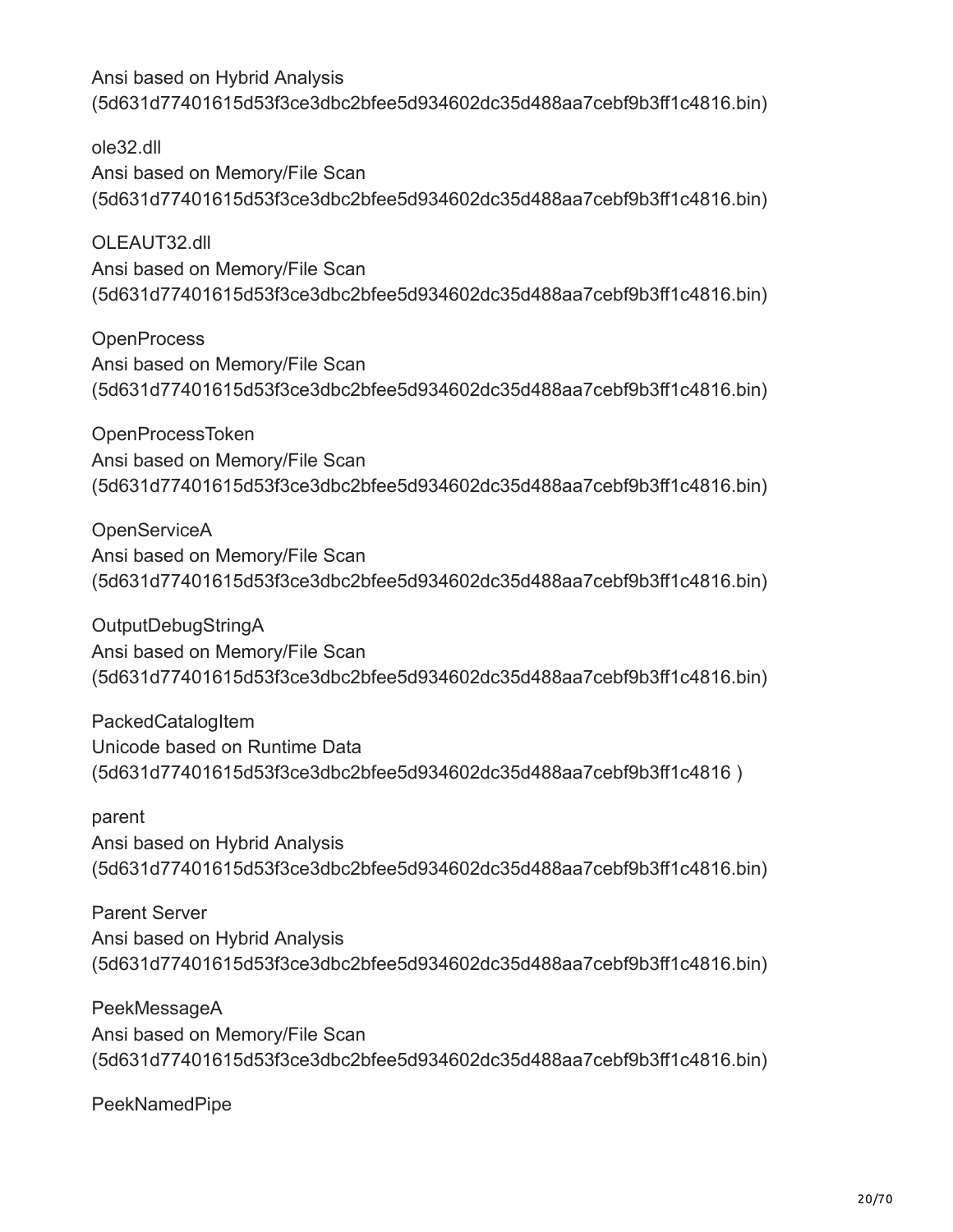pipeChild Ansi based on Hybrid Analysis (5d631d77401615d53f3ce3dbc2bfee5d934602dc35d488aa7cebf9b3ff1c4816.bin)

pipeParent Ansi based on Hybrid Analysis (5d631d77401615d53f3ce3dbc2bfee5d934602dc35d488aa7cebf9b3ff1c4816.bin)

pJYFLEqFPLVQ@F Ansi based on Memory/File Scan (5d631d77401615d53f3ce3dbc2bfee5d934602dc35d488aa7cebf9b3ff1c4816.bin)

Please Correct [-m %s] Ansi based on Hybrid Analysis (5d631d77401615d53f3ce3dbc2bfee5d934602dc35d488aa7cebf9b3ff1c4816.bin)

Please Correct [-r %s] Ansi based on Hybrid Analysis (5d631d77401615d53f3ce3dbc2bfee5d934602dc35d488aa7cebf9b3ff1c4816.bin)

Please Correct [-s %s] Ansi based on Hybrid Analysis (5d631d77401615d53f3ce3dbc2bfee5d934602dc35d488aa7cebf9b3ff1c4816.bin)

Please Correct [-t %s] Ansi based on Hybrid Analysis (5d631d77401615d53f3ce3dbc2bfee5d934602dc35d488aa7cebf9b3ff1c4816.bin)

Please Correct IP [-h %s] Ansi based on Hybrid Analysis (5d631d77401615d53f3ce3dbc2bfee5d934602dc35d488aa7cebf9b3ff1c4816.bin)

Please Correct Port [-p %s] Ansi based on Hybrid Analysis (5d631d77401615d53f3ce3dbc2bfee5d934602dc35d488aa7cebf9b3ff1c4816.bin)

Please Correct RightType [-g %s] Ansi based on Hybrid Analysis (5d631d77401615d53f3ce3dbc2bfee5d934602dc35d488aa7cebf9b3ff1c4816.bin)

Please Correct TCP Connect Diff Time [-c %s]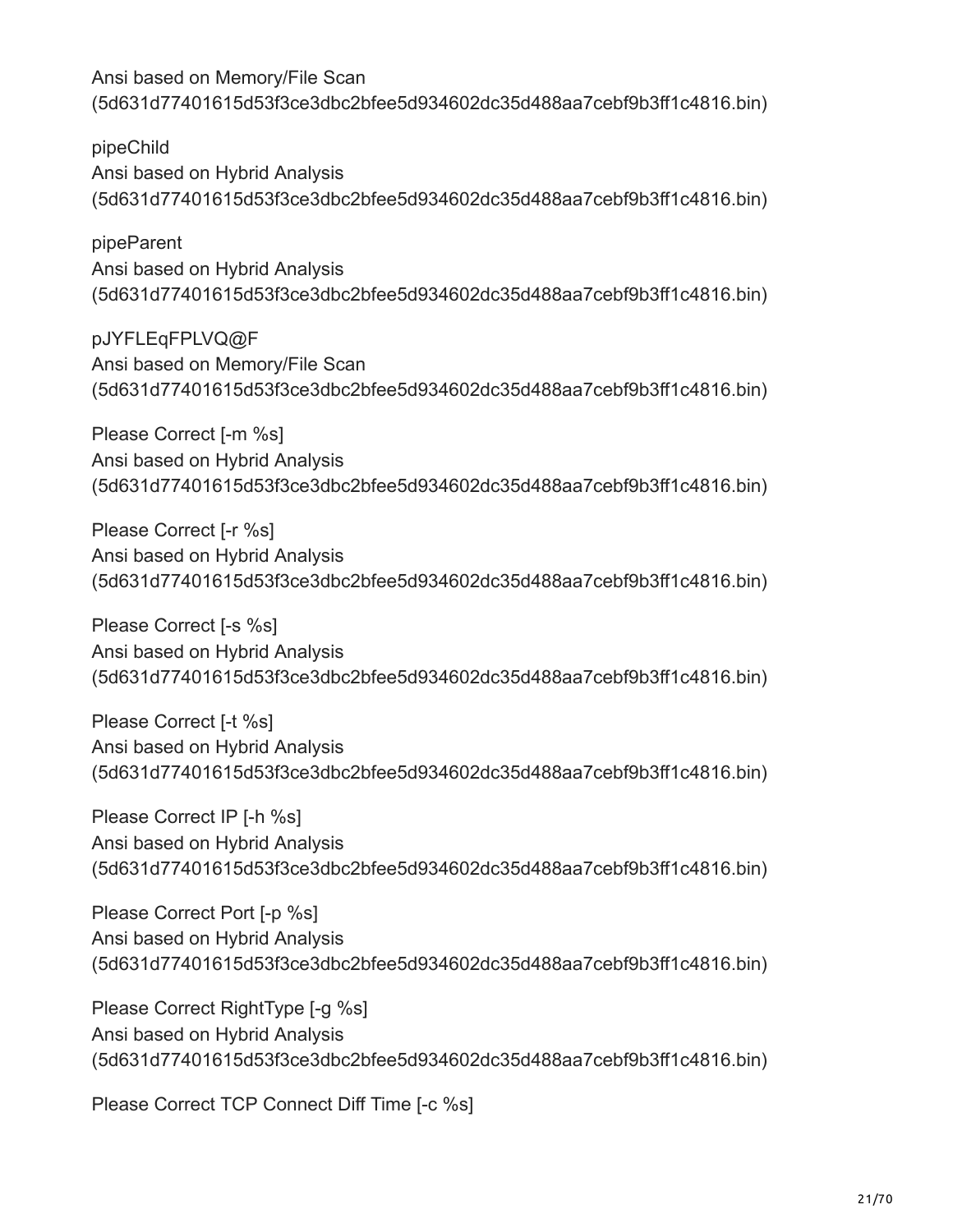Please Correct UDP Send Diff Time [-h %s] Ansi based on Hybrid Analysis (5d631d77401615d53f3ce3dbc2bfee5d934602dc35d488aa7cebf9b3ff1c4816.bin)

Please Correct UDP-DNS-Test Port [-d %s] Ansi based on Hybrid Analysis (5d631d77401615d53f3ce3dbc2bfee5d934602dc35d488aa7cebf9b3ff1c4816.bin)

Please Correct UserName Index [-i %s] Ansi based on Hybrid Analysis (5d631d77401615d53f3ce3dbc2bfee5d934602dc35d488aa7cebf9b3ff1c4816.bin)

Please input [-h] RemoteIP Ansi based on Hybrid Analysis (5d631d77401615d53f3ce3dbc2bfee5d934602dc35d488aa7cebf9b3ff1c4816.bin)

Please input [-m] ModifyType Ansi based on Hybrid Analysis (5d631d77401615d53f3ce3dbc2bfee5d934602dc35d488aa7cebf9b3ff1c4816.bin)

Please input [-p] RemotePort Ansi based on Hybrid Analysis (5d631d77401615d53f3ce3dbc2bfee5d934602dc35d488aa7cebf9b3ff1c4816.bin)

Please input [-r] RunType Ansi based on Hybrid Analysis (5d631d77401615d53f3ce3dbc2bfee5d934602dc35d488aa7cebf9b3ff1c4816.bin)

Please input [-s] Socket Type Ansi based on Hybrid Analysis (5d631d77401615d53f3ce3dbc2bfee5d934602dc35d488aa7cebf9b3ff1c4816.bin)

Please input [-t] dest type Ansi based on Hybrid Analysis (5d631d77401615d53f3ce3dbc2bfee5d934602dc35d488aa7cebf9b3ff1c4816.bin)

pMBSPKLW Ansi based on Memory/File Scan (5d631d77401615d53f3ce3dbc2bfee5d934602dc35d488aa7cebf9b3ff1c4816.bin)

POSIXLY\_CORRECT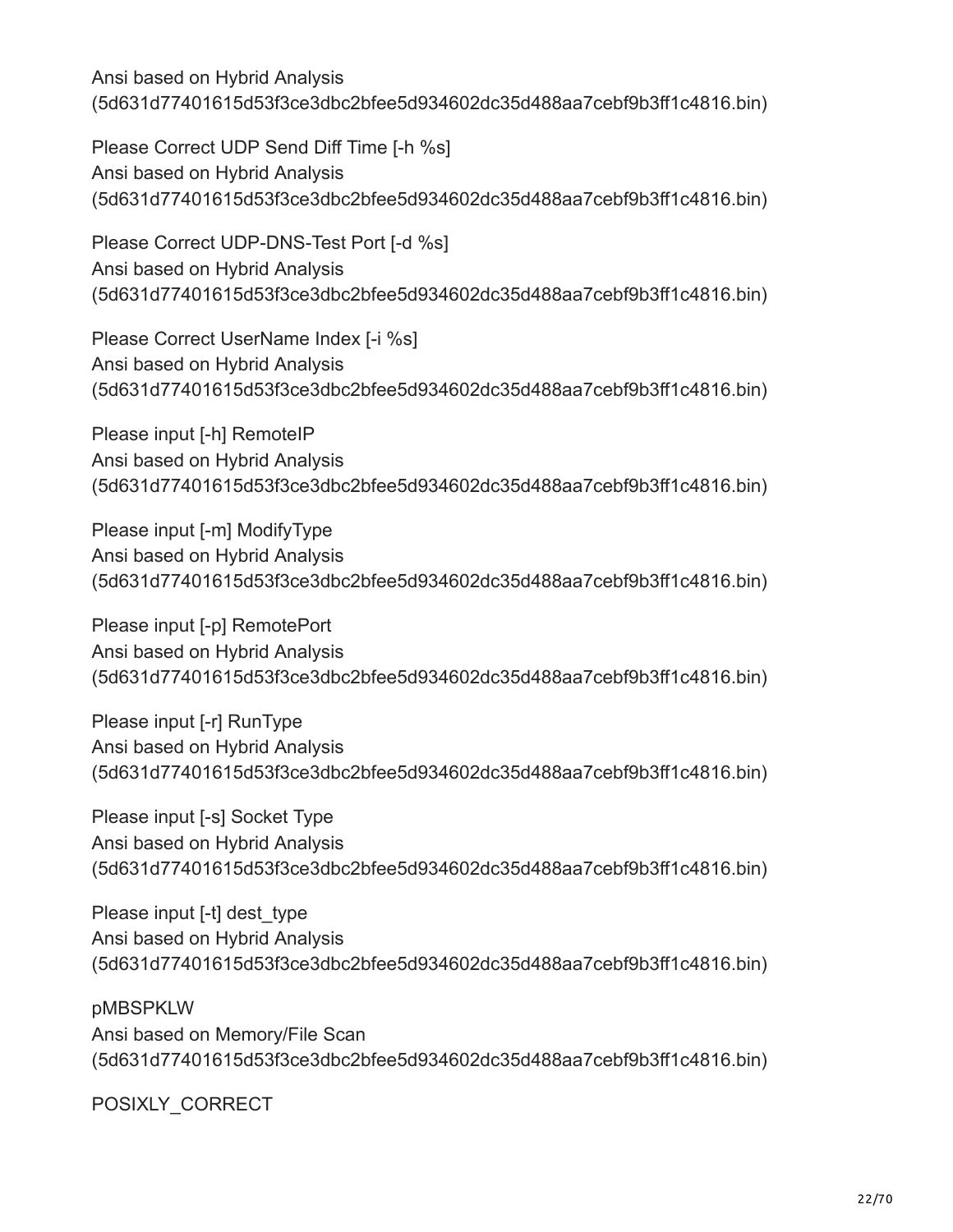PostMessageA Ansi based on Memory/File Scan (5d631d77401615d53f3ce3dbc2bfee5d934602dc35d488aa7cebf9b3ff1c4816.bin)

printf Ansi based on Memory/File Scan (5d631d77401615d53f3ce3dbc2bfee5d934602dc35d488aa7cebf9b3ff1c4816.bin)

Process32First Ansi based on Memory/File Scan (5d631d77401615d53f3ce3dbc2bfee5d934602dc35d488aa7cebf9b3ff1c4816.bin)

Process32Next Ansi based on Memory/File Scan (5d631d77401615d53f3ce3dbc2bfee5d934602dc35d488aa7cebf9b3ff1c4816.bin)

ProviderId Unicode based on Runtime Data (5d631d77401615d53f3ce3dbc2bfee5d934602dc35d488aa7cebf9b3ff1c4816 )

ProviderInfo Unicode based on Runtime Data (5d631d77401615d53f3ce3dbc2bfee5d934602dc35d488aa7cebf9b3ff1c4816 )

**ProxyServer** Ansi based on Hybrid Analysis (5d631d77401615d53f3ce3dbc2bfee5d934602dc35d488aa7cebf9b3ff1c4816.bin)

psapi.dll Ansi based on Hybrid Analysis (5d631d77401615d53f3ce3dbc2bfee5d934602dc35d488aa7cebf9b3ff1c4816.bin)

qFBGsQL@FPPnFNLQZ Ansi based on Memory/File Scan (5d631d77401615d53f3ce3dbc2bfee5d934602dc35d488aa7cebf9b3ff1c4816.bin)

query Ansi based on Hybrid Analysis (5d631d77401615d53f3ce3dbc2bfee5d934602dc35d488aa7cebf9b3ff1c4816.bin)

QueryServiceStatus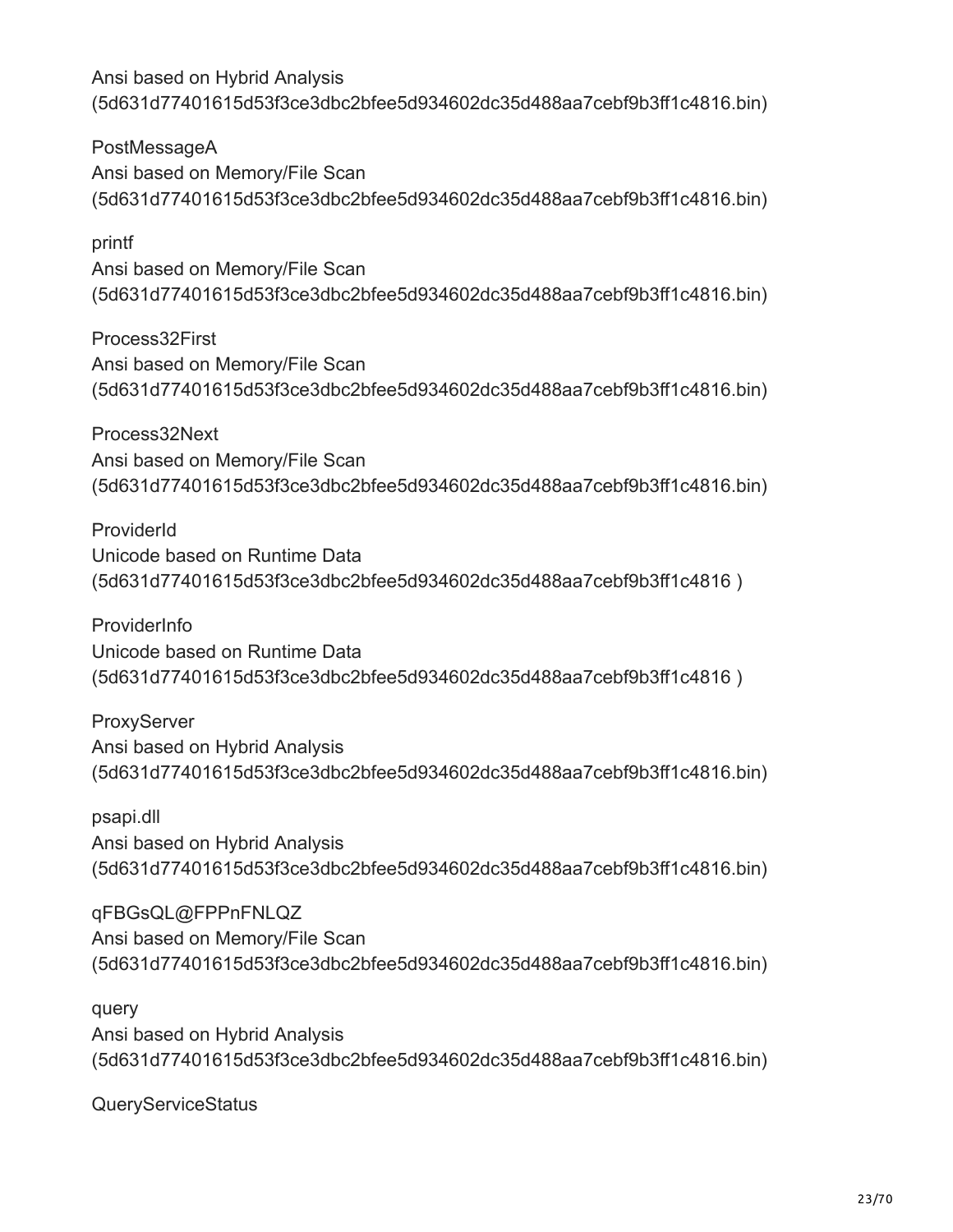Read Error Ansi based on Hybrid Analysis (5d631d77401615d53f3ce3dbc2bfee5d934602dc35d488aa7cebf9b3ff1c4816.bin)

ReadFile Ansi based on Memory/File Scan (5d631d77401615d53f3ce3dbc2bfee5d934602dc35d488aa7cebf9b3ff1c4816.bin)

ReadProcessMemory Ansi based on Memory/File Scan (5d631d77401615d53f3ce3dbc2bfee5d934602dc35d488aa7cebf9b3ff1c4816.bin)

**RegCloseKey** Ansi based on Memory/File Scan (5d631d77401615d53f3ce3dbc2bfee5d934602dc35d488aa7cebf9b3ff1c4816.bin)

RegCreateK Ansi based on Hybrid Analysis (5d631d77401615d53f3ce3dbc2bfee5d934602dc35d488aa7cebf9b3ff1c4816.bin)

RegDeleteValueA Ansi based on Memory/File Scan (5d631d77401615d53f3ce3dbc2bfee5d934602dc35d488aa7cebf9b3ff1c4816.bin)

**RegEnumKeyExA** Ansi based on Memory/File Scan (5d631d77401615d53f3ce3dbc2bfee5d934602dc35d488aa7cebf9b3ff1c4816.bin)

RegisterServiceCtrlHandlerA Ansi based on Memory/File Scan (5d631d77401615d53f3ce3dbc2bfee5d934602dc35d488aa7cebf9b3ff1c4816.bin)

RegOpenKeyExA Ansi based on Memory/File Scan (5d631d77401615d53f3ce3dbc2bfee5d934602dc35d488aa7cebf9b3ff1c4816.bin)

RegQueryValue Ansi based on Hybrid Analysis (5d631d77401615d53f3ce3dbc2bfee5d934602dc35d488aa7cebf9b3ff1c4816.bin)

RegQueryValueExA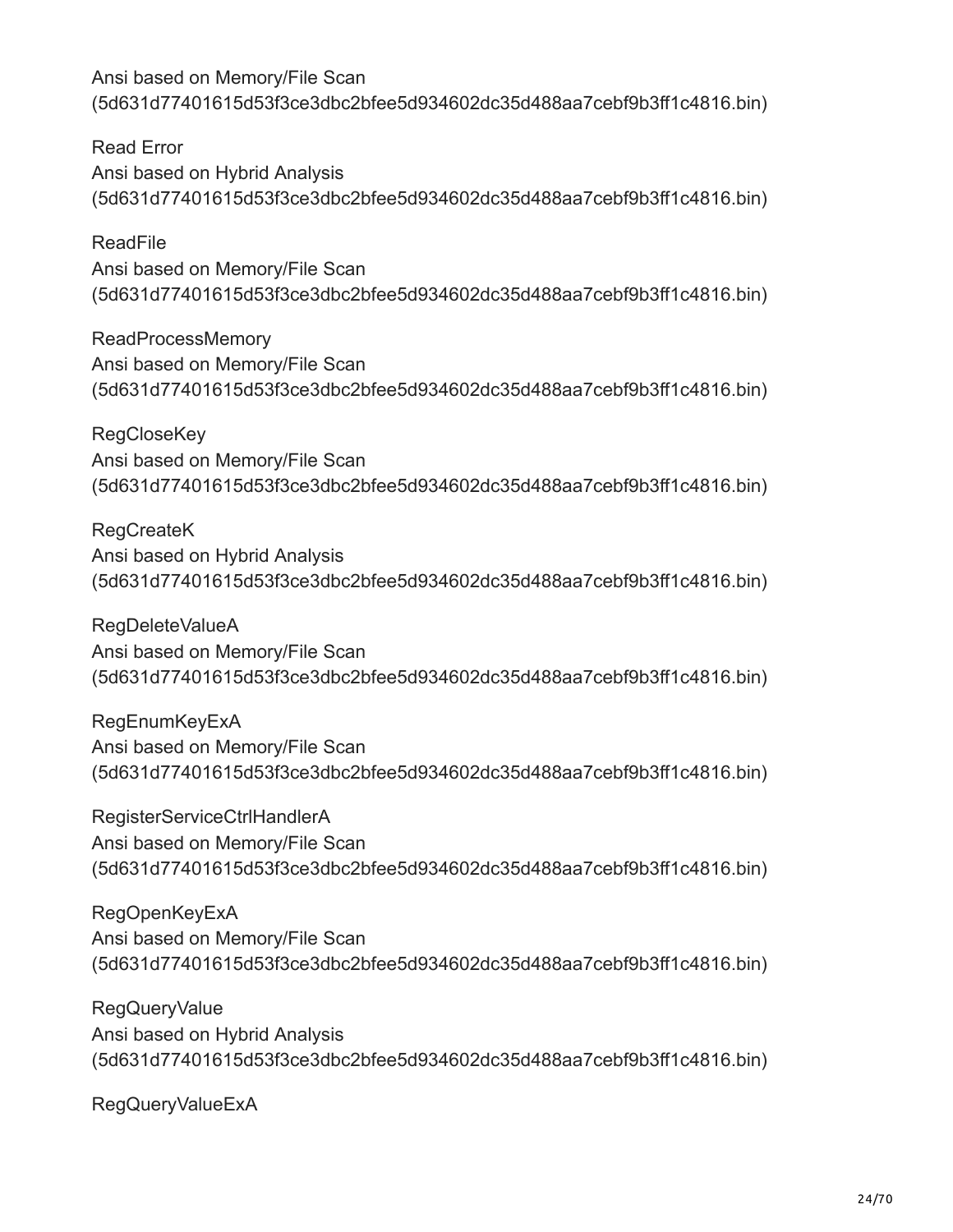RegSetValueExA Ansi based on Memory/File Scan (5d631d77401615d53f3ce3dbc2bfee5d934602dc35d488aa7cebf9b3ff1c4816.bin)

Remove Joint Unit %d Failure. Ansi based on Hybrid Analysis (5d631d77401615d53f3ce3dbc2bfee5d934602dc35d488aa7cebf9b3ff1c4816.bin)

Remove Joint Unit %d success. Ansi based on Hybrid Analysis (5d631d77401615d53f3ce3dbc2bfee5d934602dc35d488aa7cebf9b3ff1c4816.bin)

**ResetEvent** Ansi based on Memory/File Scan (5d631d77401615d53f3ce3dbc2bfee5d934602dc35d488aa7cebf9b3ff1c4816.bin)

ResumeThread Ansi based on Memory/File Scan (5d631d77401615d53f3ce3dbc2bfee5d934602dc35d488aa7cebf9b3ff1c4816.bin)

rint Cache Spooler Unicode based on Memory/File Scan (5d631d77401615d53f3ce3dbc2bfee5d934602dc35d488aa7cebf9b3ff1c4816.bin)

rnalName Unicode based on Memory/File Scan (5d631d77401615d53f3ce3dbc2bfee5d934602dc35d488aa7cebf9b3ff1c4816.bin)

rosoft(R) Windows(R) Operating System Unicode based on Memory/File Scan (5d631d77401615d53f3ce3dbc2bfee5d934602dc35d488aa7cebf9b3ff1c4816.bin)

s.exe Unicode based on Memory/File Scan (5d631d77401615d53f3ce3dbc2bfee5d934602dc35d488aa7cebf9b3ff1c4816.bin)

**SeDebugPrivilege** Ansi based on Hybrid Analysis (5d631d77401615d53f3ce3dbc2bfee5d934602dc35d488aa7cebf9b3ff1c4816.bin)

self.bat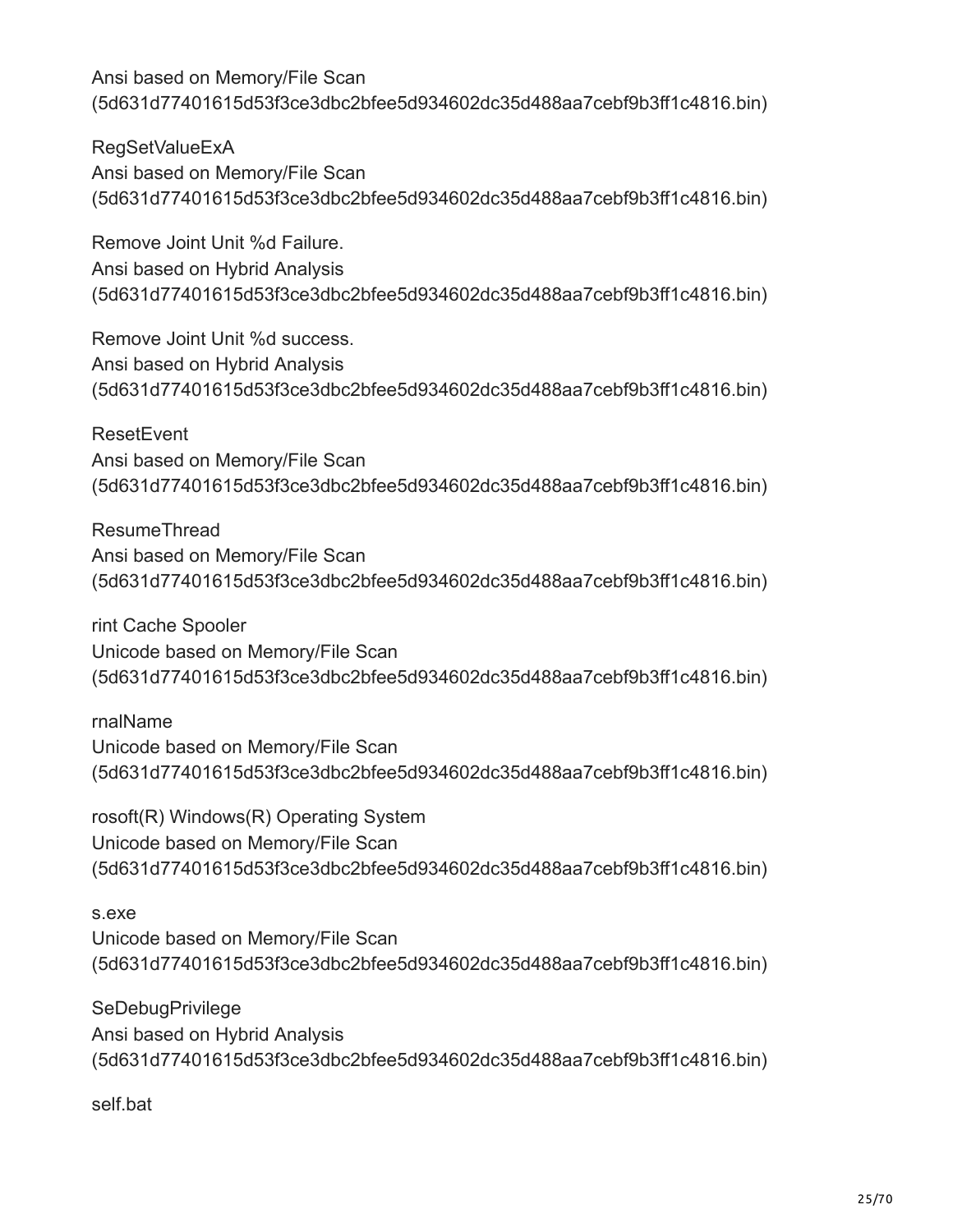Serial Access Num Unicode based on Runtime Data (5d631d77401615d53f3ce3dbc2bfee5d934602dc35d488aa7cebf9b3ff1c4816 )

services.exe Ansi based on Hybrid Analysis (5d631d77401615d53f3ce3dbc2bfee5d934602dc35d488aa7cebf9b3ff1c4816.bin)

SetConsoleCtrlHandler Ansi based on Memory/File Scan (5d631d77401615d53f3ce3dbc2bfee5d934602dc35d488aa7cebf9b3ff1c4816.bin)

SetCurrentDirectoryA Ansi based on Memory/File Scan (5d631d77401615d53f3ce3dbc2bfee5d934602dc35d488aa7cebf9b3ff1c4816.bin)

**SetEvent** Ansi based on Memory/File Scan (5d631d77401615d53f3ce3dbc2bfee5d934602dc35d488aa7cebf9b3ff1c4816.bin)

**SetLastError** Ansi based on Memory/File Scan (5d631d77401615d53f3ce3dbc2bfee5d934602dc35d488aa7cebf9b3ff1c4816.bin)

SetNamedPipeHandleState Ansi based on Memory/File Scan (5d631d77401615d53f3ce3dbc2bfee5d934602dc35d488aa7cebf9b3ff1c4816.bin)

**SetServiceStatus** Ansi based on Memory/File Scan (5d631d77401615d53f3ce3dbc2bfee5d934602dc35d488aa7cebf9b3ff1c4816.bin)

setunit Ansi based on Hybrid Analysis (5d631d77401615d53f3ce3dbc2bfee5d934602dc35d488aa7cebf9b3ff1c4816.bin)

SetWindowLongA Ansi based on Memory/File Scan (5d631d77401615d53f3ce3dbc2bfee5d934602dc35d488aa7cebf9b3ff1c4816.bin)

Sleep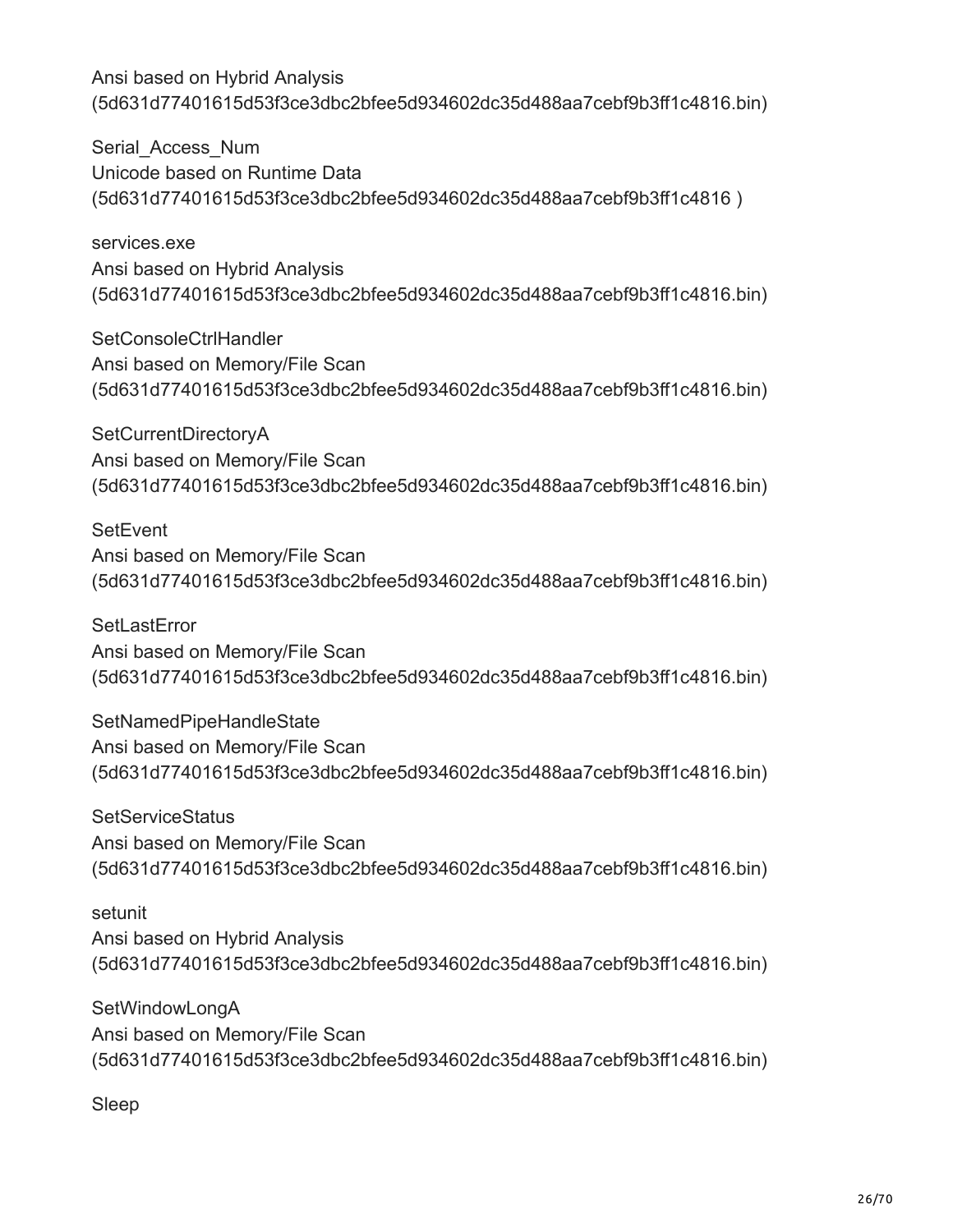snake Ansi based on Hybrid Analysis (5d631d77401615d53f3ce3dbc2bfee5d934602dc35d488aa7cebf9b3ff1c4816.bin)

SocketID =  $%d$  %s: $%d$ Ansi based on Hybrid Analysis (5d631d77401615d53f3ce3dbc2bfee5d934602dc35d488aa7cebf9b3ff1c4816.bin)

SOCKS5 Ansi based on Hybrid Analysis (5d631d77401615d53f3ce3dbc2bfee5d934602dc35d488aa7cebf9b3ff1c4816.bin)

socks5 Ansi based on Hybrid Analysis (5d631d77401615d53f3ce3dbc2bfee5d934602dc35d488aa7cebf9b3ff1c4816.bin)

soft Corporation Unicode based on Memory/File Scan (5d631d77401615d53f3ce3dbc2bfee5d934602dc35d488aa7cebf9b3ff1c4816.bin)

Software\Microsoft\Windows\CurrentVersion\Internet Settings Ansi based on Hybrid Analysis (5d631d77401615d53f3ce3dbc2bfee5d934602dc35d488aa7cebf9b3ff1c4816.bin)

sprintf Ansi based on Memory/File Scan (5d631d77401615d53f3ce3dbc2bfee5d934602dc35d488aa7cebf9b3ff1c4816.bin)

**StartServiceA** Ansi based on Memory/File Scan (5d631d77401615d53f3ce3dbc2bfee5d934602dc35d488aa7cebf9b3ff1c4816.bin)

StartServiceCtrlDispatcherA Ansi based on Memory/File Scan (5d631d77401615d53f3ce3dbc2bfee5d934602dc35d488aa7cebf9b3ff1c4816.bin)

**STATIC** 

Ansi based on Hybrid Analysis (5d631d77401615d53f3ce3dbc2bfee5d934602dc35d488aa7cebf9b3ff1c4816.bin)

StoresServiceClassInfo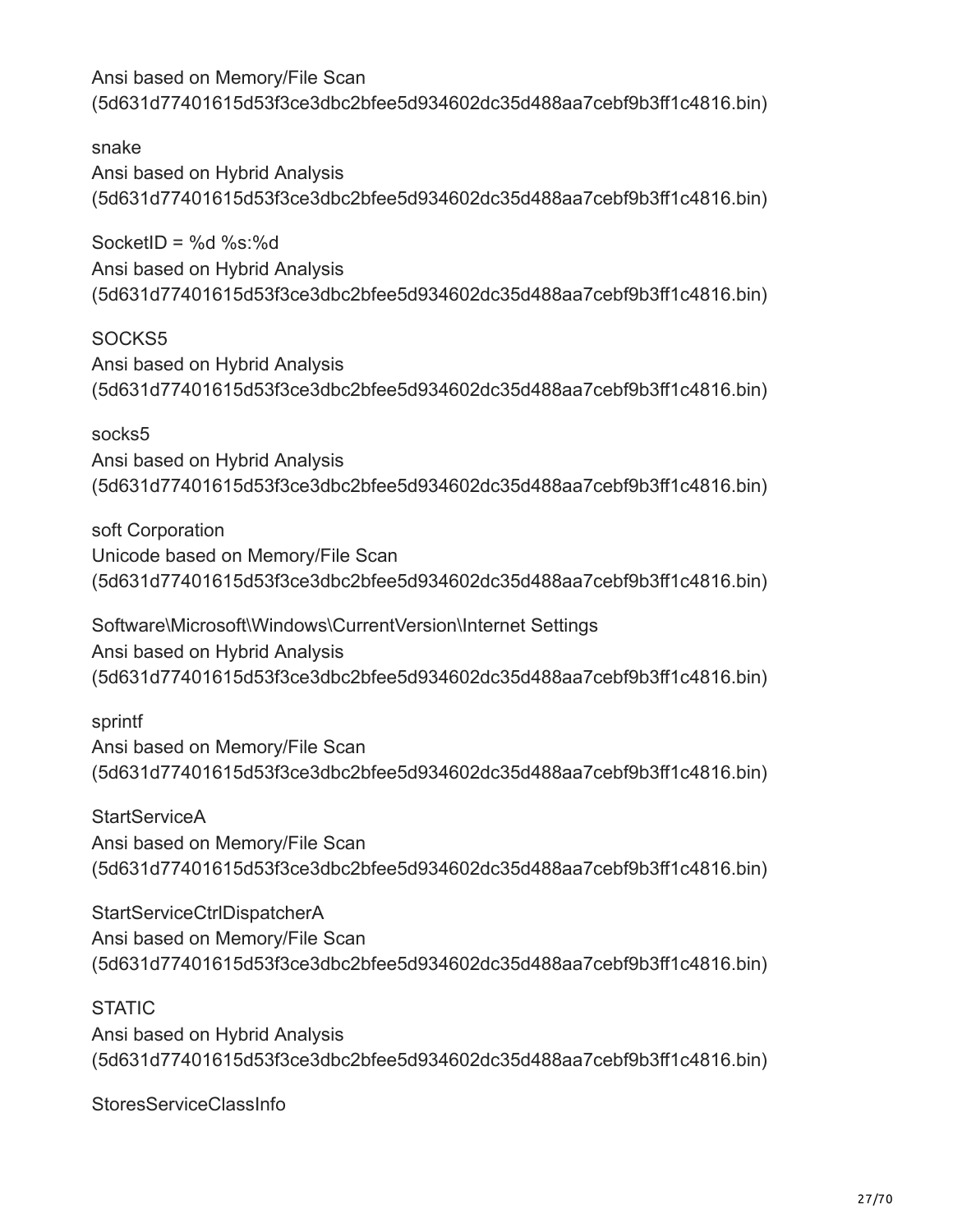Unicode based on Runtime Data (5d631d77401615d53f3ce3dbc2bfee5d934602dc35d488aa7cebf9b3ff1c4816 )

strcat Ansi based on Memory/File Scan (5d631d77401615d53f3ce3dbc2bfee5d934602dc35d488aa7cebf9b3ff1c4816.bin)

strchr Ansi based on Memory/File Scan (5d631d77401615d53f3ce3dbc2bfee5d934602dc35d488aa7cebf9b3ff1c4816.bin)

strcmp Ansi based on Memory/File Scan (5d631d77401615d53f3ce3dbc2bfee5d934602dc35d488aa7cebf9b3ff1c4816.bin)

strcpy Ansi based on Memory/File Scan (5d631d77401615d53f3ce3dbc2bfee5d934602dc35d488aa7cebf9b3ff1c4816.bin)

**StringFileInfo** Unicode based on Memory/File Scan (5d631d77401615d53f3ce3dbc2bfee5d934602dc35d488aa7cebf9b3ff1c4816.bin)

strlen

Ansi based on Memory/File Scan (5d631d77401615d53f3ce3dbc2bfee5d934602dc35d488aa7cebf9b3ff1c4816.bin)

strncmp Ansi based on Memory/File Scan (5d631d77401615d53f3ce3dbc2bfee5d934602dc35d488aa7cebf9b3ff1c4816.bin)

strncpy Ansi based on Memory/File Scan (5d631d77401615d53f3ce3dbc2bfee5d934602dc35d488aa7cebf9b3ff1c4816.bin)

strstr

Ansi based on Memory/File Scan (5d631d77401615d53f3ce3dbc2bfee5d934602dc35d488aa7cebf9b3ff1c4816.bin)

strtok Ansi based on Memory/File Scan (5d631d77401615d53f3ce3dbc2bfee5d934602dc35d488aa7cebf9b3ff1c4816.bin)

Sub Server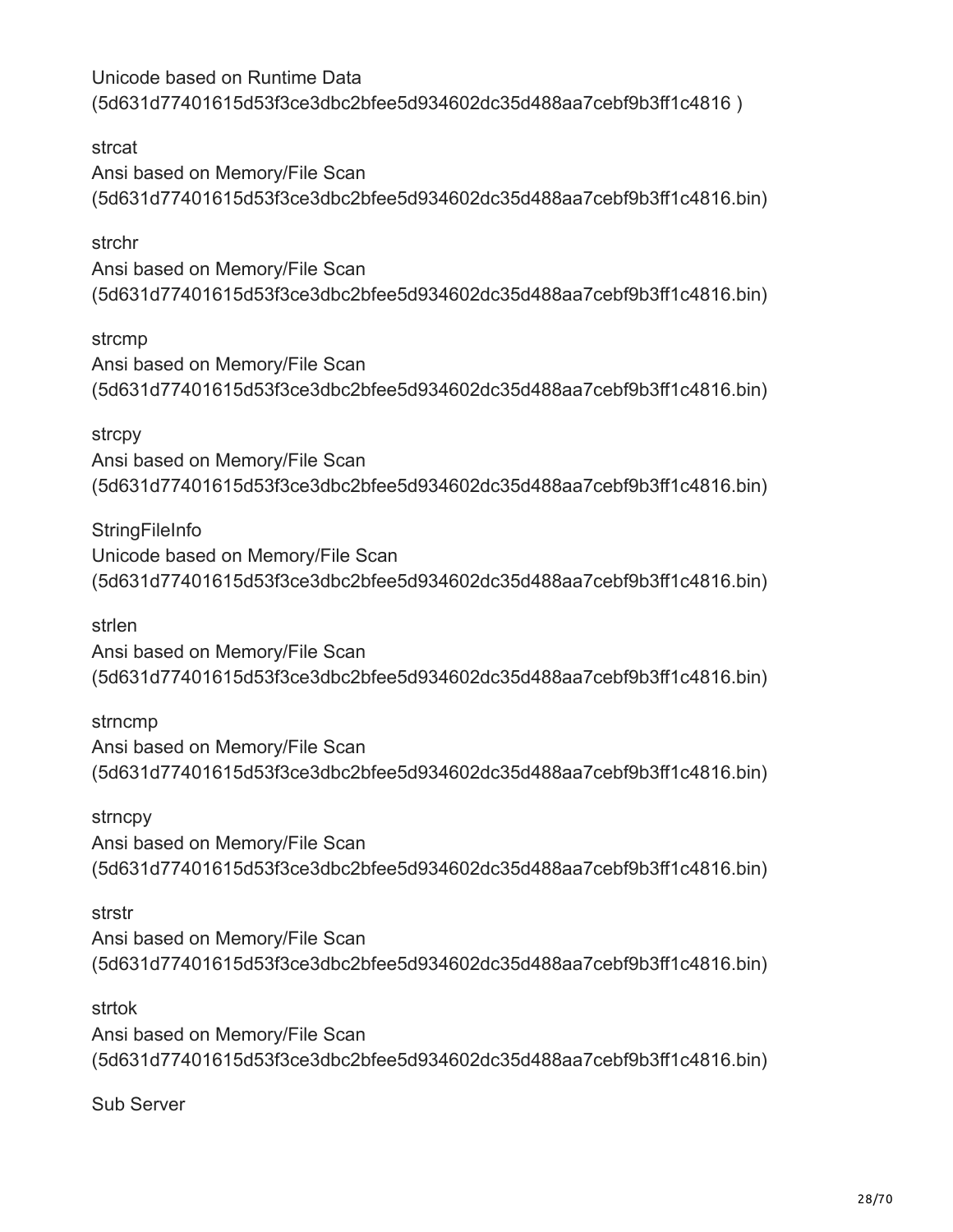subchild Ansi based on Hybrid Analysis (5d631d77401615d53f3ce3dbc2bfee5d934602dc35d488aa7cebf9b3ff1c4816.bin)

SupportedNameSpace Unicode based on Runtime Data (5d631d77401615d53f3ce3dbc2bfee5d934602dc35d488aa7cebf9b3ff1c4816 )

svs.exe Unicode based on Memory/File Scan (5d631d77401615d53f3ce3dbc2bfee5d934602dc35d488aa7cebf9b3ff1c4816.bin)

System\CurrentControlSet\Services\%s\parameters\%s Ansi based on Hybrid Analysis (5d631d77401615d53f3ce3dbc2bfee5d934602dc35d488aa7cebf9b3ff1c4816.bin)

systemtemp.cns Ansi based on Hybrid Analysis (5d631d77401615d53f3ce3dbc2bfee5d934602dc35d488aa7cebf9b3ff1c4816.bin)

**TerminateProcess** Ansi based on Memory/File Scan (5d631d77401615d53f3ce3dbc2bfee5d934602dc35d488aa7cebf9b3ff1c4816.bin)

TerminateThread Ansi based on Memory/File Scan (5d631d77401615d53f3ce3dbc2bfee5d934602dc35d488aa7cebf9b3ff1c4816.bin)

Timeout & QUIT!!! Ansi based on Hybrid Analysis (5d631d77401615d53f3ce3dbc2bfee5d934602dc35d488aa7cebf9b3ff1c4816.bin)

tName Unicode based on Memory/File Scan (5d631d77401615d53f3ce3dbc2bfee5d934602dc35d488aa7cebf9b3ff1c4816.bin)

tQJWFsQL@FPPnFNLQZ Ansi based on Memory/File Scan (5d631d77401615d53f3ce3dbc2bfee5d934602dc35d488aa7cebf9b3ff1c4816.bin)

TranslateMessage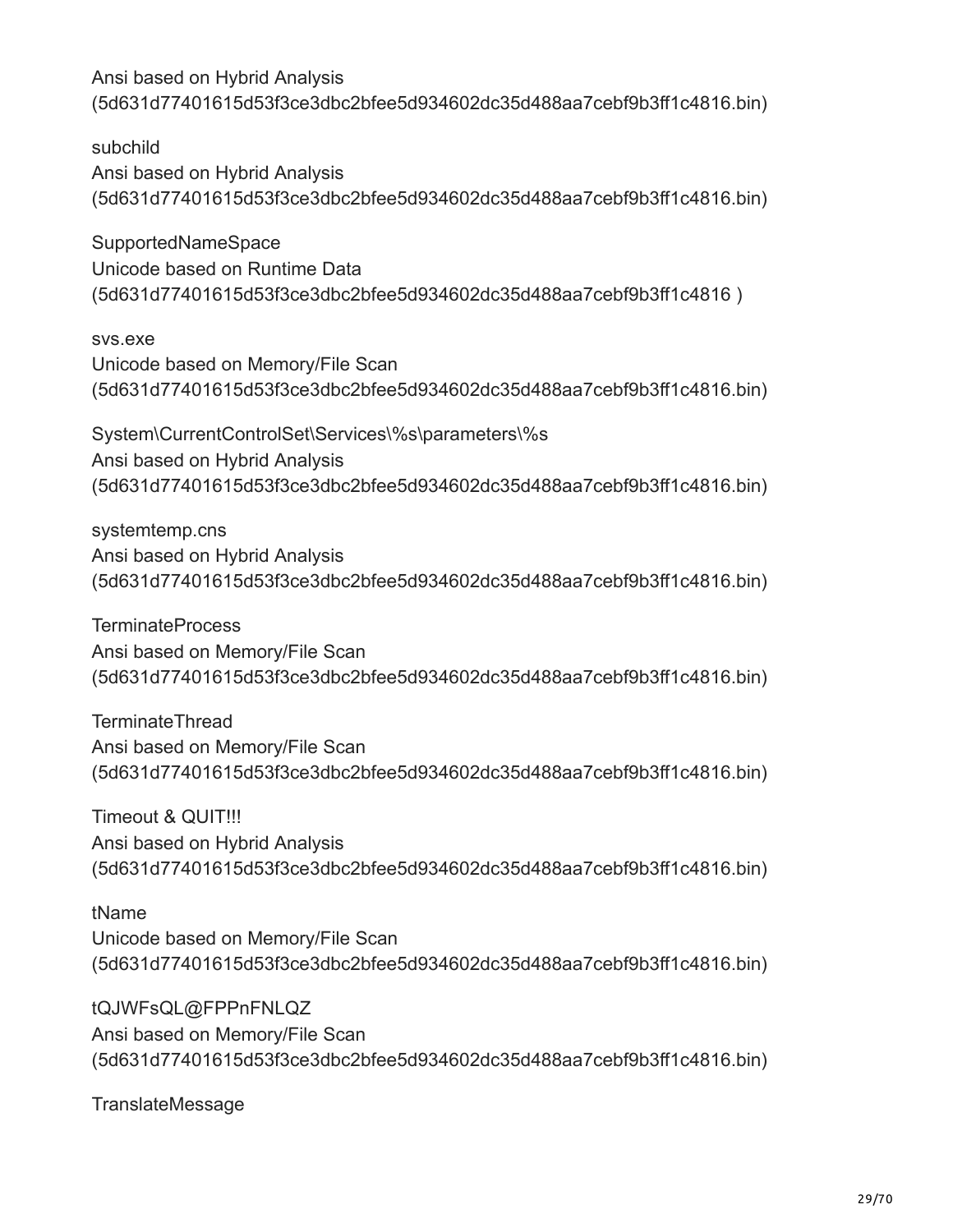UDP\_Touch Port:%d Ansi based on Hybrid Analysis (5d631d77401615d53f3ce3dbc2bfee5d934602dc35d488aa7cebf9b3ff1c4816.bin)

uJQWVBOsQLWF@Wf[ Ansi based on Memory/File Scan (5d631d77401615d53f3ce3dbc2bfee5d934602dc35d488aa7cebf9b3ff1c4816.bin)

Unknown command. Ansi based on Hybrid Analysis (5d631d77401615d53f3ce3dbc2bfee5d934602dc35d488aa7cebf9b3ff1c4816.bin)

UnlockServiceDatabase Ansi based on Memory/File Scan (5d631d77401615d53f3ce3dbc2bfee5d934602dc35d488aa7cebf9b3ff1c4816.bin)

USER32.dll Ansi based on Memory/File Scan (5d631d77401615d53f3ce3dbc2bfee5d934602dc35d488aa7cebf9b3ff1c4816.bin)

**VarFileInfo** Unicode based on Memory/File Scan (5d631d77401615d53f3ce3dbc2bfee5d934602dc35d488aa7cebf9b3ff1c4816.bin)

VE2DATA Ansi based on Hybrid Analysis (5d631d77401615d53f3ce3dbc2bfee5d934602dc35d488aa7cebf9b3ff1c4816.bin)

Version Unicode based on Runtime Data (5d631d77401615d53f3ce3dbc2bfee5d934602dc35d488aa7cebf9b3ff1c4816 )

VirtualProtectEx Ansi based on Memory/File Scan (5d631d77401615d53f3ce3dbc2bfee5d934602dc35d488aa7cebf9b3ff1c4816.bin)

VS\_VERSION\_INFO Unicode based on Memory/File Scan (5d631d77401615d53f3ce3dbc2bfee5d934602dc35d488aa7cebf9b3ff1c4816.bin)

vSGBWFqFPLVQ@Fb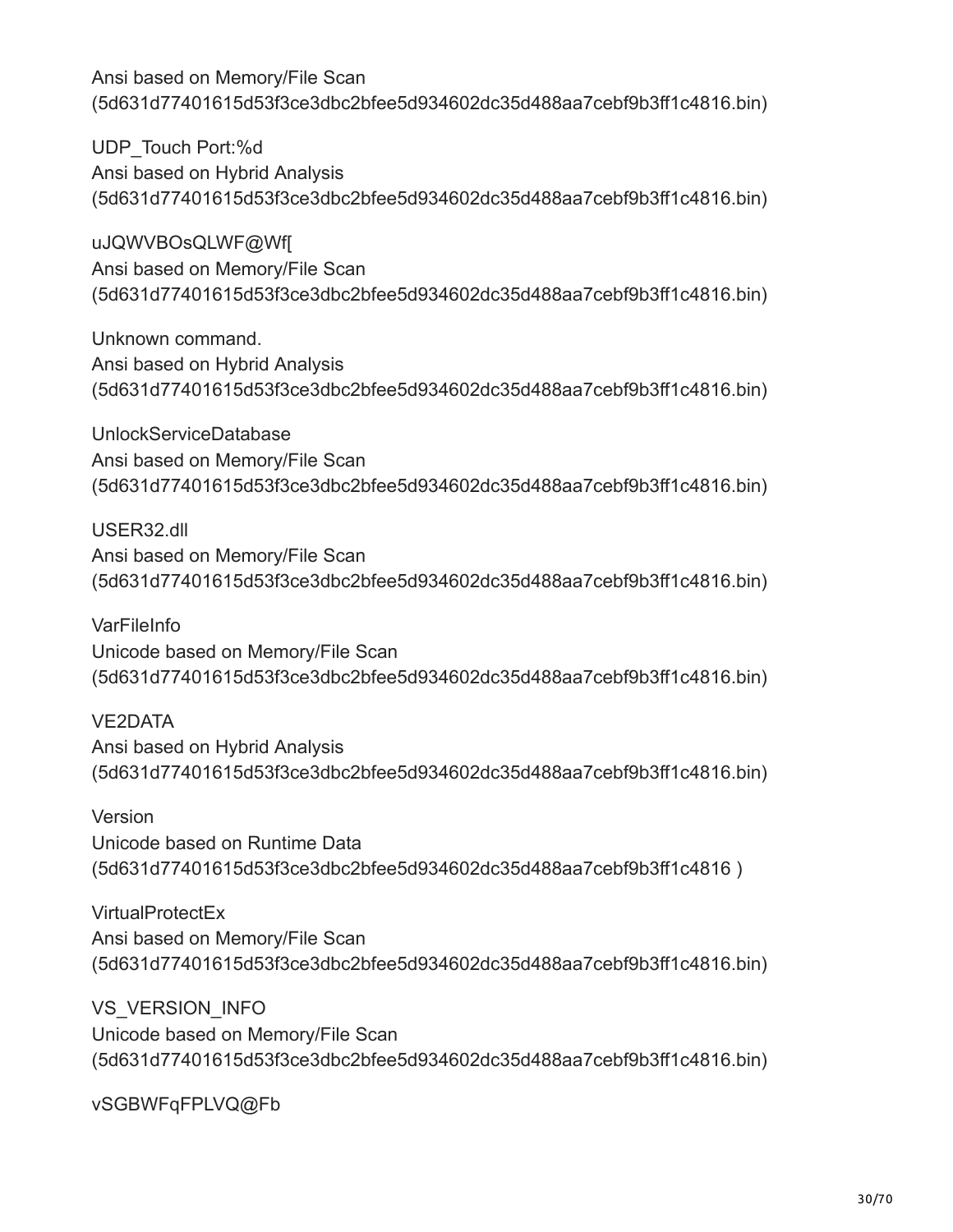WaitForMultipleObjects Ansi based on Memory/File Scan (5d631d77401615d53f3ce3dbc2bfee5d934602dc35d488aa7cebf9b3ff1c4816.bin)

WaitForSingleObject Ansi based on Memory/File Scan (5d631d77401615d53f3ce3dbc2bfee5d934602dc35d488aa7cebf9b3ff1c4816.bin)

WaitNamedPipeA Ansi based on Memory/File Scan (5d631d77401615d53f3ce3dbc2bfee5d934602dc35d488aa7cebf9b3ff1c4816.bin)

**wcscpy** Ansi based on Memory/File Scan (5d631d77401615d53f3ce3dbc2bfee5d934602dc35d488aa7cebf9b3ff1c4816.bin)

WinSock Registry Version Unicode based on Runtime Data (5d631d77401615d53f3ce3dbc2bfee5d934602dc35d488aa7cebf9b3ff1c4816 )

**WriteFile** Ansi based on Memory/File Scan (5d631d77401615d53f3ce3dbc2bfee5d934602dc35d488aa7cebf9b3ff1c4816.bin)

WriteProcessMemory Ansi based on Memory/File Scan (5d631d77401615d53f3ce3dbc2bfee5d934602dc35d488aa7cebf9b3ff1c4816.bin)

WS2\_32.dll Ansi based on Memory/File Scan (5d631d77401615d53f3ce3dbc2bfee5d934602dc35d488aa7cebf9b3ff1c4816.bin)

Ws2\_32NumHandleBuckets Unicode based on Runtime Data (5d631d77401615d53f3ce3dbc2bfee5d934602dc35d488aa7cebf9b3ff1c4816 )

wsprintfA Ansi based on Memory/File Scan (5d631d77401615d53f3ce3dbc2bfee5d934602dc35d488aa7cebf9b3ff1c4816.bin)

wsprintfW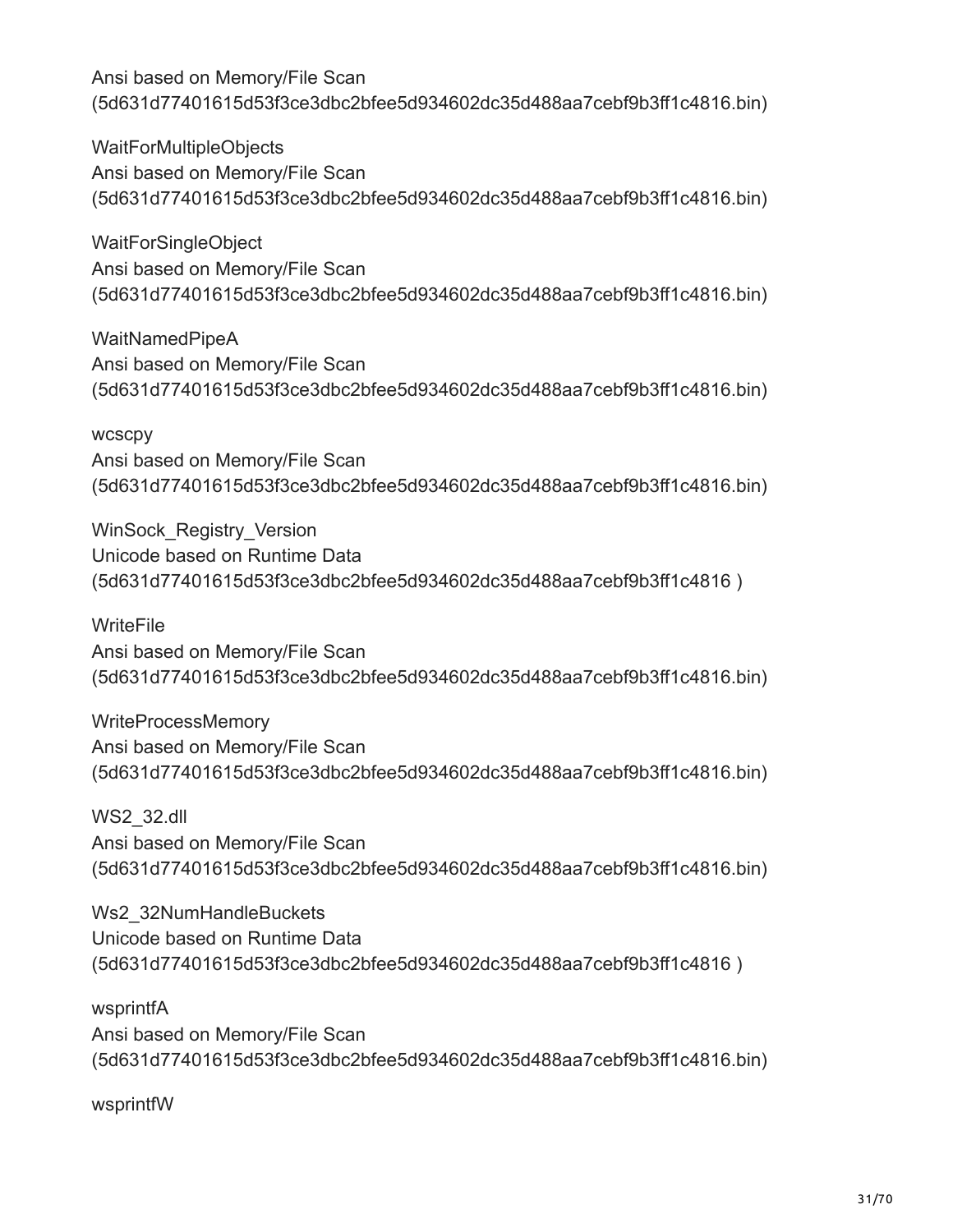$\sim^*$ .tmp Ansi based on Hybrid Analysis (5d631d77401615d53f3ce3dbc2bfee5d934602dc35d488aa7cebf9b3ff1c4816.bin)

~temp8520.tmp.tmp Ansi based on Hybrid Analysis (5d631d77401615d53f3ce3dbc2bfee5d934602dc35d488aa7cebf9b3ff1c4816.bin)

!This program cannot be run in DOS mode.\$ Ansi based on Memory/File Scan (5d631d77401615d53f3ce3dbc2bfee5d934602dc35d488aa7cebf9b3ff1c4816.bin)

%d - [%s] %s %s %s Ansi based on Hybrid Analysis (5d631d77401615d53f3ce3dbc2bfee5d934602dc35d488aa7cebf9b3ff1c4816.bin)

%s\Drivers\%s.sys Ansi based on Hybrid Analysis (5d631d77401615d53f3ce3dbc2bfee5d934602dc35d488aa7cebf9b3ff1c4816.bin)

.?AVtype\_info@@ Ansi based on Memory/File Scan (5d631d77401615d53f3ce3dbc2bfee5d934602dc35d488aa7cebf9b3ff1c4816.bin)

.?AW4FW\_ERROR\_CODE@@ Ansi based on Memory/File Scan (5d631d77401615d53f3ce3dbc2bfee5d934602dc35d488aa7cebf9b3ff1c4816.bin)

4]wS5]w Ansi based on Memory/File Scan (5d631d77401615d53f3ce3dbc2bfee5d934602dc35d488aa7cebf9b3ff1c4816 , 00298829- 00003884.00000000.300181.420000.00000002.mdmp)

??1type\_info@@UAE@XZ Ansi based on Memory/File Scan (5d631d77401615d53f3ce3dbc2bfee5d934602dc35d488aa7cebf9b3ff1c4816.bin)

?terminate@@YAXXZ Ansi based on Memory/File Scan (5d631d77401615d53f3ce3dbc2bfee5d934602dc35d488aa7cebf9b3ff1c4816.bin)

@.data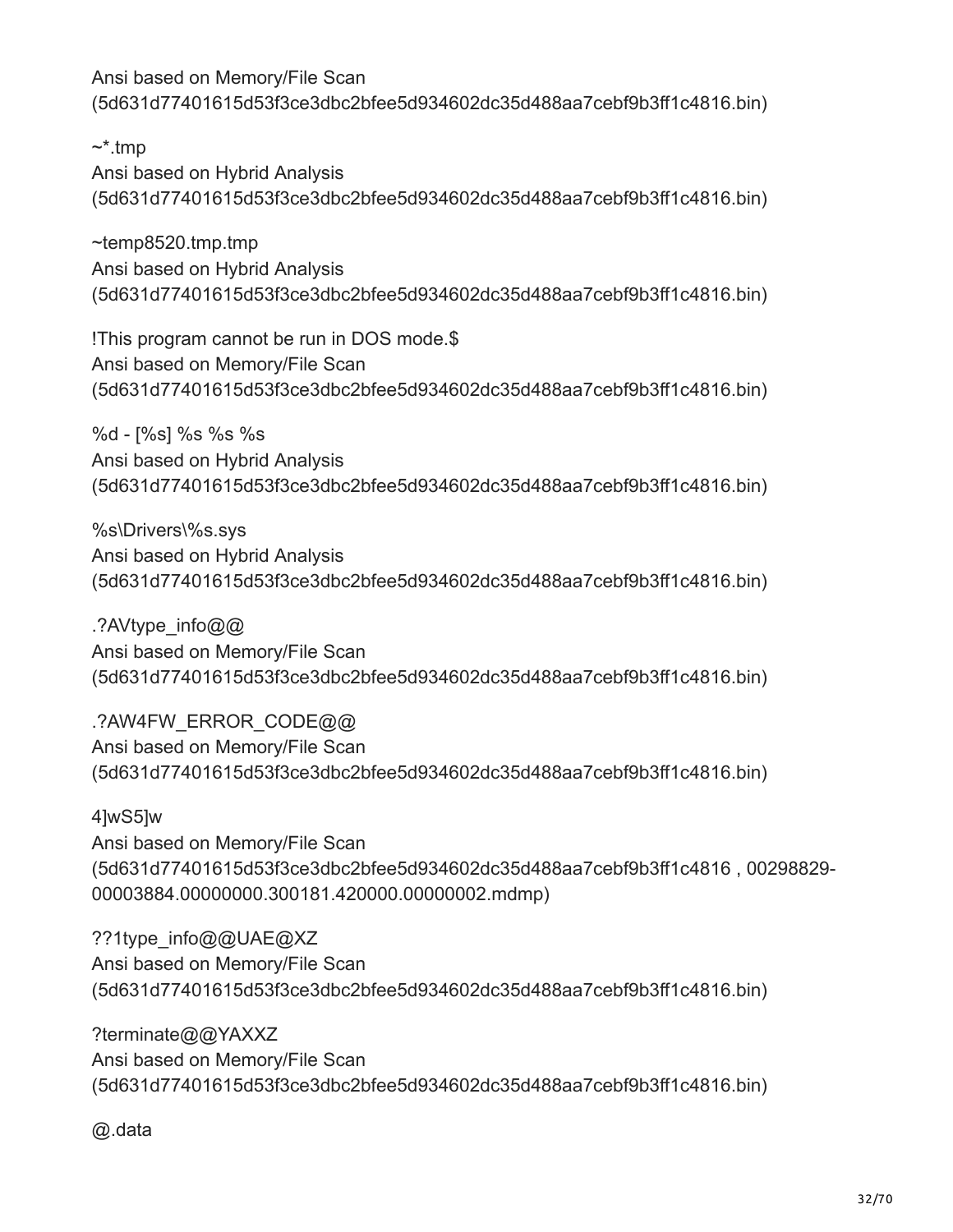@echo off :loop choice /N /T 2 /D Y del "%s" if exist %1 goto loop move /-y "%s" "%s" net start "%s" del %%0 Ansi based on Hybrid Analysis (5d631d77401615d53f3ce3dbc2bfee5d934602dc35d488aa7cebf9b3ff1c4816.bin)

@echo off :loop choice /N /T 2 /D Y del "%s" if exist %1 goto loop sc delete "%s"del %%0 Ansi based on Hybrid Analysis (5d631d77401615d53f3ce3dbc2bfee5d934602dc35d488aa7cebf9b3ff1c4816.bin)

\\%s\pipe\Simple\3DPipes\Cloud\%d Ansi based on Memory/File Scan (5d631d77401615d53f3ce3dbc2bfee5d934602dc35d488aa7cebf9b3ff1c4816.bin)

 $\binom{1}{2}$ 

Ansi based on Hybrid Analysis (5d631d77401615d53f3ce3dbc2bfee5d934602dc35d488aa7cebf9b3ff1c4816.bin)

\\.\pipe\Simple\3DPipes\Cloud\%d Ansi based on Memory/File Scan (5d631d77401615d53f3ce3dbc2bfee5d934602dc35d488aa7cebf9b3ff1c4816.bin)

\cmd.exe Ansi based on Hybrid Analysis (5d631d77401615d53f3ce3dbc2bfee5d934602dc35d488aa7cebf9b3ff1c4816.bin)

\_\_getmainargs Ansi based on Memory/File Scan (5d631d77401615d53f3ce3dbc2bfee5d934602dc35d488aa7cebf9b3ff1c4816.bin)

Add Joint Unit Failure. Ansi based on Hybrid Analysis (5d631d77401615d53f3ce3dbc2bfee5d934602dc35d488aa7cebf9b3ff1c4816.bin)

Change Service Mode to user logon failure.code:%d Ansi based on Hybrid Analysis (5d631d77401615d53f3ce3dbc2bfee5d934602dc35d488aa7cebf9b3ff1c4816.bin)

CONNECT %s:%d HTTP/1.1User-Agent: Mozilla/4.0 (compatible; MSIE 6.0; Windows NT 5.2; SV1; .NET CLR 1.1.4322; .NET CLR 2.0.50727)Host: %sProxy-Connection: Keep-AlivePragma: no-cache Ansi based on Hybrid Analysis (5d631d77401615d53f3ce3dbc2bfee5d934602dc35d488aa7cebf9b3ff1c4816.bin)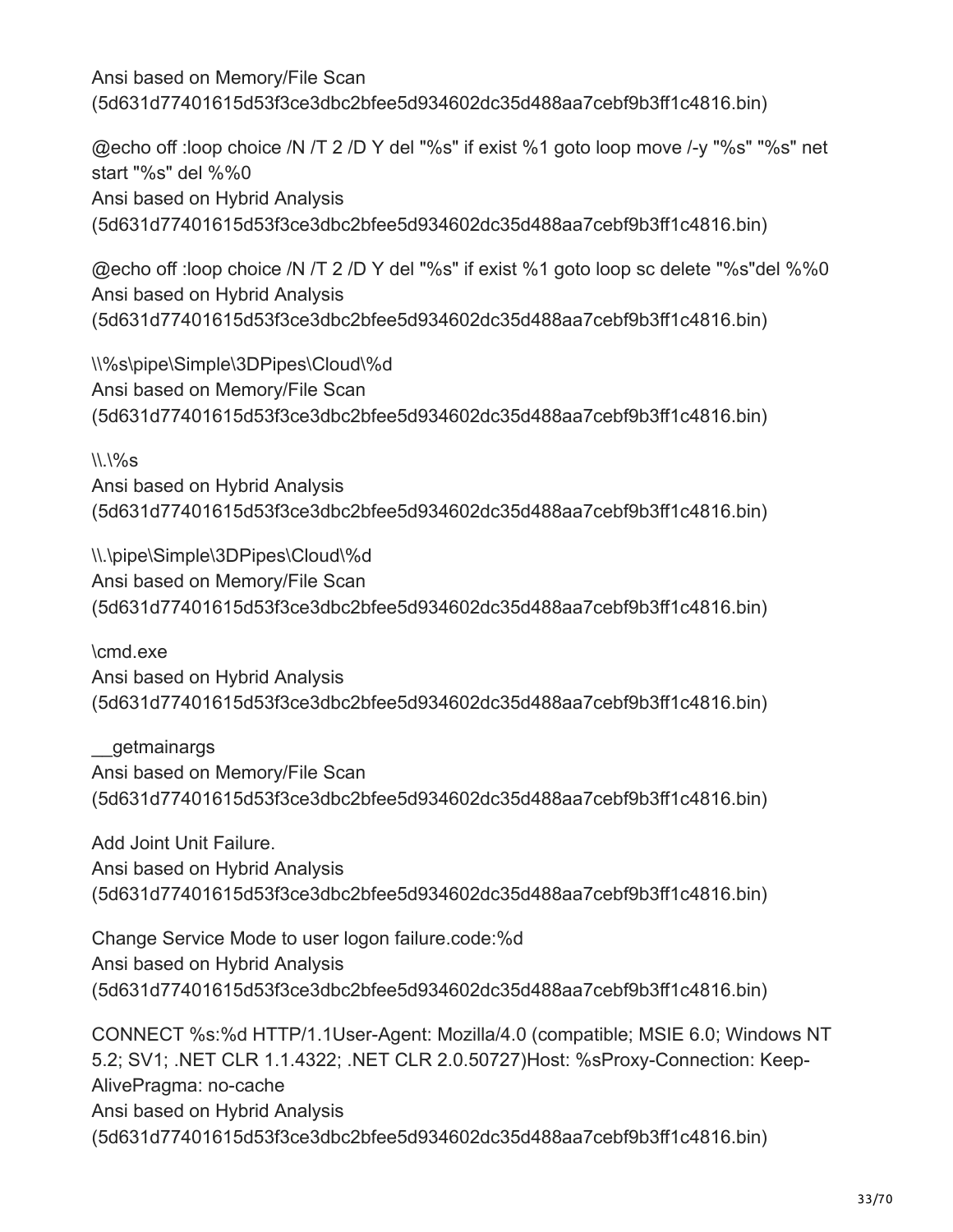Connect to IP:%s Port:%d Ansi based on Hybrid Analysis (5d631d77401615d53f3ce3dbc2bfee5d934602dc35d488aa7cebf9b3ff1c4816.bin)

CopyFile Kit.exe error Ansi based on Hybrid Analysis (5d631d77401615d53f3ce3dbc2bfee5d934602dc35d488aa7cebf9b3ff1c4816.bin)

Corporation. All rights reserved. Unicode based on Memory/File Scan (5d631d77401615d53f3ce3dbc2bfee5d934602dc35d488aa7cebf9b3ff1c4816.bin)

CreateIoCompletionPort Ansi based on Memory/File Scan (5d631d77401615d53f3ce3dbc2bfee5d934602dc35d488aa7cebf9b3ff1c4816.bin)

**DIIExport** Ansi based on Hybrid Analysis (5d631d77401615d53f3ce3dbc2bfee5d934602dc35d488aa7cebf9b3ff1c4816.bin)

**DSDIIExport** Ansi based on Hybrid Analysis (5d631d77401615d53f3ce3dbc2bfee5d934602dc35d488aa7cebf9b3ff1c4816.bin)

eJMGqFPLVQ@Ff[b Ansi based on Memory/File Scan (5d631d77401615d53f3ce3dbc2bfee5d934602dc35d488aa7cebf9b3ff1c4816.bin)

error on free memory. Ansi based on Memory/File Scan (5d631d77401615d53f3ce3dbc2bfee5d934602dc35d488aa7cebf9b3ff1c4816.bin)

ewr:m:s:h:p:t:b:d:n:w:x:g:k:i:c: Ansi based on Hybrid Analysis (5d631d77401615d53f3ce3dbc2bfee5d934602dc35d488aa7cebf9b3ff1c4816.bin)

fMVNqFPLVQ@FoBMDVBDFPb Ansi based on Memory/File Scan (5d631d77401615d53f3ce3dbc2bfee5d934602dc35d488aa7cebf9b3ff1c4816.bin)

GetAdaptersInfo Ansi based on Memory/File Scan (5d631d77401615d53f3ce3dbc2bfee5d934602dc35d488aa7cebf9b3ff1c4816.bin)

GetCurrentProcess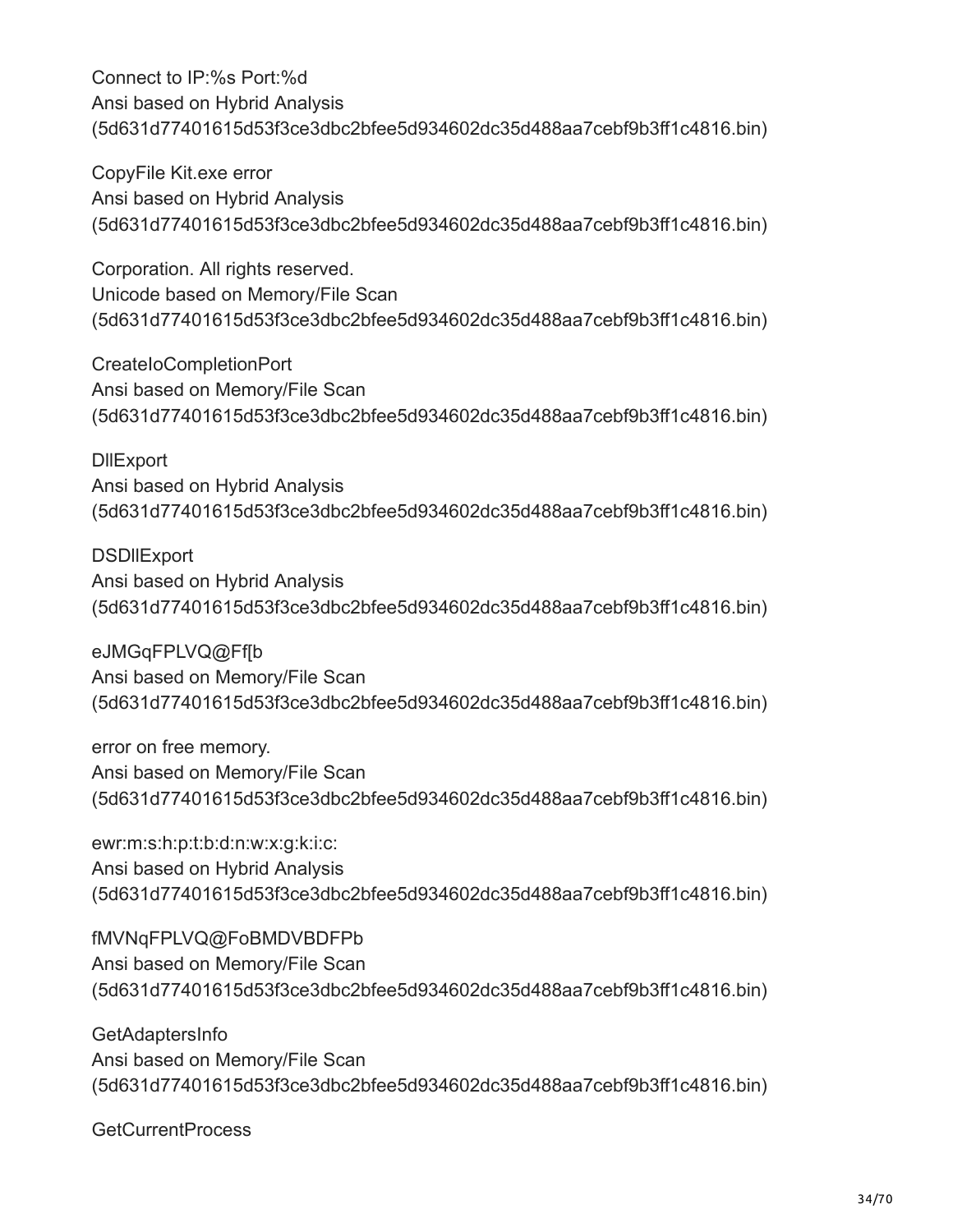**GetLastError** Ansi based on Memory/File Scan (5d631d77401615d53f3ce3dbc2bfee5d934602dc35d488aa7cebf9b3ff1c4816.bin)

**GetProcAddress** Ansi based on Memory/File Scan (5d631d77401615d53f3ce3dbc2bfee5d934602dc35d488aa7cebf9b3ff1c4816.bin)

GetQueuedCompletionStatus Ansi based on Memory/File Scan (5d631d77401615d53f3ce3dbc2bfee5d934602dc35d488aa7cebf9b3ff1c4816.bin)

**GetVersion** Ansi based on Memory/File Scan (5d631d77401615d53f3ce3dbc2bfee5d934602dc35d488aa7cebf9b3ff1c4816.bin)

**GetVersionExA** Ansi based on Memory/File Scan (5d631d77401615d53f3ce3dbc2bfee5d934602dc35d488aa7cebf9b3ff1c4816.bin)

HTTP/1.0 200 Connection Ansi based on Hybrid Analysis (5d631d77401615d53f3ce3dbc2bfee5d934602dc35d488aa7cebf9b3ff1c4816.bin)

Kit.exe Ansi based on Hybrid Analysis (5d631d77401615d53f3ce3dbc2bfee5d934602dc35d488aa7cebf9b3ff1c4816.bin)

listen Ansi based on Hybrid Analysis (5d631d77401615d53f3ce3dbc2bfee5d934602dc35d488aa7cebf9b3ff1c4816.bin)

Listen Port:%d Ansi based on Hybrid Analysis (5d631d77401615d53f3ce3dbc2bfee5d934602dc35d488aa7cebf9b3ff1c4816.bin)

ListenThreadFunc. proccomm. Ansi based on Memory/File Scan (5d631d77401615d53f3ce3dbc2bfee5d934602dc35d488aa7cebf9b3ff1c4816.bin)

oL@HqFPLVQ@F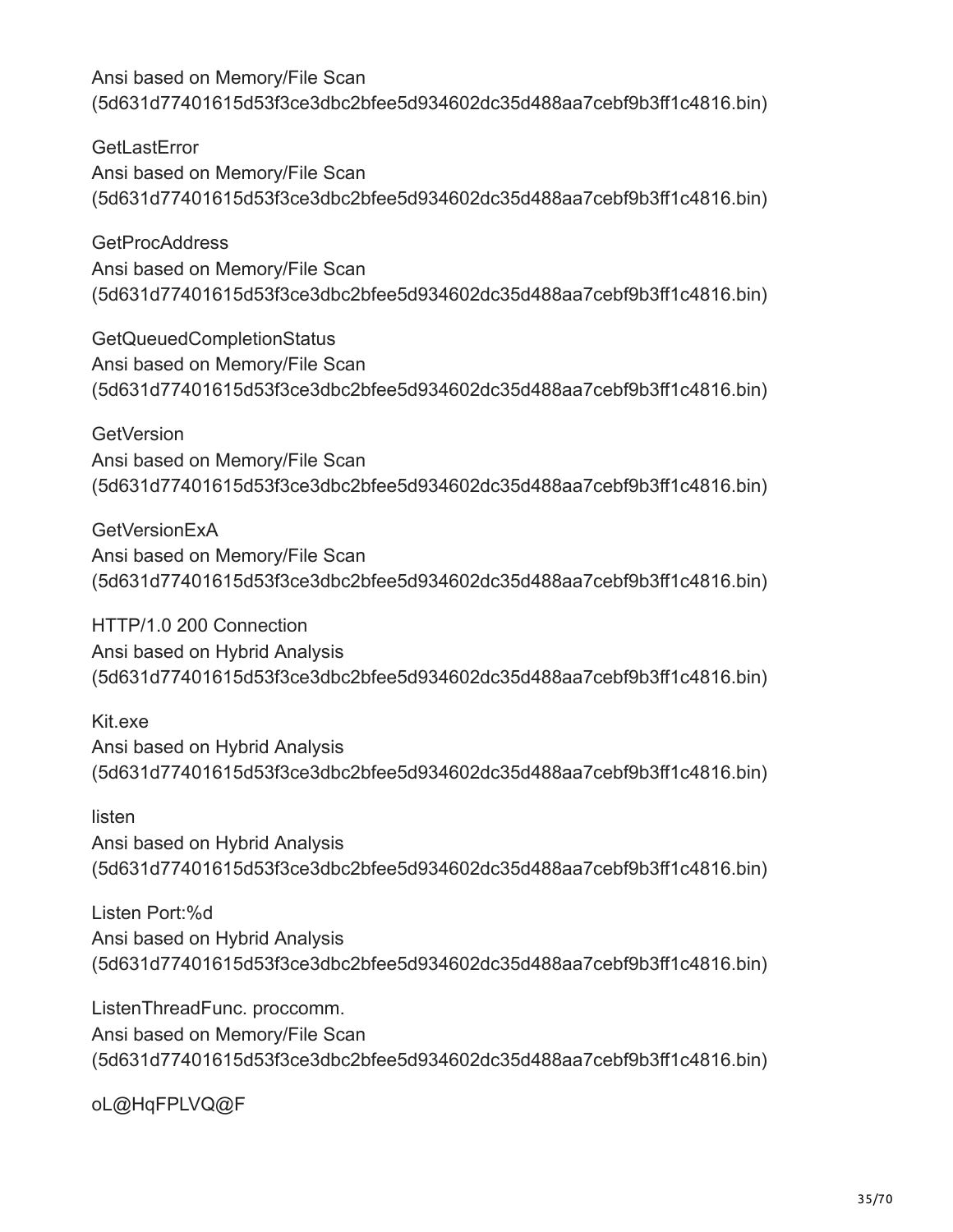Please Correct [-m %s] Ansi based on Hybrid Analysis (5d631d77401615d53f3ce3dbc2bfee5d934602dc35d488aa7cebf9b3ff1c4816.bin)

Please Correct [-r %s] Ansi based on Hybrid Analysis (5d631d77401615d53f3ce3dbc2bfee5d934602dc35d488aa7cebf9b3ff1c4816.bin)

Please Correct [-s %s] Ansi based on Hybrid Analysis (5d631d77401615d53f3ce3dbc2bfee5d934602dc35d488aa7cebf9b3ff1c4816.bin)

Please Correct [-t %s] Ansi based on Hybrid Analysis (5d631d77401615d53f3ce3dbc2bfee5d934602dc35d488aa7cebf9b3ff1c4816.bin)

Please Correct IP [-h %s] Ansi based on Hybrid Analysis (5d631d77401615d53f3ce3dbc2bfee5d934602dc35d488aa7cebf9b3ff1c4816.bin)

Please Correct Port [-p %s] Ansi based on Hybrid Analysis (5d631d77401615d53f3ce3dbc2bfee5d934602dc35d488aa7cebf9b3ff1c4816.bin)

Please Correct RightType [-g %s] Ansi based on Hybrid Analysis (5d631d77401615d53f3ce3dbc2bfee5d934602dc35d488aa7cebf9b3ff1c4816.bin)

Please Correct TCP Connect Diff Time [-c %s] Ansi based on Hybrid Analysis (5d631d77401615d53f3ce3dbc2bfee5d934602dc35d488aa7cebf9b3ff1c4816.bin)

Please Correct UDP Send Diff Time [-h %s] Ansi based on Hybrid Analysis (5d631d77401615d53f3ce3dbc2bfee5d934602dc35d488aa7cebf9b3ff1c4816.bin)

Please Correct UDP-DNS-Test Port [-d %s] Ansi based on Hybrid Analysis (5d631d77401615d53f3ce3dbc2bfee5d934602dc35d488aa7cebf9b3ff1c4816.bin)

Please Correct UserName Index [-i %s]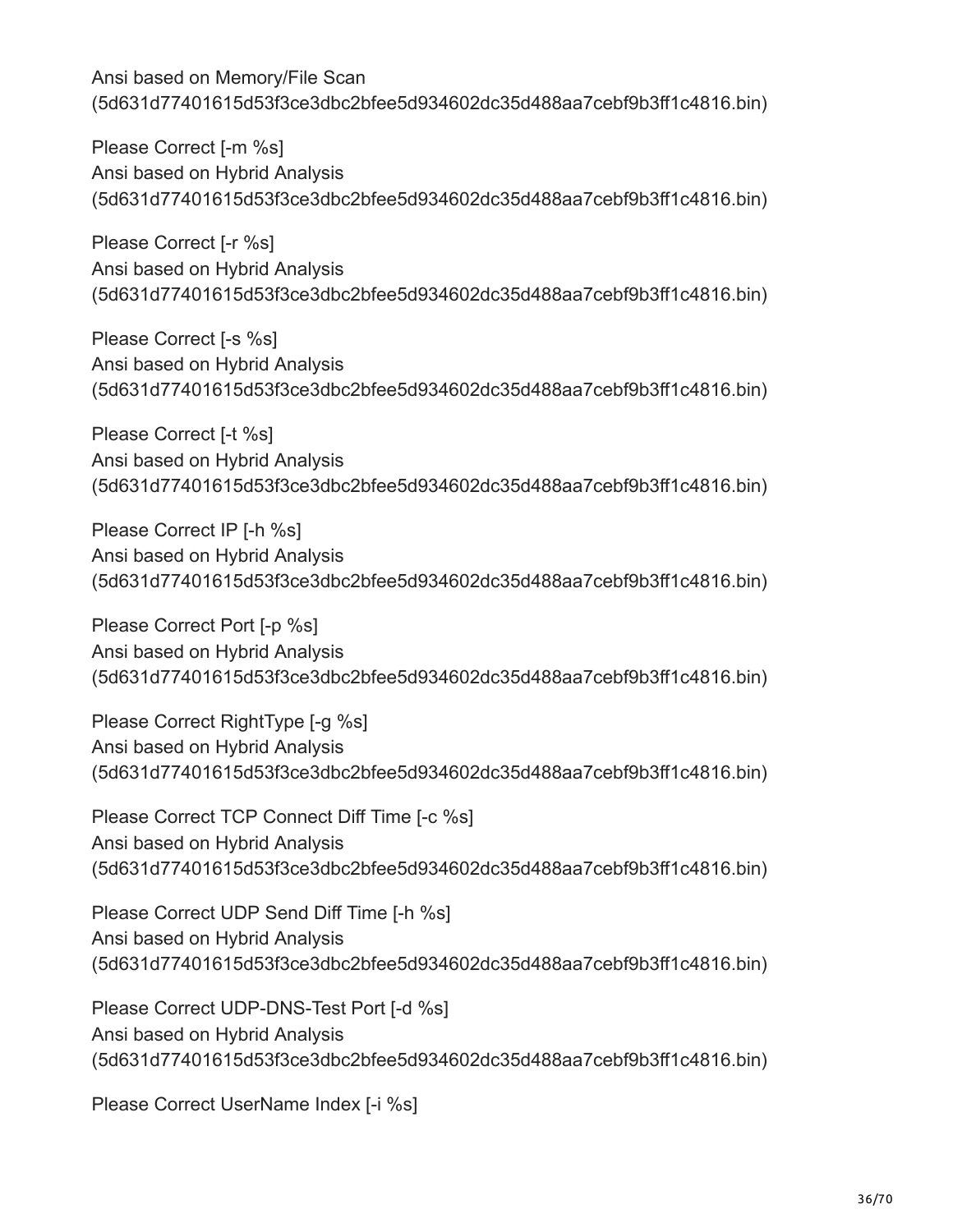Please input [-h] RemoteIP Ansi based on Hybrid Analysis (5d631d77401615d53f3ce3dbc2bfee5d934602dc35d488aa7cebf9b3ff1c4816.bin)

Please input [-m] ModifyType Ansi based on Hybrid Analysis (5d631d77401615d53f3ce3dbc2bfee5d934602dc35d488aa7cebf9b3ff1c4816.bin)

Please input [-p] RemotePort Ansi based on Hybrid Analysis (5d631d77401615d53f3ce3dbc2bfee5d934602dc35d488aa7cebf9b3ff1c4816.bin)

Please input [-r] RunType Ansi based on Hybrid Analysis (5d631d77401615d53f3ce3dbc2bfee5d934602dc35d488aa7cebf9b3ff1c4816.bin)

Please input [-s] Socket Type Ansi based on Hybrid Analysis (5d631d77401615d53f3ce3dbc2bfee5d934602dc35d488aa7cebf9b3ff1c4816.bin)

Please input [-t] dest type Ansi based on Hybrid Analysis (5d631d77401615d53f3ce3dbc2bfee5d934602dc35d488aa7cebf9b3ff1c4816.bin)

**RegCloseKey** Ansi based on Memory/File Scan (5d631d77401615d53f3ce3dbc2bfee5d934602dc35d488aa7cebf9b3ff1c4816.bin)

**RegEnumKeyExA** Ansi based on Memory/File Scan (5d631d77401615d53f3ce3dbc2bfee5d934602dc35d488aa7cebf9b3ff1c4816.bin)

RegisterServiceCtrlHandlerA Ansi based on Memory/File Scan (5d631d77401615d53f3ce3dbc2bfee5d934602dc35d488aa7cebf9b3ff1c4816.bin)

RegOpenKeyExA Ansi based on Memory/File Scan (5d631d77401615d53f3ce3dbc2bfee5d934602dc35d488aa7cebf9b3ff1c4816.bin)

Remove Joint Unit %d Failure.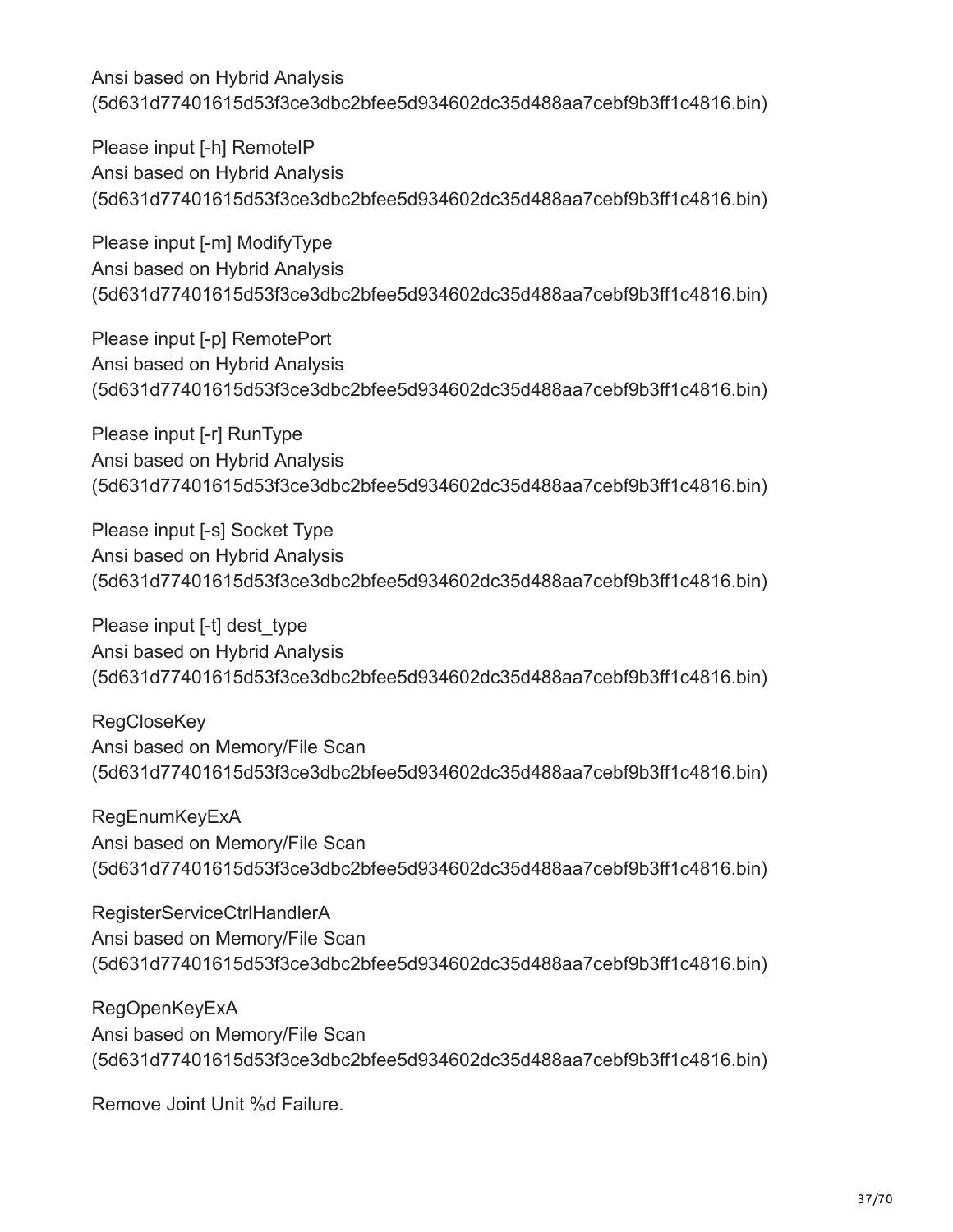rosoft(R) Windows(R) Operating System Unicode based on Memory/File Scan (5d631d77401615d53f3ce3dbc2bfee5d934602dc35d488aa7cebf9b3ff1c4816.bin)

s.exe Unicode based on Memory/File Scan (5d631d77401615d53f3ce3dbc2bfee5d934602dc35d488aa7cebf9b3ff1c4816.bin)

self.bat Ansi based on Hybrid Analysis (5d631d77401615d53f3ce3dbc2bfee5d934602dc35d488aa7cebf9b3ff1c4816.bin)

services.exe Ansi based on Hybrid Analysis (5d631d77401615d53f3ce3dbc2bfee5d934602dc35d488aa7cebf9b3ff1c4816.bin)

Software\Microsoft\Windows\CurrentVersion\Internet Settings Ansi based on Hybrid Analysis (5d631d77401615d53f3ce3dbc2bfee5d934602dc35d488aa7cebf9b3ff1c4816.bin)

StoresServiceClassInfo Unicode based on Runtime Data (5d631d77401615d53f3ce3dbc2bfee5d934602dc35d488aa7cebf9b3ff1c4816 )

**SupportedNameSpace** Unicode based on Runtime Data (5d631d77401615d53f3ce3dbc2bfee5d934602dc35d488aa7cebf9b3ff1c4816 )

svs.exe Unicode based on Memory/File Scan (5d631d77401615d53f3ce3dbc2bfee5d934602dc35d488aa7cebf9b3ff1c4816.bin)

System\CurrentControlSet\Services\%s\parameters\%s Ansi based on Hybrid Analysis (5d631d77401615d53f3ce3dbc2bfee5d934602dc35d488aa7cebf9b3ff1c4816.bin)

Timeout & QUIT!!! Ansi based on Hybrid Analysis (5d631d77401615d53f3ce3dbc2bfee5d934602dc35d488aa7cebf9b3ff1c4816.bin)

UDP\_Touch Port:%d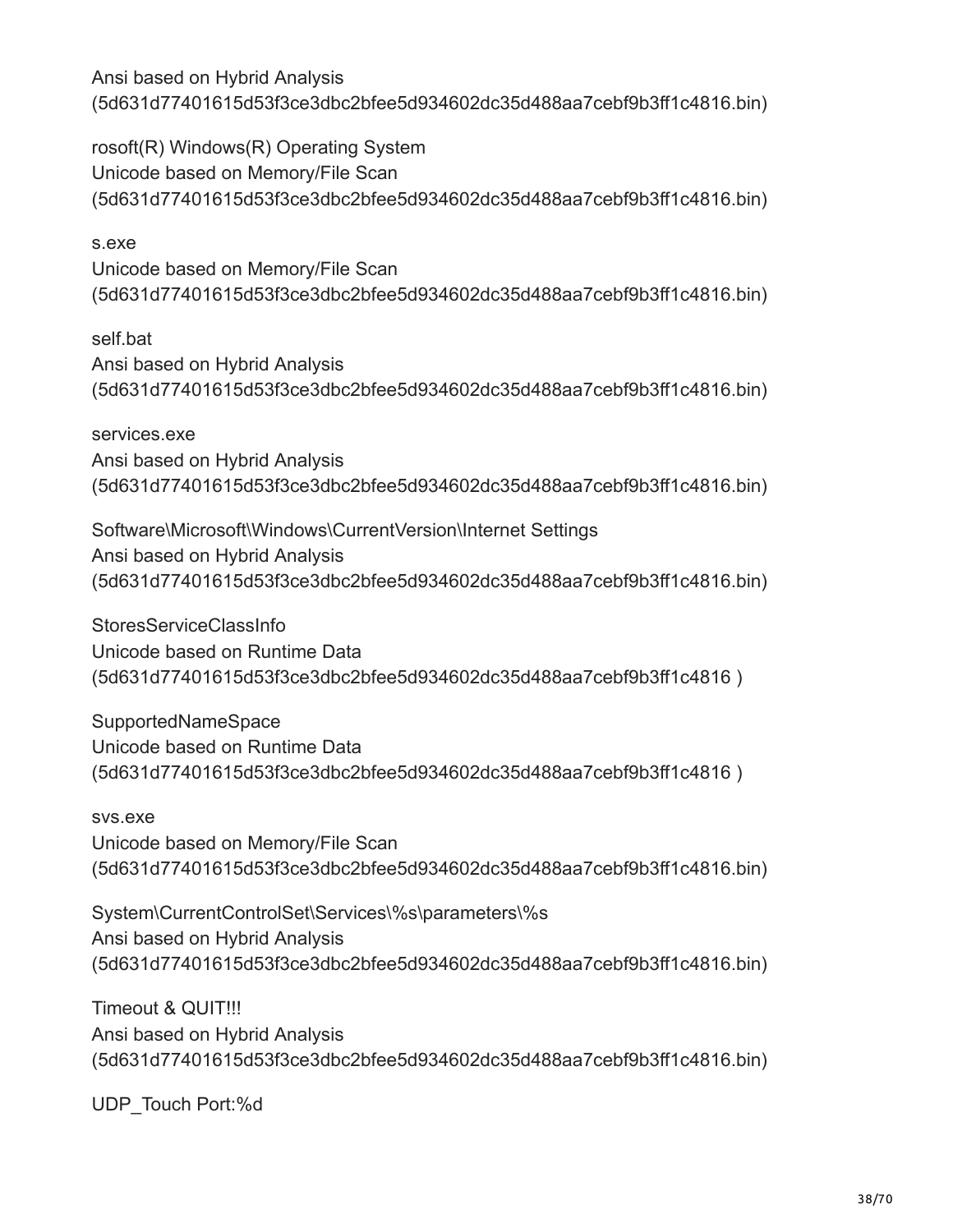uJQWVBOsQLWF@Wf[ Ansi based on Memory/File Scan (5d631d77401615d53f3ce3dbc2bfee5d934602dc35d488aa7cebf9b3ff1c4816.bin)

Unknown command. Ansi based on Hybrid Analysis (5d631d77401615d53f3ce3dbc2bfee5d934602dc35d488aa7cebf9b3ff1c4816.bin)

VS\_VERSION\_INFO Unicode based on Memory/File Scan (5d631d77401615d53f3ce3dbc2bfee5d934602dc35d488aa7cebf9b3ff1c4816.bin)

WinSock\_Registry\_Version Unicode based on Runtime Data (5d631d77401615d53f3ce3dbc2bfee5d934602dc35d488aa7cebf9b3ff1c4816 )

~temp8520.tmp.tmp Ansi based on Hybrid Analysis (5d631d77401615d53f3ce3dbc2bfee5d934602dc35d488aa7cebf9b3ff1c4816.bin)

Corporation. All rights reserved. Unicode based on Memory/File Scan (5d631d77401615d53f3ce3dbc2bfee5d934602dc35d488aa7cebf9b3ff1c4816.bin)

ListenThreadFunc. proccomm. Ansi based on Memory/File Scan (5d631d77401615d53f3ce3dbc2bfee5d934602dc35d488aa7cebf9b3ff1c4816.bin)

!This program cannot be run in DOS mode.\$ Ansi based on Memory/File Scan (5d631d77401615d53f3ce3dbc2bfee5d934602dc35d488aa7cebf9b3ff1c4816.bin)

%d - [%s] %s %s %s Ansi based on Hybrid Analysis (5d631d77401615d53f3ce3dbc2bfee5d934602dc35d488aa7cebf9b3ff1c4816.bin)

%s%s%s Ansi based on Hybrid Analysis (5d631d77401615d53f3ce3dbc2bfee5d934602dc35d488aa7cebf9b3ff1c4816.bin)

%s: illegal option -- %c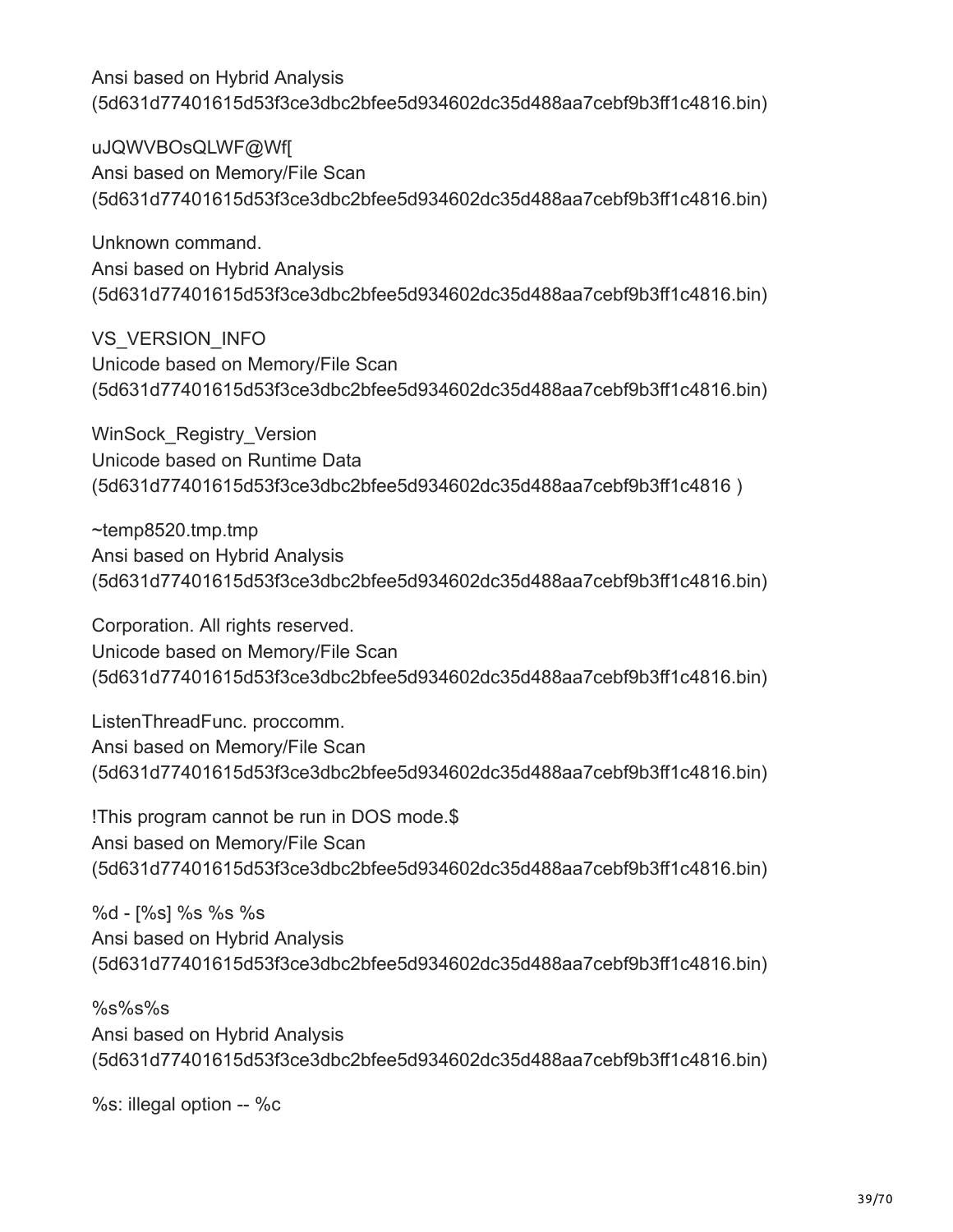%s: invalid option -- %c Ansi based on Hybrid Analysis (5d631d77401615d53f3ce3dbc2bfee5d934602dc35d488aa7cebf9b3ff1c4816.bin)

%s: option `%c%s' doesn't allow an argument Ansi based on Hybrid Analysis (5d631d77401615d53f3ce3dbc2bfee5d934602dc35d488aa7cebf9b3ff1c4816.bin)

%s: option `%s' is ambiguous Ansi based on Hybrid Analysis (5d631d77401615d53f3ce3dbc2bfee5d934602dc35d488aa7cebf9b3ff1c4816.bin)

%s: option `%s' requires an argument Ansi based on Hybrid Analysis (5d631d77401615d53f3ce3dbc2bfee5d934602dc35d488aa7cebf9b3ff1c4816.bin)

%s: option `--%s' doesn't allow an argument Ansi based on Hybrid Analysis (5d631d77401615d53f3ce3dbc2bfee5d934602dc35d488aa7cebf9b3ff1c4816.bin)

%s: option `-W %s' doesn't allow an argument Ansi based on Hybrid Analysis (5d631d77401615d53f3ce3dbc2bfee5d934602dc35d488aa7cebf9b3ff1c4816.bin)

%s: option `-W %s' is ambiguous Ansi based on Hybrid Analysis (5d631d77401615d53f3ce3dbc2bfee5d934602dc35d488aa7cebf9b3ff1c4816.bin)

%s: option requires an argument -- %c Ansi based on Hybrid Analysis (5d631d77401615d53f3ce3dbc2bfee5d934602dc35d488aa7cebf9b3ff1c4816.bin)

%s: unrecognized option `%c%s' Ansi based on Hybrid Analysis (5d631d77401615d53f3ce3dbc2bfee5d934602dc35d488aa7cebf9b3ff1c4816.bin)

%s: unrecognized option `--%s' Ansi based on Hybrid Analysis (5d631d77401615d53f3ce3dbc2bfee5d934602dc35d488aa7cebf9b3ff1c4816.bin)

 $%s\%s$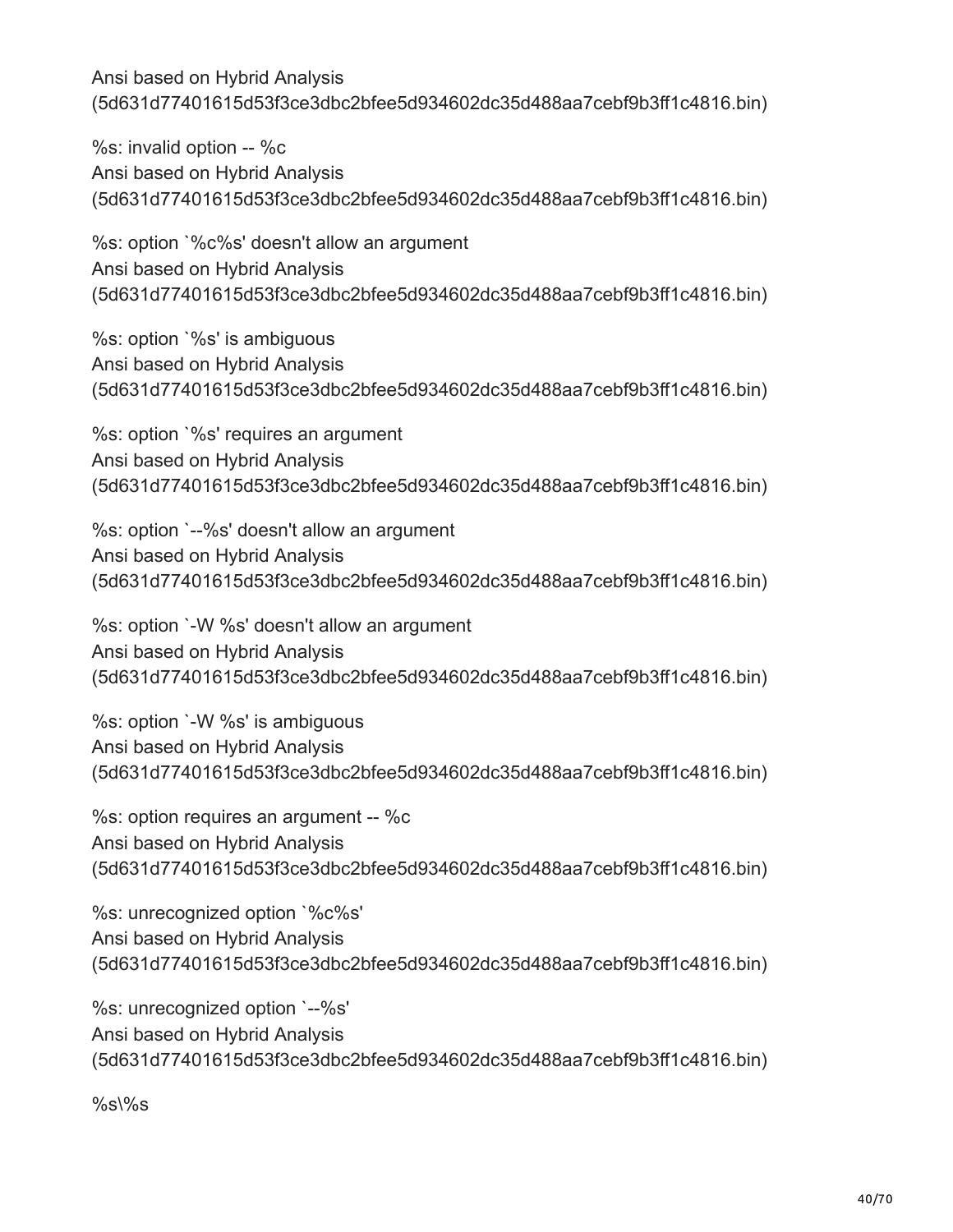%s\Drivers\%s.sys Ansi based on Hybrid Analysis (5d631d77401615d53f3ce3dbc2bfee5d934602dc35d488aa7cebf9b3ff1c4816.bin)

%s\System32 Ansi based on Hybrid Analysis (5d631d77401615d53f3ce3dbc2bfee5d934602dc35d488aa7cebf9b3ff1c4816.bin)

%s\_%d Unicode based on Hybrid Analysis (5d631d77401615d53f3ce3dbc2bfee5d934602dc35d488aa7cebf9b3ff1c4816.bin)

%temp% Ansi based on Hybrid Analysis (5d631d77401615d53f3ce3dbc2bfee5d934602dc35d488aa7cebf9b3ff1c4816.bin)

# , 1, 0, 0

Unicode based on Memory/File Scan (5d631d77401615d53f3ce3dbc2bfee5d934602dc35d488aa7cebf9b3ff1c4816.bin)

---Joint Unit Count:%d--- Ansi based on Hybrid Analysis (5d631d77401615d53f3ce3dbc2bfee5d934602dc35d488aa7cebf9b3ff1c4816.bin)

.?AVtype\_info@@ Ansi based on Memory/File Scan (5d631d77401615d53f3ce3dbc2bfee5d934602dc35d488aa7cebf9b3ff1c4816.bin)

.?AW4FW\_ERROR\_CODE@@ Ansi based on Memory/File Scan (5d631d77401615d53f3ce3dbc2bfee5d934602dc35d488aa7cebf9b3ff1c4816.bin)

#### .rsrc

Ansi based on Memory/File Scan (5d631d77401615d53f3ce3dbc2bfee5d934602dc35d488aa7cebf9b3ff1c4816.bin)

.text

Ansi based on Memory/File Scan (5d631d77401615d53f3ce3dbc2bfee5d934602dc35d488aa7cebf9b3ff1c4816.bin)

0hbd@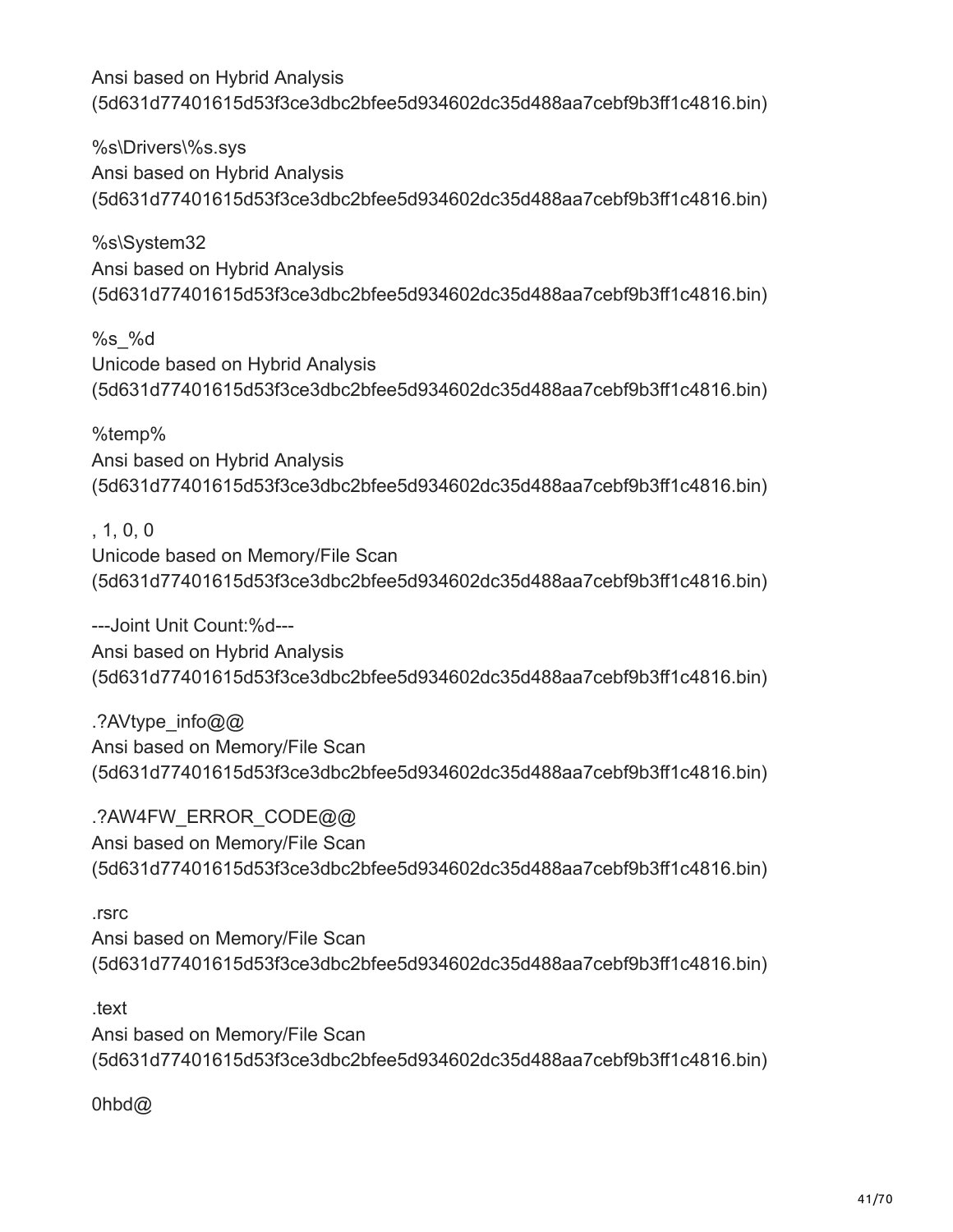??1type\_info@@UAE@XZ Ansi based on Memory/File Scan (5d631d77401615d53f3ce3dbc2bfee5d934602dc35d488aa7cebf9b3ff1c4816.bin)

?terminate@@YAXXZ Ansi based on Memory/File Scan (5d631d77401615d53f3ce3dbc2bfee5d934602dc35d488aa7cebf9b3ff1c4816.bin)

@.data Ansi based on Memory/File Scan (5d631d77401615d53f3ce3dbc2bfee5d934602dc35d488aa7cebf9b3ff1c4816.bin)

@echo off :loop choice /N /T 2 /D Y del "%s" if exist %1 goto loop move /-y "%s" "%s" net start "%s" del %%0 Ansi based on Hybrid Analysis (5d631d77401615d53f3ce3dbc2bfee5d934602dc35d488aa7cebf9b3ff1c4816.bin)

@echo off :loop choice /N /T 2 /D Y del "%s" if exist %1 goto loop sc delete "%s"del %%0 Ansi based on Hybrid Analysis (5d631d77401615d53f3ce3dbc2bfee5d934602dc35d488aa7cebf9b3ff1c4816.bin)

\\%s\pipe\Simple\3DPipes\Cloud\%d Ansi based on Memory/File Scan (5d631d77401615d53f3ce3dbc2bfee5d934602dc35d488aa7cebf9b3ff1c4816.bin)

 $\binom{11}{96}$ S Ansi based on Hybrid Analysis (5d631d77401615d53f3ce3dbc2bfee5d934602dc35d488aa7cebf9b3ff1c4816.bin)

\\.\pipe\Simple\3DPipes\Cloud\%d Ansi based on Memory/File Scan (5d631d77401615d53f3ce3dbc2bfee5d934602dc35d488aa7cebf9b3ff1c4816.bin)

\cmd.exe Ansi based on Hybrid Analysis (5d631d77401615d53f3ce3dbc2bfee5d934602dc35d488aa7cebf9b3ff1c4816.bin)

\_\_CxxFrameHandler Ansi based on Memory/File Scan (5d631d77401615d53f3ce3dbc2bfee5d934602dc35d488aa7cebf9b3ff1c4816.bin)

\_\_dllonexit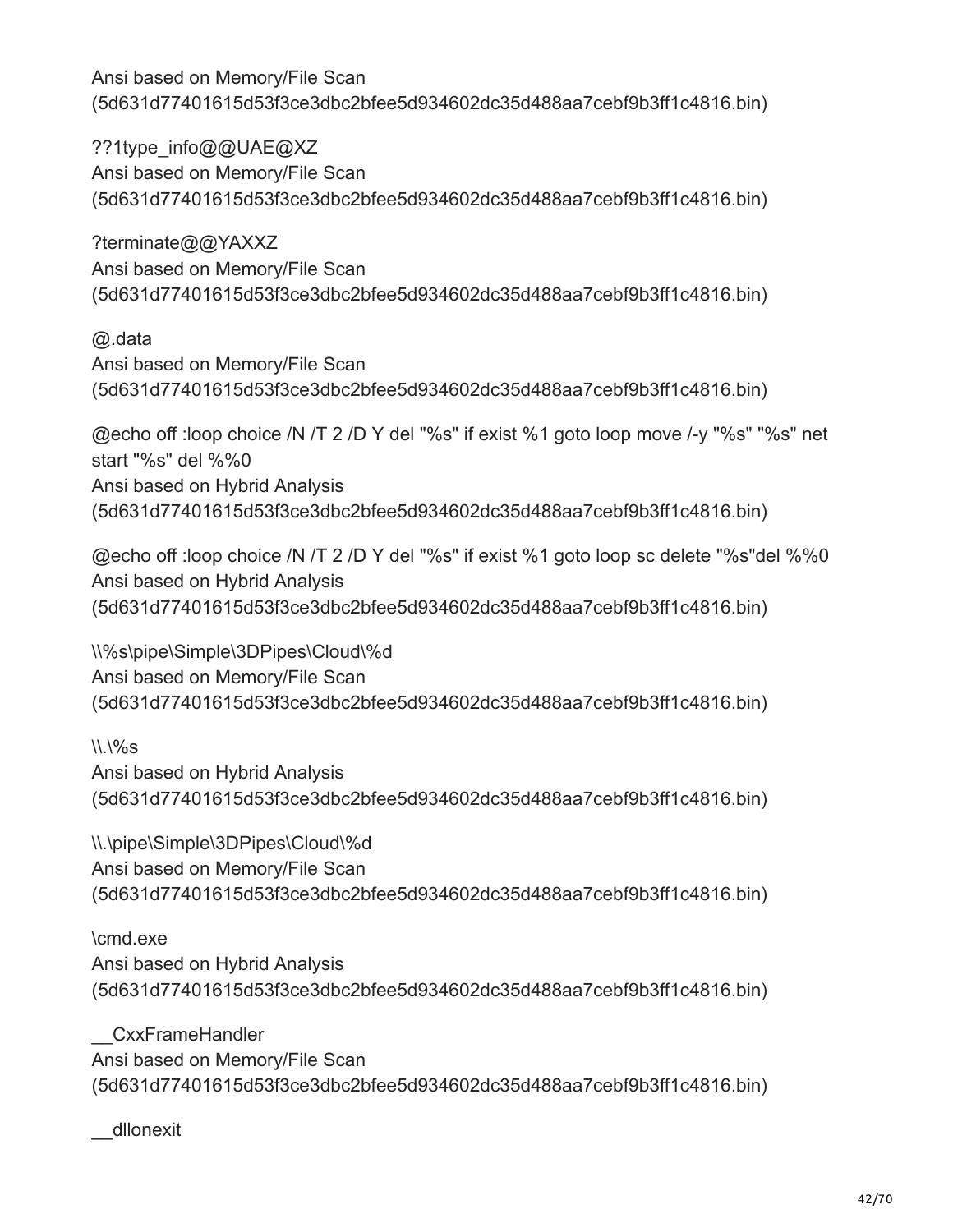\_\_getmainargs Ansi based on Memory/File Scan (5d631d77401615d53f3ce3dbc2bfee5d934602dc35d488aa7cebf9b3ff1c4816.bin)

p initenv Ansi based on Memory/File Scan (5d631d77401615d53f3ce3dbc2bfee5d934602dc35d488aa7cebf9b3ff1c4816.bin)

\_\_p\_\_commode Ansi based on Memory/File Scan (5d631d77401615d53f3ce3dbc2bfee5d934602dc35d488aa7cebf9b3ff1c4816.bin)

\_\_p\_\_fmode Ansi based on Memory/File Scan (5d631d77401615d53f3ce3dbc2bfee5d934602dc35d488aa7cebf9b3ff1c4816.bin)

set app type Ansi based on Memory/File Scan (5d631d77401615d53f3ce3dbc2bfee5d934602dc35d488aa7cebf9b3ff1c4816.bin)

setusermatherr Ansi based on Memory/File Scan (5d631d77401615d53f3ce3dbc2bfee5d934602dc35d488aa7cebf9b3ff1c4816.bin)

\_adjust\_fdiv Ansi based on Memory/File Scan (5d631d77401615d53f3ce3dbc2bfee5d934602dc35d488aa7cebf9b3ff1c4816.bin)

\_beginthreadex Ansi based on Memory/File Scan (5d631d77401615d53f3ce3dbc2bfee5d934602dc35d488aa7cebf9b3ff1c4816.bin)

\_controlfp Ansi based on Memory/File Scan (5d631d77401615d53f3ce3dbc2bfee5d934602dc35d488aa7cebf9b3ff1c4816.bin)

\_CxxThrowException Ansi based on Memory/File Scan (5d631d77401615d53f3ce3dbc2bfee5d934602dc35d488aa7cebf9b3ff1c4816.bin)

except handler3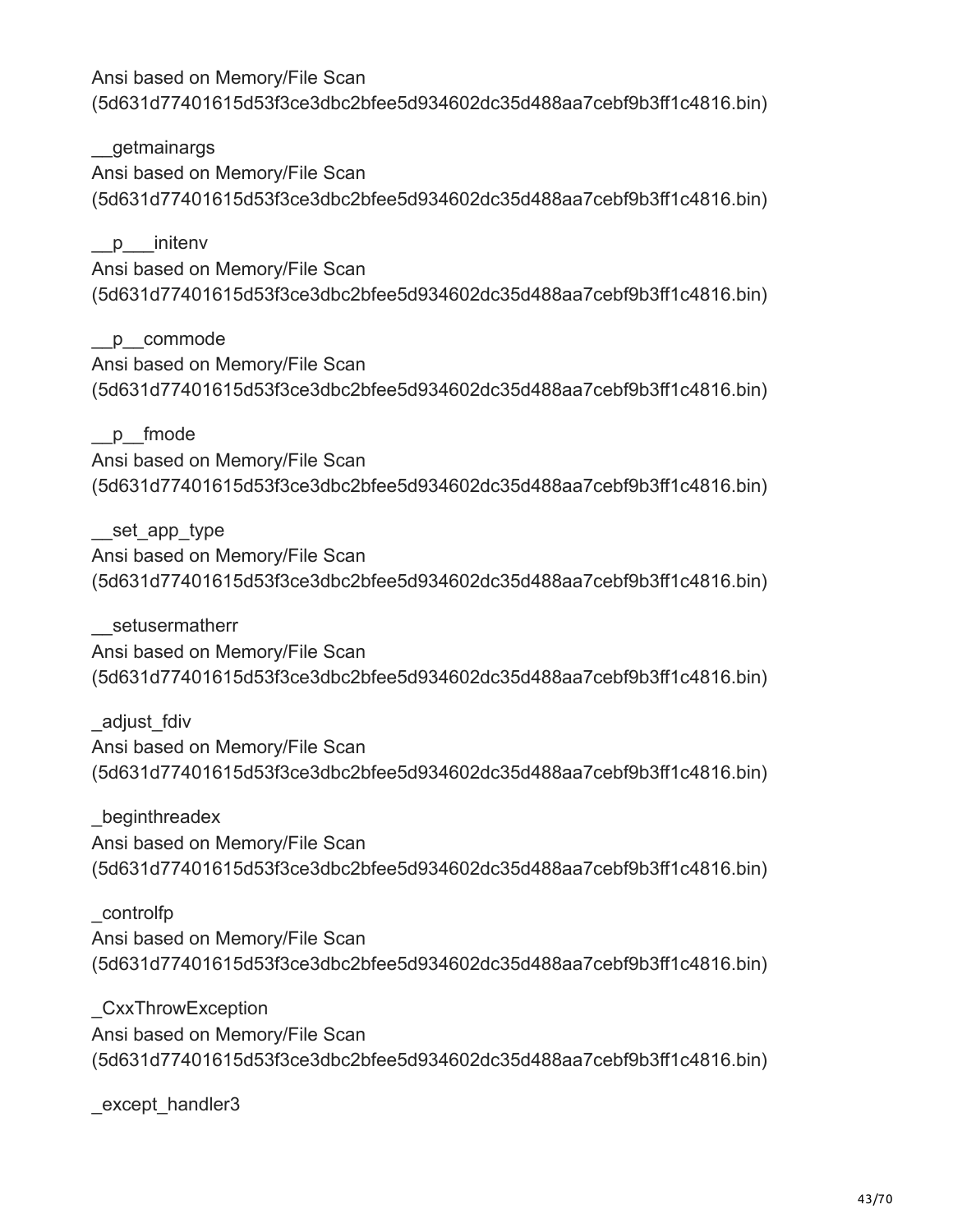\_exit Ansi based on Memory/File Scan (5d631d77401615d53f3ce3dbc2bfee5d934602dc35d488aa7cebf9b3ff1c4816.bin)

\_initterm Ansi based on Memory/File Scan (5d631d77401615d53f3ce3dbc2bfee5d934602dc35d488aa7cebf9b3ff1c4816.bin)

\_mbscmp Ansi based on Memory/File Scan (5d631d77401615d53f3ce3dbc2bfee5d934602dc35d488aa7cebf9b3ff1c4816.bin)

\_onexit Ansi based on Memory/File Scan (5d631d77401615d53f3ce3dbc2bfee5d934602dc35d488aa7cebf9b3ff1c4816.bin)

\_purecall Ansi based on Memory/File Scan (5d631d77401615d53f3ce3dbc2bfee5d934602dc35d488aa7cebf9b3ff1c4816.bin)

\_stricmp Ansi based on Memory/File Scan (5d631d77401615d53f3ce3dbc2bfee5d934602dc35d488aa7cebf9b3ff1c4816.bin)

\_strlwr Ansi based on Memory/File Scan (5d631d77401615d53f3ce3dbc2bfee5d934602dc35d488aa7cebf9b3ff1c4816.bin)

\_strnicmp Ansi based on Memory/File Scan (5d631d77401615d53f3ce3dbc2bfee5d934602dc35d488aa7cebf9b3ff1c4816.bin)

wcsicmp Ansi based on Memory/File Scan (5d631d77401615d53f3ce3dbc2bfee5d934602dc35d488aa7cebf9b3ff1c4816.bin)

\_XcptFilter Ansi based on Memory/File Scan (5d631d77401615d53f3ce3dbc2bfee5d934602dc35d488aa7cebf9b3ff1c4816.bin)

`.rdata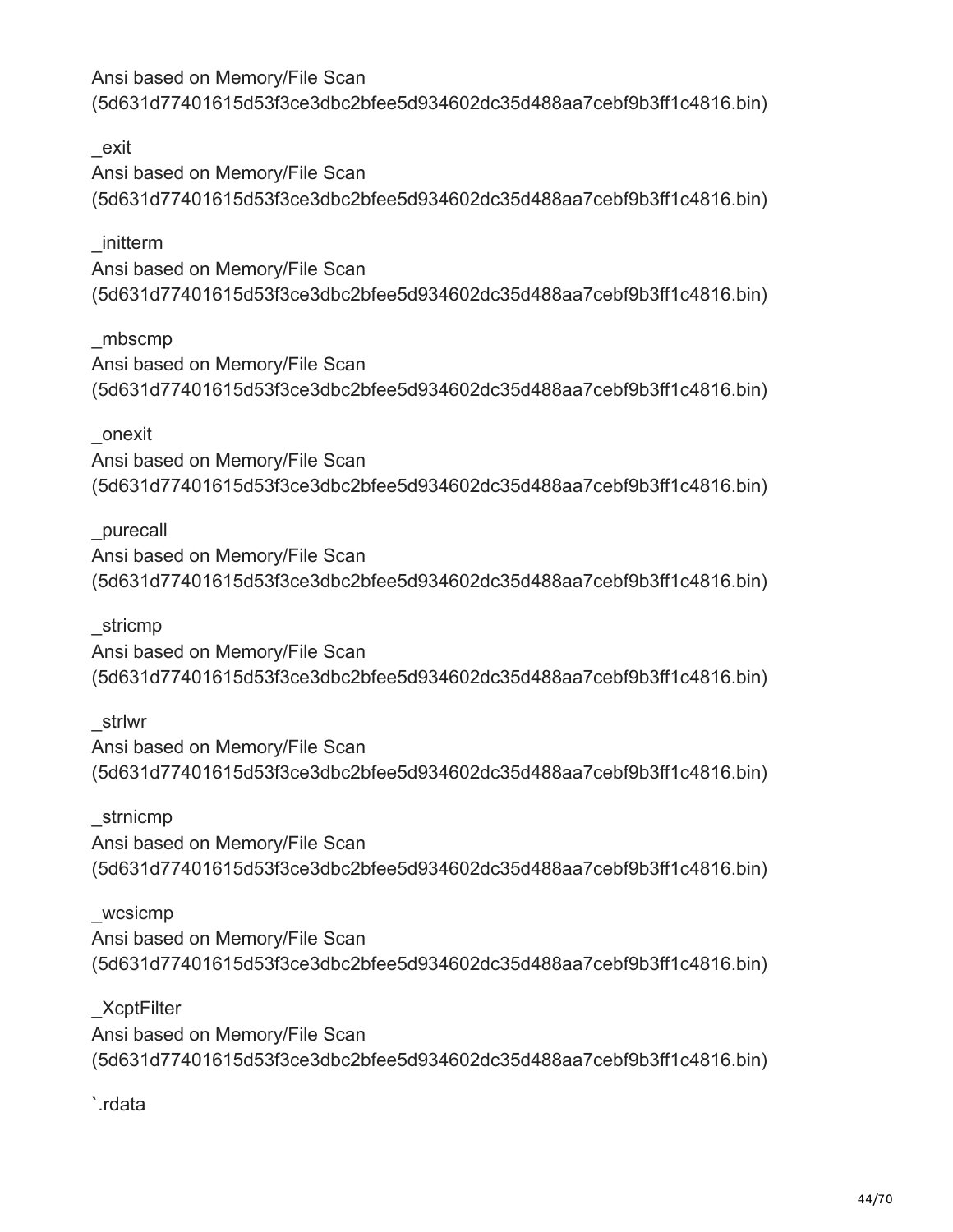Add Joint Unit At %d success. Ansi based on Hybrid Analysis (5d631d77401615d53f3ce3dbc2bfee5d934602dc35d488aa7cebf9b3ff1c4816.bin)

Add Joint Unit Failure. Ansi based on Hybrid Analysis (5d631d77401615d53f3ce3dbc2bfee5d934602dc35d488aa7cebf9b3ff1c4816.bin)

AdjustTokenPrivileges Ansi based on Memory/File Scan (5d631d77401615d53f3ce3dbc2bfee5d934602dc35d488aa7cebf9b3ff1c4816.bin)

advapi32.dll Ansi based on Hybrid Analysis (5d631d77401615d53f3ce3dbc2bfee5d934602dc35d488aa7cebf9b3ff1c4816.bin)

ADVAPI32.dll Ansi based on Hybrid Analysis (5d631d77401615d53f3ce3dbc2bfee5d934602dc35d488aa7cebf9b3ff1c4816.bin)

aFDJMvSGBWFqFPLVQ@Fb Ansi based on Memory/File Scan (5d631d77401615d53f3ce3dbc2bfee5d934602dc35d488aa7cebf9b3ff1c4816.bin)

allude Ansi based on Hybrid Analysis (5d631d77401615d53f3ce3dbc2bfee5d934602dc35d488aa7cebf9b3ff1c4816.bin)

Allude Ansi based on Hybrid Analysis (5d631d77401615d53f3ce3dbc2bfee5d934602dc35d488aa7cebf9b3ff1c4816.bin)

anyName Unicode based on Memory/File Scan (5d631d77401615d53f3ce3dbc2bfee5d934602dc35d488aa7cebf9b3ff1c4816.bin)

ation Unicode based on Memory/File Scan (5d631d77401615d53f3ce3dbc2bfee5d934602dc35d488aa7cebf9b3ff1c4816.bin)

Change Service Mode to user logon failure.code:%d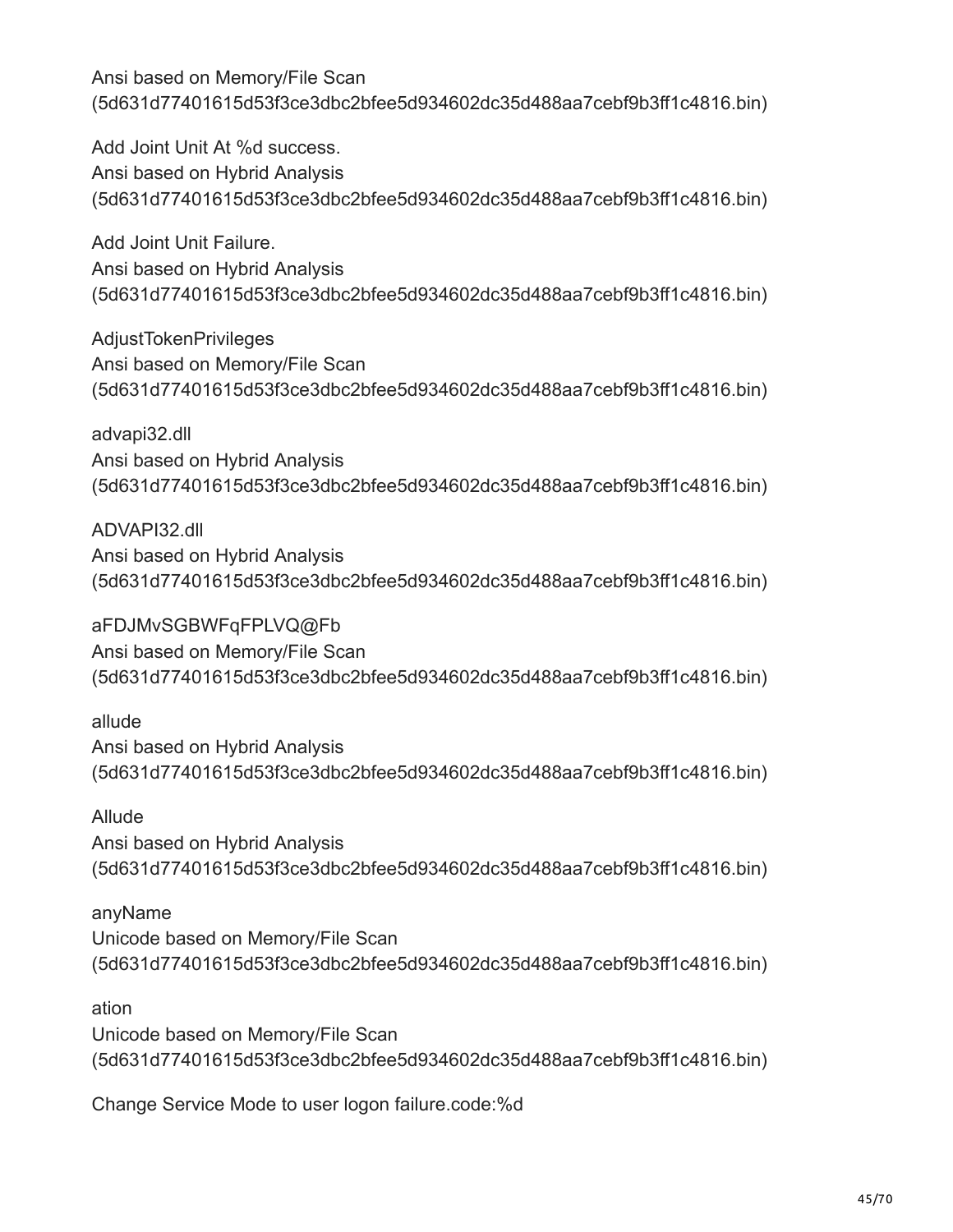ChangeServiceConfig2A Ansi based on Memory/File Scan (5d631d77401615d53f3ce3dbc2bfee5d934602dc35d488aa7cebf9b3ff1c4816.bin)

Classes Ansi based on Hybrid Analysis (5d631d77401615d53f3ce3dbc2bfee5d934602dc35d488aa7cebf9b3ff1c4816.bin)

CloseHandle Ansi based on Memory/File Scan (5d631d77401615d53f3ce3dbc2bfee5d934602dc35d488aa7cebf9b3ff1c4816.bin)

CloseServiceHandle Ansi based on Memory/File Scan (5d631d77401615d53f3ce3dbc2bfee5d934602dc35d488aa7cebf9b3ff1c4816.bin)

**CoCreateInstance** Ansi based on Memory/File Scan (5d631d77401615d53f3ce3dbc2bfee5d934602dc35d488aa7cebf9b3ff1c4816.bin)

**ColnitializeEx** Ansi based on Memory/File Scan (5d631d77401615d53f3ce3dbc2bfee5d934602dc35d488aa7cebf9b3ff1c4816.bin)

**Comments** Unicode based on Memory/File Scan (5d631d77401615d53f3ce3dbc2bfee5d934602dc35d488aa7cebf9b3ff1c4816.bin)

connect Ansi based on Hybrid Analysis (5d631d77401615d53f3ce3dbc2bfee5d934602dc35d488aa7cebf9b3ff1c4816.bin)

CONNECT %s:%d HTTP/1.1User-Agent: Mozilla/4.0 (compatible; MSIE 6.0; Windows NT 5.2; SV1; .NET CLR 1.1.4322; .NET CLR 2.0.50727)Host: %sProxy-Connection: Keep-AlivePragma: no-cache Ansi based on Hybrid Analysis (5d631d77401615d53f3ce3dbc2bfee5d934602dc35d488aa7cebf9b3ff1c4816.bin)

Connect to IP:%s Port:%d Ansi based on Hybrid Analysis (5d631d77401615d53f3ce3dbc2bfee5d934602dc35d488aa7cebf9b3ff1c4816.bin)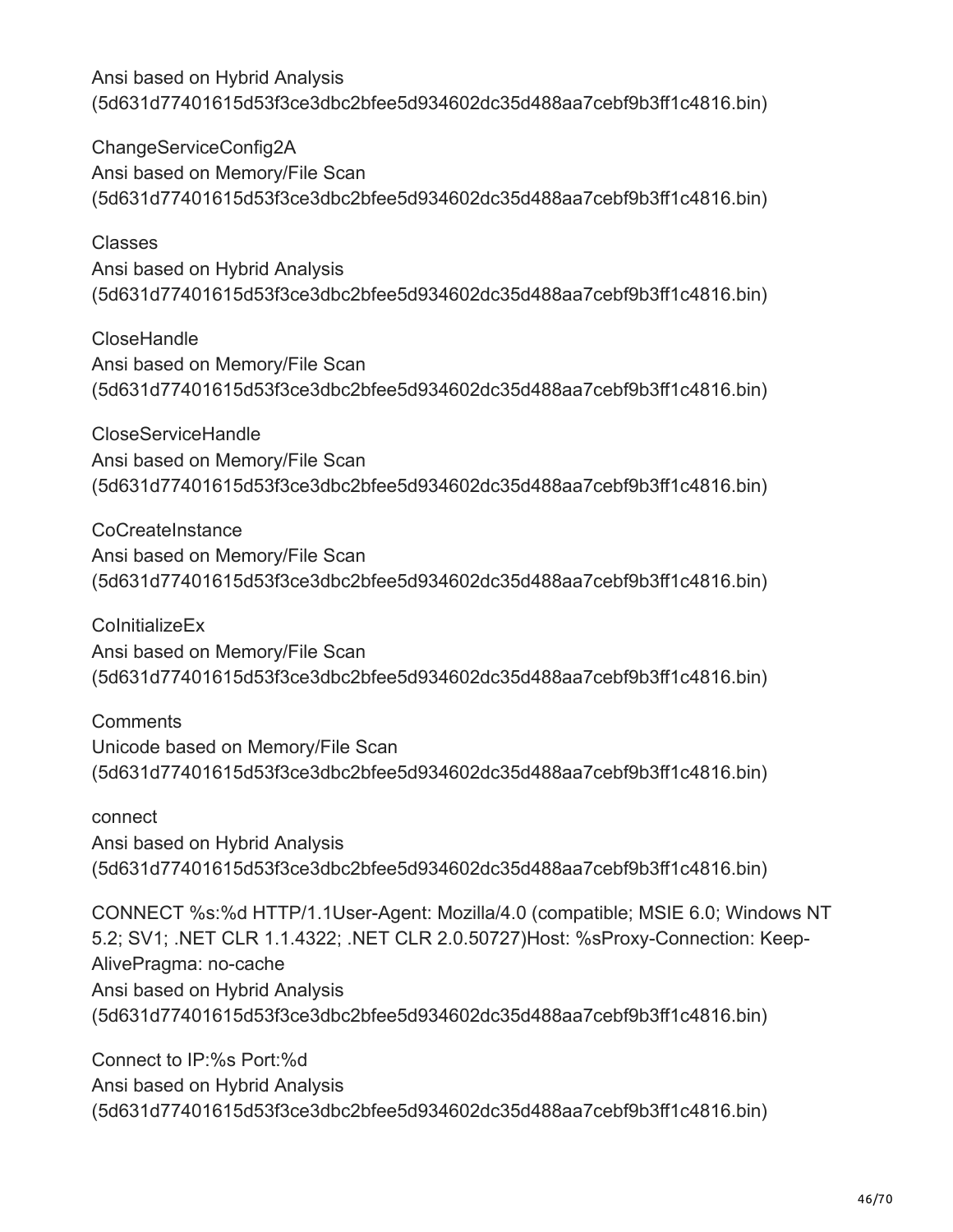CopyFile Kit.exe error Ansi based on Hybrid Analysis (5d631d77401615d53f3ce3dbc2bfee5d934602dc35d488aa7cebf9b3ff1c4816.bin)

**CopyFileA** Ansi based on Memory/File Scan (5d631d77401615d53f3ce3dbc2bfee5d934602dc35d488aa7cebf9b3ff1c4816.bin)

**CreateEventA** Ansi based on Memory/File Scan (5d631d77401615d53f3ce3dbc2bfee5d934602dc35d488aa7cebf9b3ff1c4816.bin)

**CreateFileA** Ansi based on Memory/File Scan (5d631d77401615d53f3ce3dbc2bfee5d934602dc35d488aa7cebf9b3ff1c4816.bin)

CreateIoCompletionPort Ansi based on Memory/File Scan (5d631d77401615d53f3ce3dbc2bfee5d934602dc35d488aa7cebf9b3ff1c4816.bin)

CreateNamedPipeA Ansi based on Memory/File Scan (5d631d77401615d53f3ce3dbc2bfee5d934602dc35d488aa7cebf9b3ff1c4816.bin)

CreateProcessA Ansi based on Hybrid Analysis (5d631d77401615d53f3ce3dbc2bfee5d934602dc35d488aa7cebf9b3ff1c4816.bin)

CreateServiceA Ansi based on Memory/File Scan (5d631d77401615d53f3ce3dbc2bfee5d934602dc35d488aa7cebf9b3ff1c4816.bin)

**CreateThread** Ansi based on Memory/File Scan (5d631d77401615d53f3ce3dbc2bfee5d934602dc35d488aa7cebf9b3ff1c4816.bin)

CreateToolhelp32Snapshot Ansi based on Memory/File Scan (5d631d77401615d53f3ce3dbc2bfee5d934602dc35d488aa7cebf9b3ff1c4816.bin)

CreateWindowExA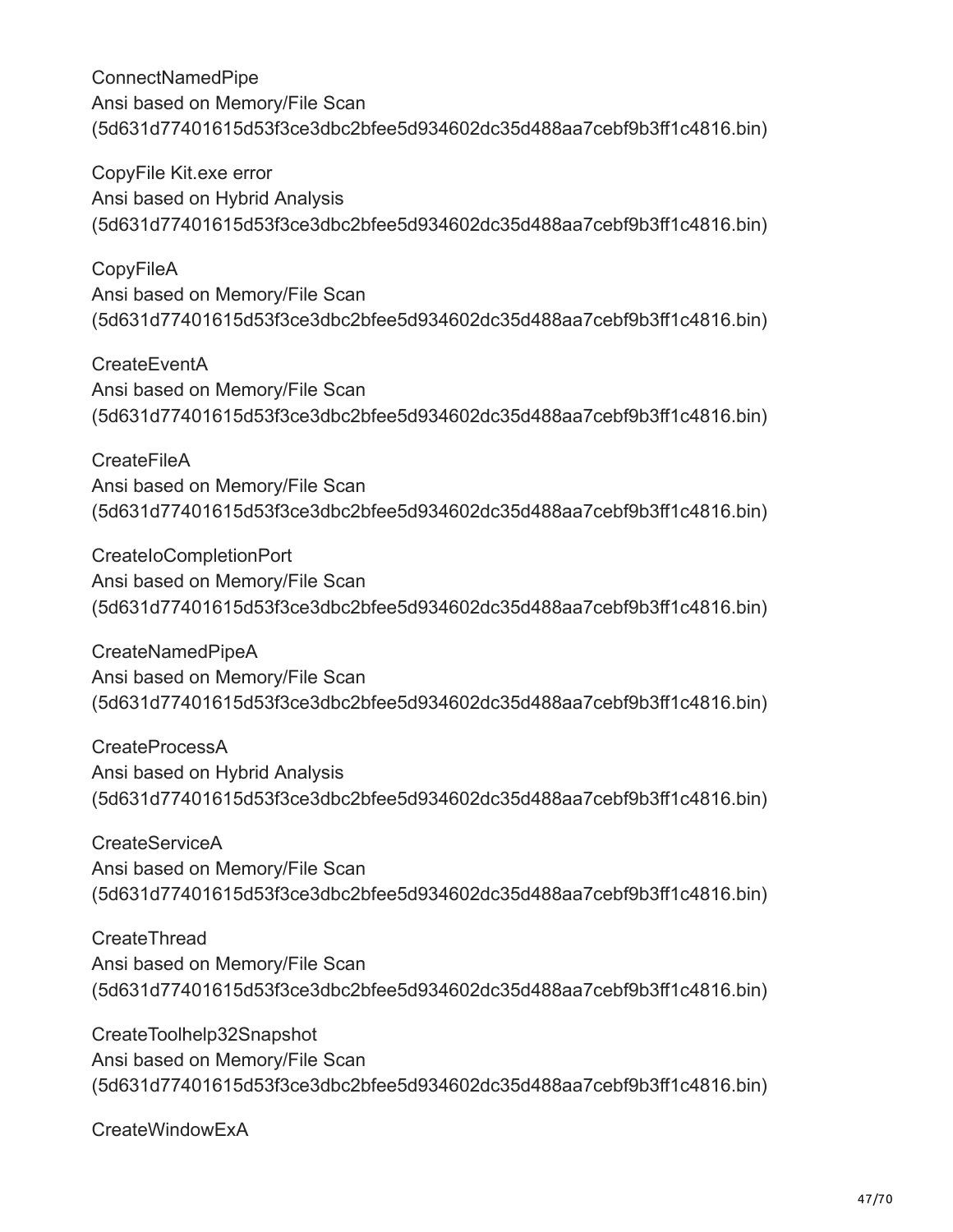debug Ansi based on Hybrid Analysis (5d631d77401615d53f3ce3dbc2bfee5d934602dc35d488aa7cebf9b3ff1c4816.bin)

DEFAULT Ansi based on Hybrid Analysis (5d631d77401615d53f3ce3dbc2bfee5d934602dc35d488aa7cebf9b3ff1c4816.bin)

DeleteCriticalSection Ansi based on Memory/File Scan (5d631d77401615d53f3ce3dbc2bfee5d934602dc35d488aa7cebf9b3ff1c4816.bin)

**DeleteFileA** Ansi based on Memory/File Scan (5d631d77401615d53f3ce3dbc2bfee5d934602dc35d488aa7cebf9b3ff1c4816.bin)

**DeleteService** Ansi based on Memory/File Scan (5d631d77401615d53f3ce3dbc2bfee5d934602dc35d488aa7cebf9b3ff1c4816.bin)

DeregisterEventSource Ansi based on Memory/File Scan (5d631d77401615d53f3ce3dbc2bfee5d934602dc35d488aa7cebf9b3ff1c4816.bin)

Dest Network Ansi based on Hybrid Analysis (5d631d77401615d53f3ce3dbc2bfee5d934602dc35d488aa7cebf9b3ff1c4816.bin)

DestroyWindow Ansi based on Memory/File Scan (5d631d77401615d53f3ce3dbc2bfee5d934602dc35d488aa7cebf9b3ff1c4816.bin)

DeviceIoControl Ansi based on Memory/File Scan (5d631d77401615d53f3ce3dbc2bfee5d934602dc35d488aa7cebf9b3ff1c4816.bin)

dFWnLGVOFaBPFmBNFb Ansi based on Memory/File Scan (5d631d77401615d53f3ce3dbc2bfee5d934602dc35d488aa7cebf9b3ff1c4816.bin)

dFWnLGVOFeJOFmBNFf[b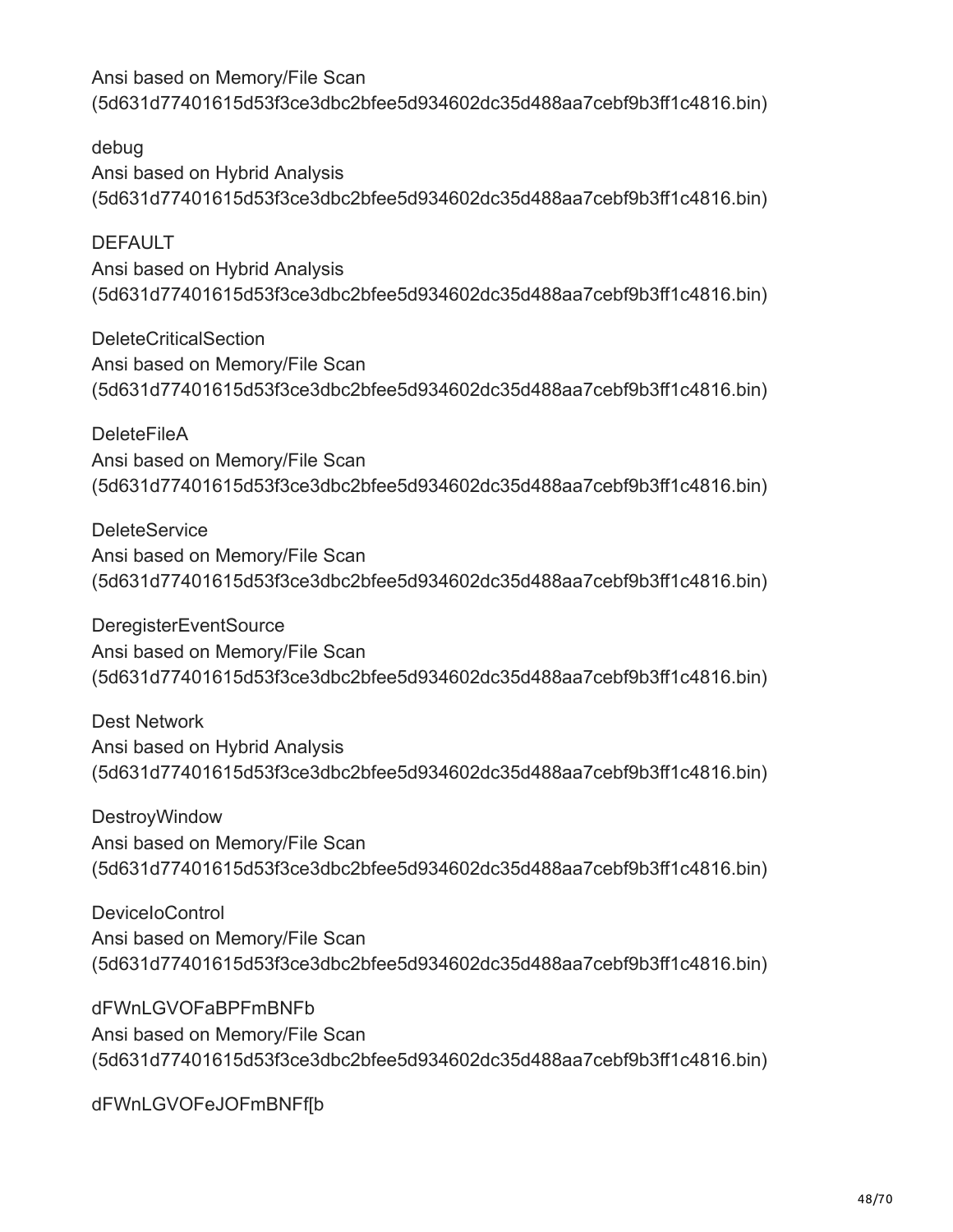dFWpZPWFNgJQF@WLQZb Ansi based on Memory/File Scan (5d631d77401615d53f3ce3dbc2bfee5d934602dc35d488aa7cebf9b3ff1c4816.bin)

DispatchMessageA Ansi based on Memory/File Scan (5d631d77401615d53f3ce3dbc2bfee5d934602dc35d488aa7cebf9b3ff1c4816.bin)

**DIIExport** Ansi based on Hybrid Analysis (5d631d77401615d53f3ce3dbc2bfee5d934602dc35d488aa7cebf9b3ff1c4816.bin)

**DSDIIExport** Ansi based on Hybrid Analysis (5d631d77401615d53f3ce3dbc2bfee5d934602dc35d488aa7cebf9b3ff1c4816.bin)

DuplicateHandle Ansi based on Memory/File Scan (5d631d77401615d53f3ce3dbc2bfee5d934602dc35d488aa7cebf9b3ff1c4816.bin)

ecialBuild Unicode based on Memory/File Scan (5d631d77401615d53f3ce3dbc2bfee5d934602dc35d488aa7cebf9b3ff1c4816.bin)

eJMGqFPLVQ@Ff[b Ansi based on Memory/File Scan (5d631d77401615d53f3ce3dbc2bfee5d934602dc35d488aa7cebf9b3ff1c4816.bin)

eJQPW Ansi based on Memory/File Scan (5d631d77401615d53f3ce3dbc2bfee5d934602dc35d488aa7cebf9b3ff1c4816.bin)

**EnterCriticalSection** Ansi based on Memory/File Scan (5d631d77401615d53f3ce3dbc2bfee5d934602dc35d488aa7cebf9b3ff1c4816.bin)

EnumProcessModules Ansi based on Hybrid Analysis (5d631d77401615d53f3ce3dbc2bfee5d934602dc35d488aa7cebf9b3ff1c4816.bin)

eQFFqFPLVQ@F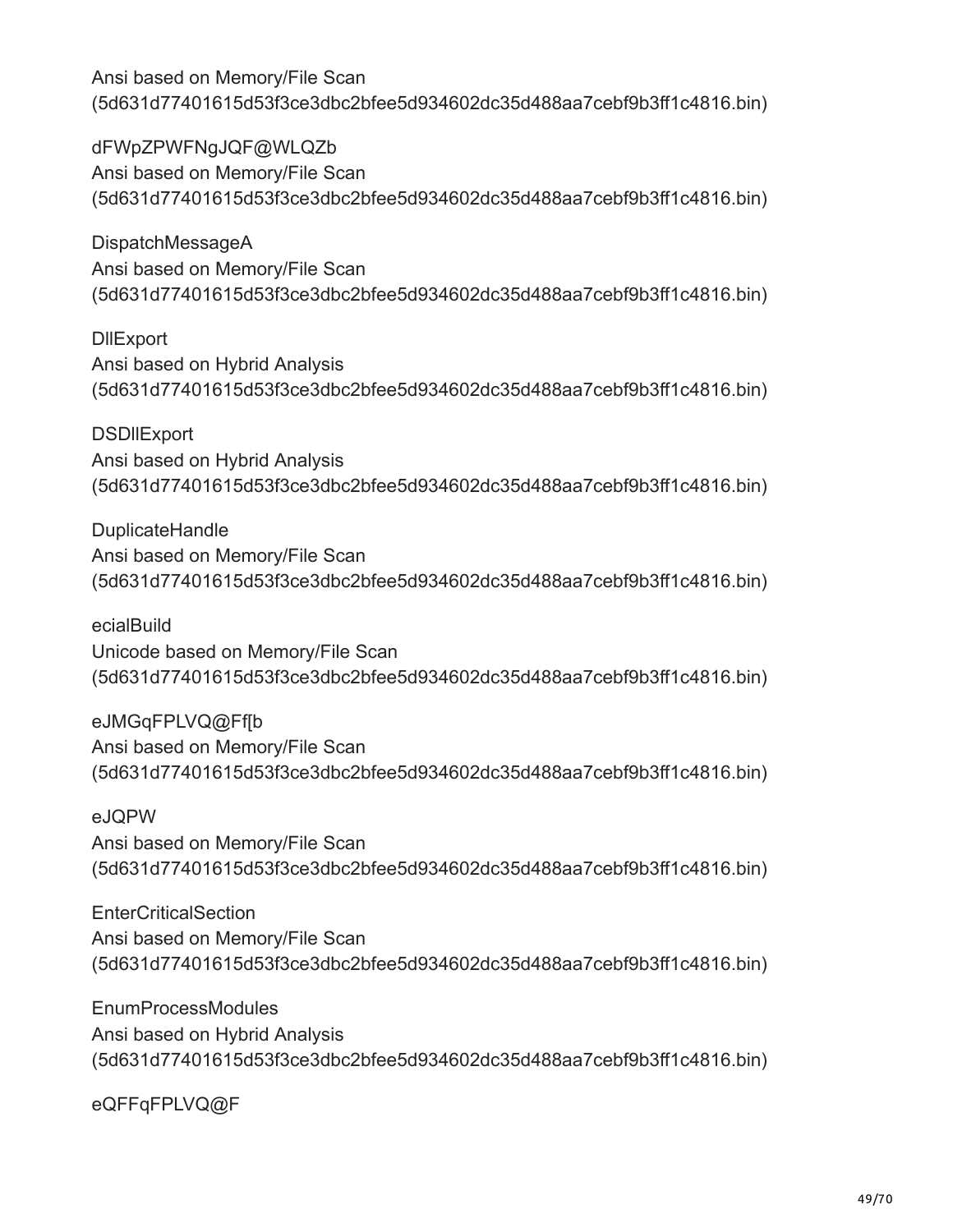error on free memory. Ansi based on Memory/File Scan (5d631d77401615d53f3ce3dbc2bfee5d934602dc35d488aa7cebf9b3ff1c4816.bin)

ewr:m:s:h:p:t:b:d:n:w:x:g:k:i:c: Ansi based on Hybrid Analysis (5d631d77401615d53f3ce3dbc2bfee5d934602dc35d488aa7cebf9b3ff1c4816.bin)

fclose Ansi based on Memory/File Scan (5d631d77401615d53f3ce3dbc2bfee5d934602dc35d488aa7cebf9b3ff1c4816.bin)

fgetc Ansi based on Memory/File Scan (5d631d77401615d53f3ce3dbc2bfee5d934602dc35d488aa7cebf9b3ff1c4816.bin)

fMGvSGBWFqFPLVQ@Fb Ansi based on Memory/File Scan (5d631d77401615d53f3ce3dbc2bfee5d934602dc35d488aa7cebf9b3ff1c4816.bin)

fMVNqFPLVQ@FoBMDVBDFPb Ansi based on Memory/File Scan (5d631d77401615d53f3ce3dbc2bfee5d934602dc35d488aa7cebf9b3ff1c4816.bin)

fMVNsQL@FPPnLGVOFP Ansi based on Memory/File Scan (5d631d77401615d53f3ce3dbc2bfee5d934602dc35d488aa7cebf9b3ff1c4816.bin)

fopen Ansi based on Memory/File Scan (5d631d77401615d53f3ce3dbc2bfee5d934602dc35d488aa7cebf9b3ff1c4816.bin)

FormatMessageA Ansi based on Memory/File Scan (5d631d77401615d53f3ce3dbc2bfee5d934602dc35d488aa7cebf9b3ff1c4816.bin)

fprintf Ansi based on Memory/File Scan (5d631d77401615d53f3ce3dbc2bfee5d934602dc35d488aa7cebf9b3ff1c4816.bin)

fread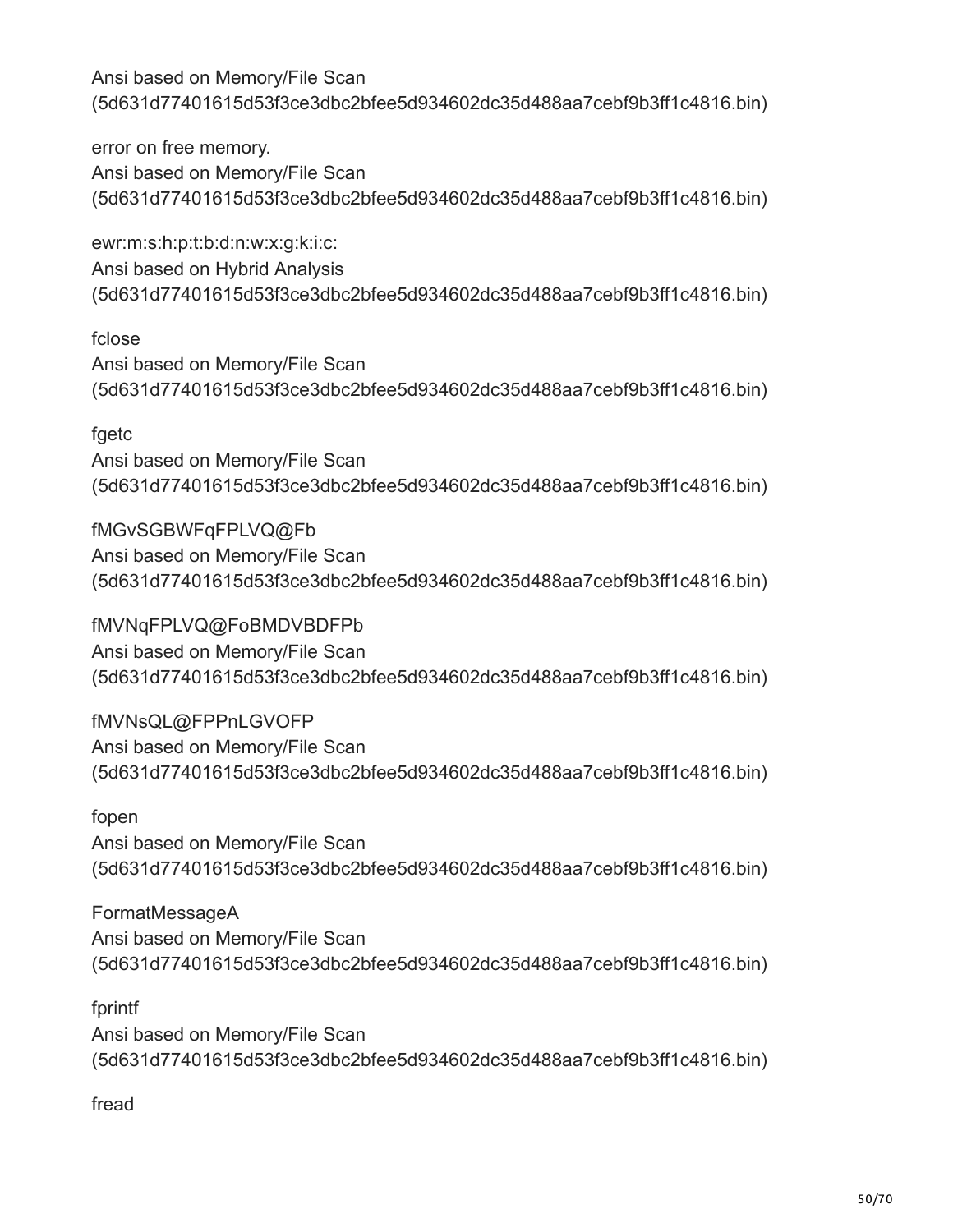**FreeLibrary** Ansi based on Memory/File Scan (5d631d77401615d53f3ce3dbc2bfee5d934602dc35d488aa7cebf9b3ff1c4816.bin)

## fseek

Ansi based on Memory/File Scan (5d631d77401615d53f3ce3dbc2bfee5d934602dc35d488aa7cebf9b3ff1c4816.bin)

## fwrite

Ansi based on Memory/File Scan (5d631d77401615d53f3ce3dbc2bfee5d934602dc35d488aa7cebf9b3ff1c4816.bin)

GetAdaptersInfo Ansi based on Memory/File Scan (5d631d77401615d53f3ce3dbc2bfee5d934602dc35d488aa7cebf9b3ff1c4816.bin)

GetCurrentDirectoryA Ansi based on Memory/File Scan (5d631d77401615d53f3ce3dbc2bfee5d934602dc35d488aa7cebf9b3ff1c4816.bin)

GetCurrentProcess Ansi based on Memory/File Scan (5d631d77401615d53f3ce3dbc2bfee5d934602dc35d488aa7cebf9b3ff1c4816.bin)

GetCurrentThreadId Ansi based on Memory/File Scan (5d631d77401615d53f3ce3dbc2bfee5d934602dc35d488aa7cebf9b3ff1c4816.bin)

GetDllEntryUnit Ansi based on Memory/File Scan (5d631d77401615d53f3ce3dbc2bfee5d934602dc35d488aa7cebf9b3ff1c4816.bin)

#### getenv

Ansi based on Memory/File Scan (5d631d77401615d53f3ce3dbc2bfee5d934602dc35d488aa7cebf9b3ff1c4816.bin)

**GetLastError** Ansi based on Memory/File Scan (5d631d77401615d53f3ce3dbc2bfee5d934602dc35d488aa7cebf9b3ff1c4816.bin)

GetModuleBaseNameA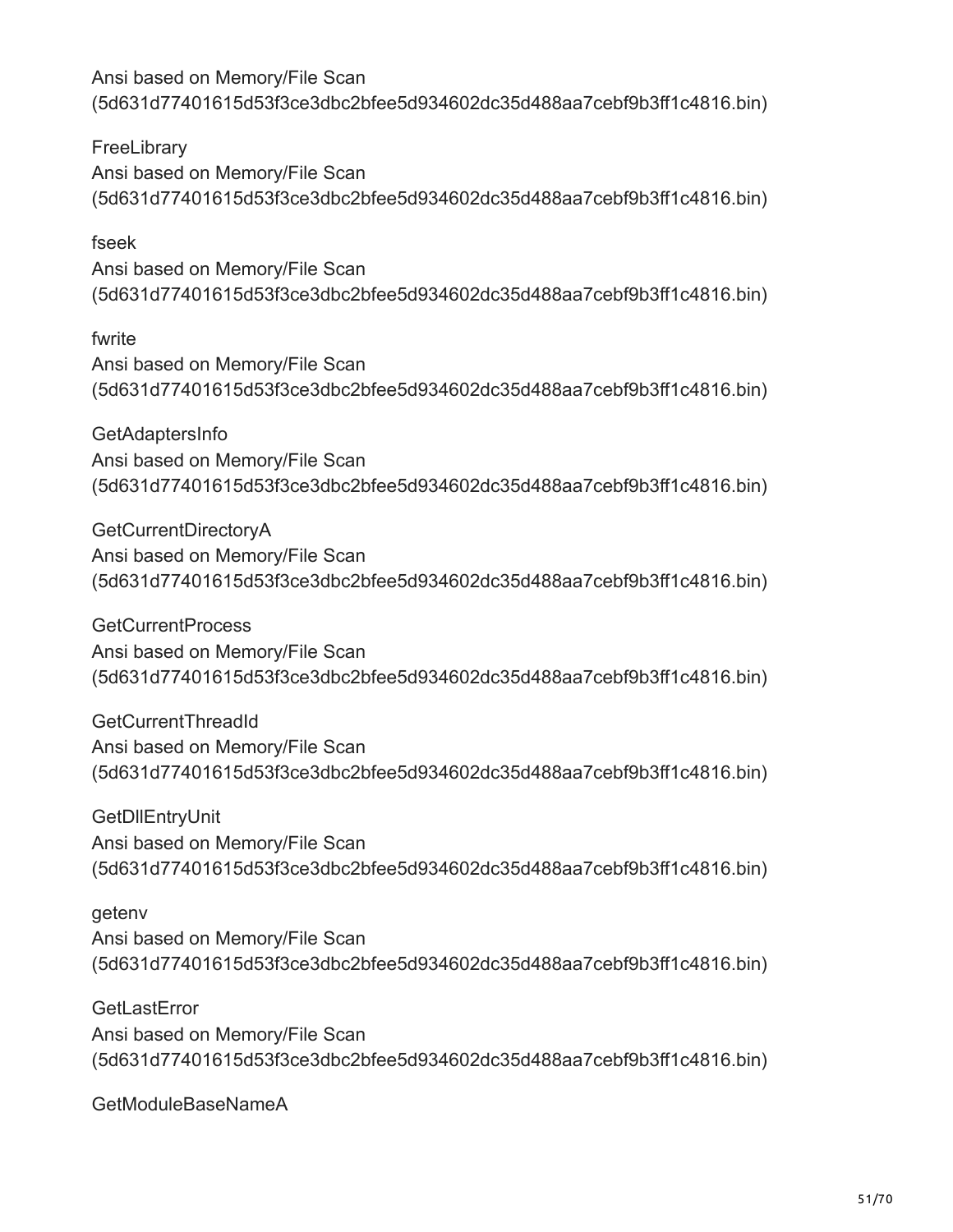GetModuleFileNameA Ansi based on Memory/File Scan (5d631d77401615d53f3ce3dbc2bfee5d934602dc35d488aa7cebf9b3ff1c4816.bin)

GetModuleFileNameExA Ansi based on Hybrid Analysis (5d631d77401615d53f3ce3dbc2bfee5d934602dc35d488aa7cebf9b3ff1c4816.bin)

GetModuleHandleA Ansi based on Memory/File Scan (5d631d77401615d53f3ce3dbc2bfee5d934602dc35d488aa7cebf9b3ff1c4816.bin)

GetOverlappedResult Ansi based on Memory/File Scan (5d631d77401615d53f3ce3dbc2bfee5d934602dc35d488aa7cebf9b3ff1c4816.bin)

**GetProcAddress** Ansi based on Memory/File Scan (5d631d77401615d53f3ce3dbc2bfee5d934602dc35d488aa7cebf9b3ff1c4816.bin)

GetQueuedCompletionStatus Ansi based on Memory/File Scan (5d631d77401615d53f3ce3dbc2bfee5d934602dc35d488aa7cebf9b3ff1c4816.bin)

GetSystemDirectoryA Ansi based on Hybrid Analysis (5d631d77401615d53f3ce3dbc2bfee5d934602dc35d488aa7cebf9b3ff1c4816.bin)

GetSystemTime Ansi based on Memory/File Scan (5d631d77401615d53f3ce3dbc2bfee5d934602dc35d488aa7cebf9b3ff1c4816.bin)

**GetTempPathA** Ansi based on Memory/File Scan (5d631d77401615d53f3ce3dbc2bfee5d934602dc35d488aa7cebf9b3ff1c4816.bin)

**GetTickCount** Ansi based on Memory/File Scan (5d631d77401615d53f3ce3dbc2bfee5d934602dc35d488aa7cebf9b3ff1c4816.bin)

**GetVersion**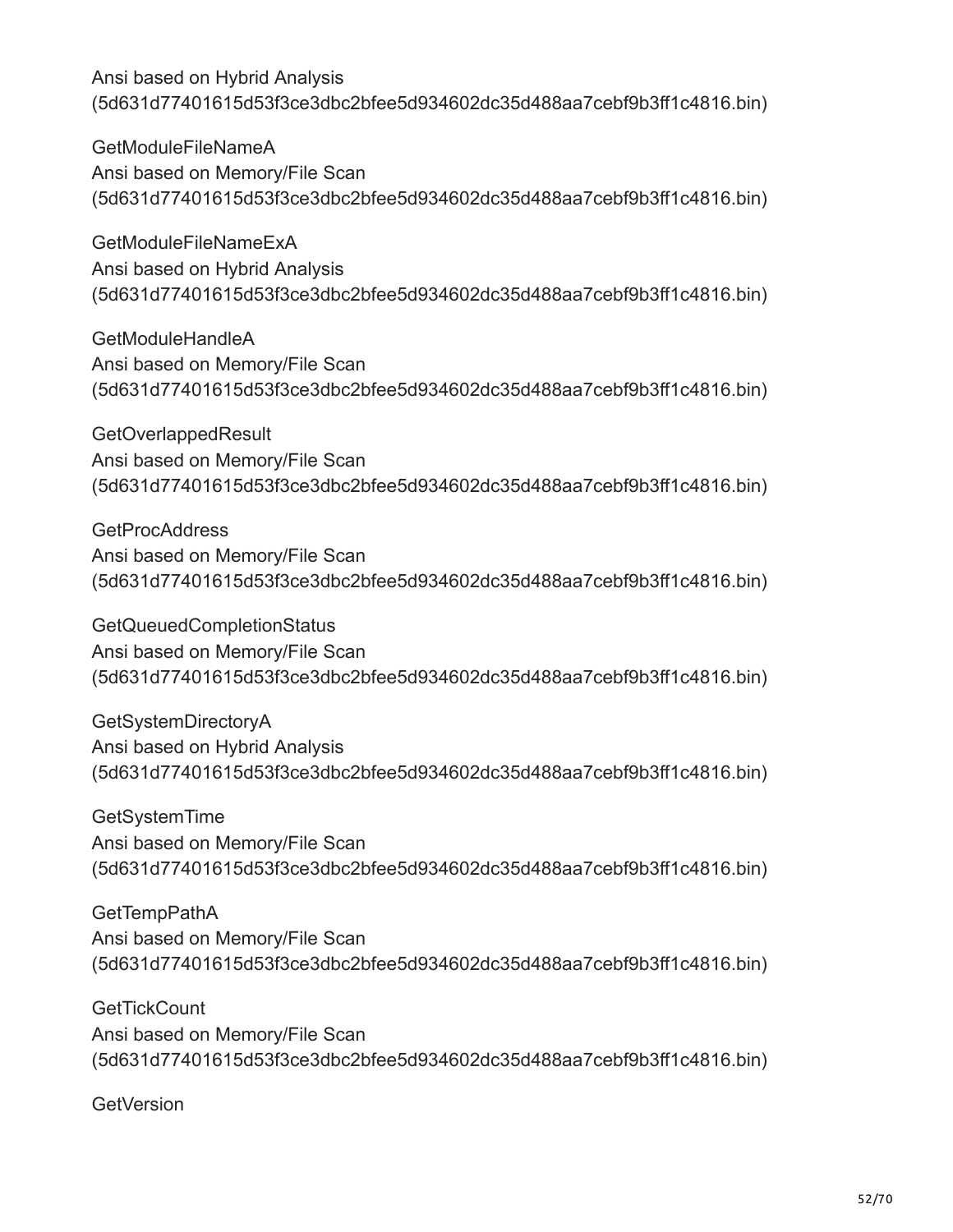**GetVersionExA** Ansi based on Memory/File Scan (5d631d77401615d53f3ce3dbc2bfee5d934602dc35d488aa7cebf9b3ff1c4816.bin)

GetWindowLongA Ansi based on Memory/File Scan (5d631d77401615d53f3ce3dbc2bfee5d934602dc35d488aa7cebf9b3ff1c4816.bin)

GetWindowsDirectoryA Ansi based on Hybrid Analysis (5d631d77401615d53f3ce3dbc2bfee5d934602dc35d488aa7cebf9b3ff1c4816.bin)

**GlobalMemoryStatus** Ansi based on Memory/File Scan (5d631d77401615d53f3ce3dbc2bfee5d934602dc35d488aa7cebf9b3ff1c4816.bin)

HeapAlloc Ansi based on Memory/File Scan (5d631d77401615d53f3ce3dbc2bfee5d934602dc35d488aa7cebf9b3ff1c4816.bin)

**HeapCreate** Ansi based on Memory/File Scan (5d631d77401615d53f3ce3dbc2bfee5d934602dc35d488aa7cebf9b3ff1c4816.bin)

**HeapDestroy** Ansi based on Memory/File Scan (5d631d77401615d53f3ce3dbc2bfee5d934602dc35d488aa7cebf9b3ff1c4816.bin)

HeapFree Ansi based on Memory/File Scan (5d631d77401615d53f3ce3dbc2bfee5d934602dc35d488aa7cebf9b3ff1c4816.bin)

HTTP/1.0 200 Connection Ansi based on Hybrid Analysis (5d631d77401615d53f3ce3dbc2bfee5d934602dc35d488aa7cebf9b3ff1c4816.bin)

InitializeCriticalSection Ansi based on Memory/File Scan (5d631d77401615d53f3ce3dbc2bfee5d934602dc35d488aa7cebf9b3ff1c4816.bin)

iphlpapi.dll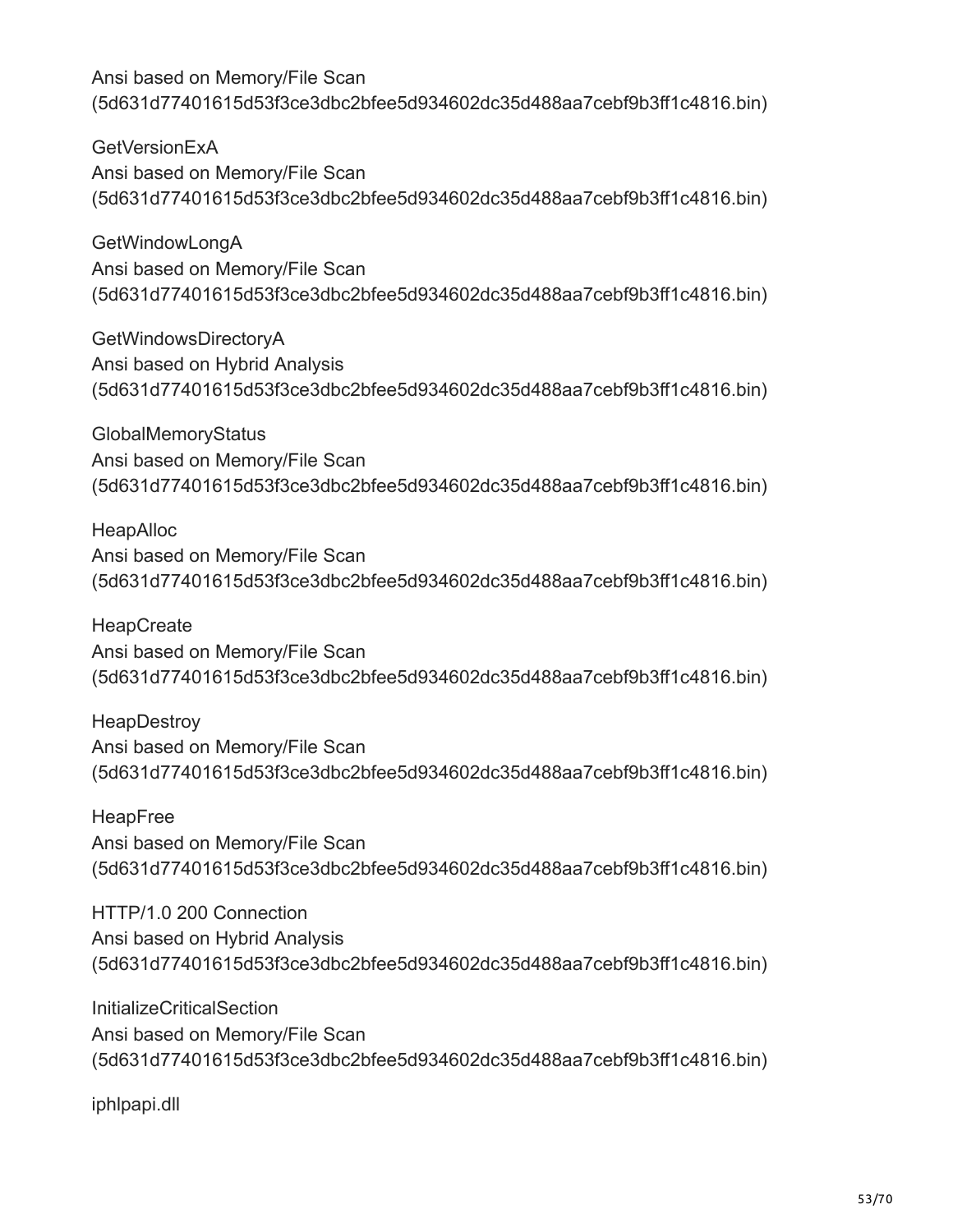IsWow64Process Ansi based on Hybrid Analysis (5d631d77401615d53f3ce3dbc2bfee5d934602dc35d488aa7cebf9b3ff1c4816.bin)

ivateBuild Unicode based on Memory/File Scan (5d631d77401615d53f3ce3dbc2bfee5d934602dc35d488aa7cebf9b3ff1c4816.bin)

kernel32 Ansi based on Hybrid Analysis (5d631d77401615d53f3ce3dbc2bfee5d934602dc35d488aa7cebf9b3ff1c4816.bin)

Kernel32 Ansi based on Hybrid Analysis (5d631d77401615d53f3ce3dbc2bfee5d934602dc35d488aa7cebf9b3ff1c4816.bin)

kernel32.dll Ansi based on Hybrid Analysis (5d631d77401615d53f3ce3dbc2bfee5d934602dc35d488aa7cebf9b3ff1c4816.bin)

KERNEL32.dll Ansi based on Memory/File Scan (5d631d77401615d53f3ce3dbc2bfee5d934602dc35d488aa7cebf9b3ff1c4816.bin)

Kernel32.dll Ansi based on Hybrid Analysis (5d631d77401615d53f3ce3dbc2bfee5d934602dc35d488aa7cebf9b3ff1c4816.bin)

keymmdrv Ansi based on Memory/File Scan (5d631d77401615d53f3ce3dbc2bfee5d934602dc35d488aa7cebf9b3ff1c4816.bin)

Kit.exe Ansi based on Hybrid Analysis (5d631d77401615d53f3ce3dbc2bfee5d934602dc35d488aa7cebf9b3ff1c4816.bin)

**LeaveCriticalSection** Ansi based on Memory/File Scan (5d631d77401615d53f3ce3dbc2bfee5d934602dc35d488aa7cebf9b3ff1c4816.bin)

LegalCopyright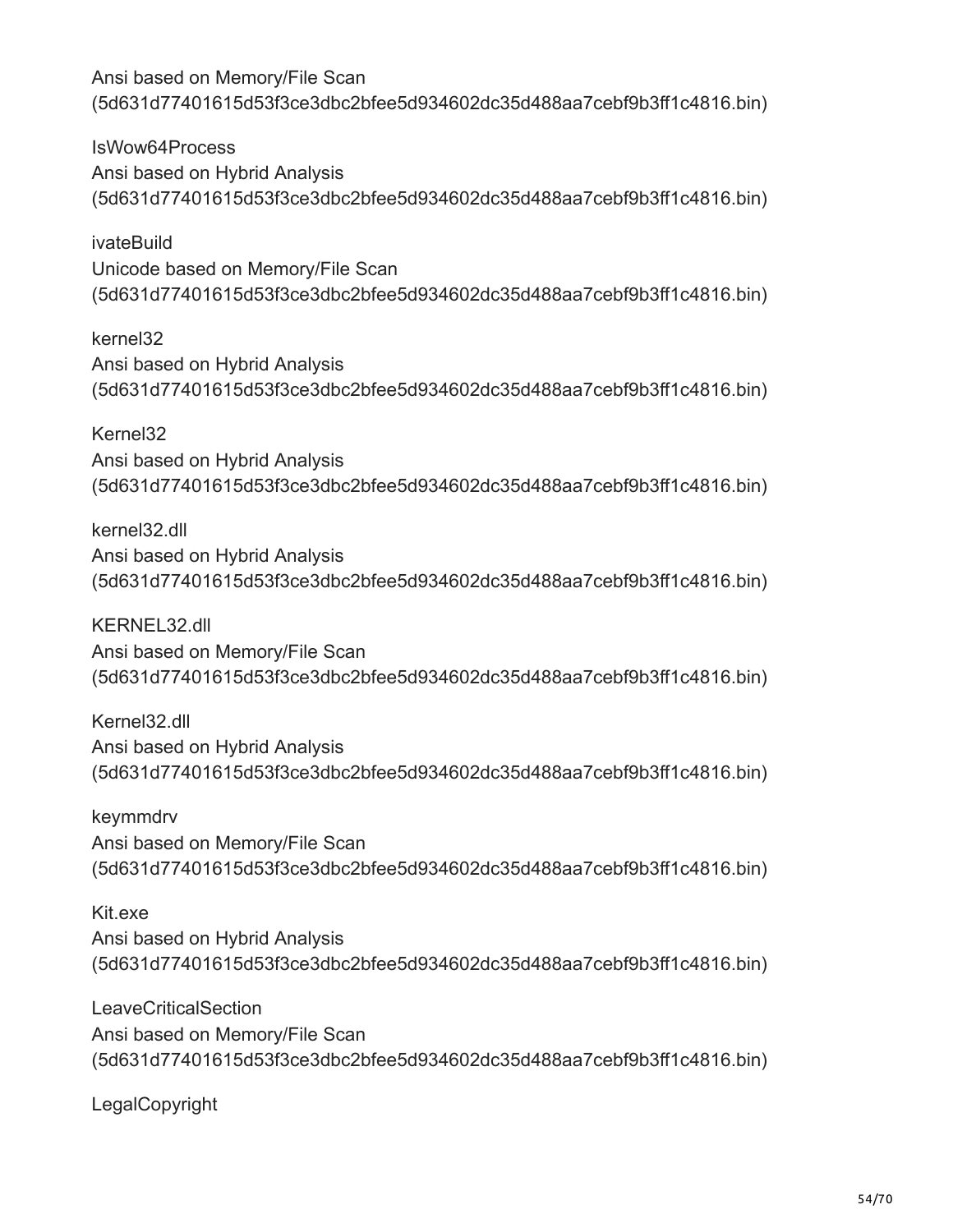lename Unicode based on Memory/File Scan (5d631d77401615d53f3ce3dbc2bfee5d934602dc35d488aa7cebf9b3ff1c4816.bin)

LessChild Ansi based on Hybrid Analysis (5d631d77401615d53f3ce3dbc2bfee5d934602dc35d488aa7cebf9b3ff1c4816.bin)

listen Ansi based on Hybrid Analysis (5d631d77401615d53f3ce3dbc2bfee5d934602dc35d488aa7cebf9b3ff1c4816.bin)

Listen Port:%d Ansi based on Hybrid Analysis (5d631d77401615d53f3ce3dbc2bfee5d934602dc35d488aa7cebf9b3ff1c4816.bin)

LoadLibraryA Ansi based on Memory/File Scan (5d631d77401615d53f3ce3dbc2bfee5d934602dc35d488aa7cebf9b3ff1c4816.bin)

LockServiceDatabase Ansi based on Memory/File Scan (5d631d77401615d53f3ce3dbc2bfee5d934602dc35d488aa7cebf9b3ff1c4816.bin)

Login: %s Ansi based on Hybrid Analysis (5d631d77401615d53f3ce3dbc2bfee5d934602dc35d488aa7cebf9b3ff1c4816.bin)

LookupPrivilegeValueA Ansi based on Memory/File Scan (5d631d77401615d53f3ce3dbc2bfee5d934602dc35d488aa7cebf9b3ff1c4816.bin)

lSFMp`nBMBDFQb Ansi based on Hybrid Analysis (5d631d77401615d53f3ce3dbc2bfee5d934602dc35d488aa7cebf9b3ff1c4816.bin)

lstrcatA Ansi based on Memory/File Scan (5d631d77401615d53f3ce3dbc2bfee5d934602dc35d488aa7cebf9b3ff1c4816.bin)

malloc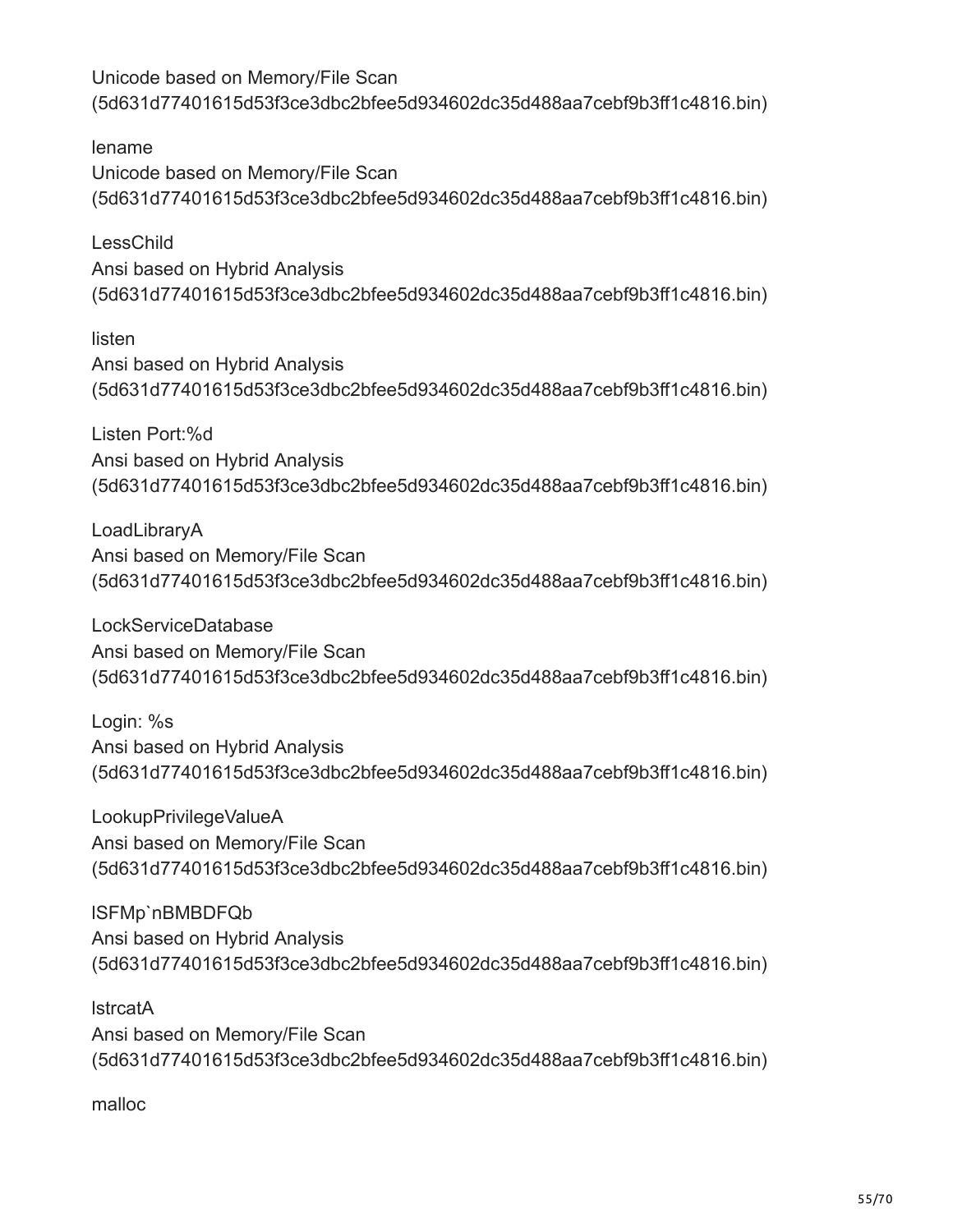Manage Server Ansi based on Hybrid Analysis (5d631d77401615d53f3ce3dbc2bfee5d934602dc35d488aa7cebf9b3ff1c4816.bin)

mangsrv Ansi based on Hybrid Analysis (5d631d77401615d53f3ce3dbc2bfee5d934602dc35d488aa7cebf9b3ff1c4816.bin)

memcpy Ansi based on Memory/File Scan (5d631d77401615d53f3ce3dbc2bfee5d934602dc35d488aa7cebf9b3ff1c4816.bin)

memset Ansi based on Memory/File Scan (5d631d77401615d53f3ce3dbc2bfee5d934602dc35d488aa7cebf9b3ff1c4816.bin)

MFC42.DLL Ansi based on Memory/File Scan (5d631d77401615d53f3ce3dbc2bfee5d934602dc35d488aa7cebf9b3ff1c4816.bin)

Microsoft Engineering Service Ansi based on Memory/File Scan (5d631d77401615d53f3ce3dbc2bfee5d934602dc35d488aa7cebf9b3ff1c4816.bin)

MicrosoftEngineering Ansi based on Memory/File Scan (5d631d77401615d53f3ce3dbc2bfee5d934602dc35d488aa7cebf9b3ff1c4816.bin)

modify Ansi based on Hybrid Analysis (5d631d77401615d53f3ce3dbc2bfee5d934602dc35d488aa7cebf9b3ff1c4816.bin)

**MoveFileExA** Ansi based on Memory/File Scan (5d631d77401615d53f3ce3dbc2bfee5d934602dc35d488aa7cebf9b3ff1c4816.bin)

MSVCRT.dll Ansi based on Memory/File Scan (5d631d77401615d53f3ce3dbc2bfee5d934602dc35d488aa7cebf9b3ff1c4816.bin)

MultiByteToWideChar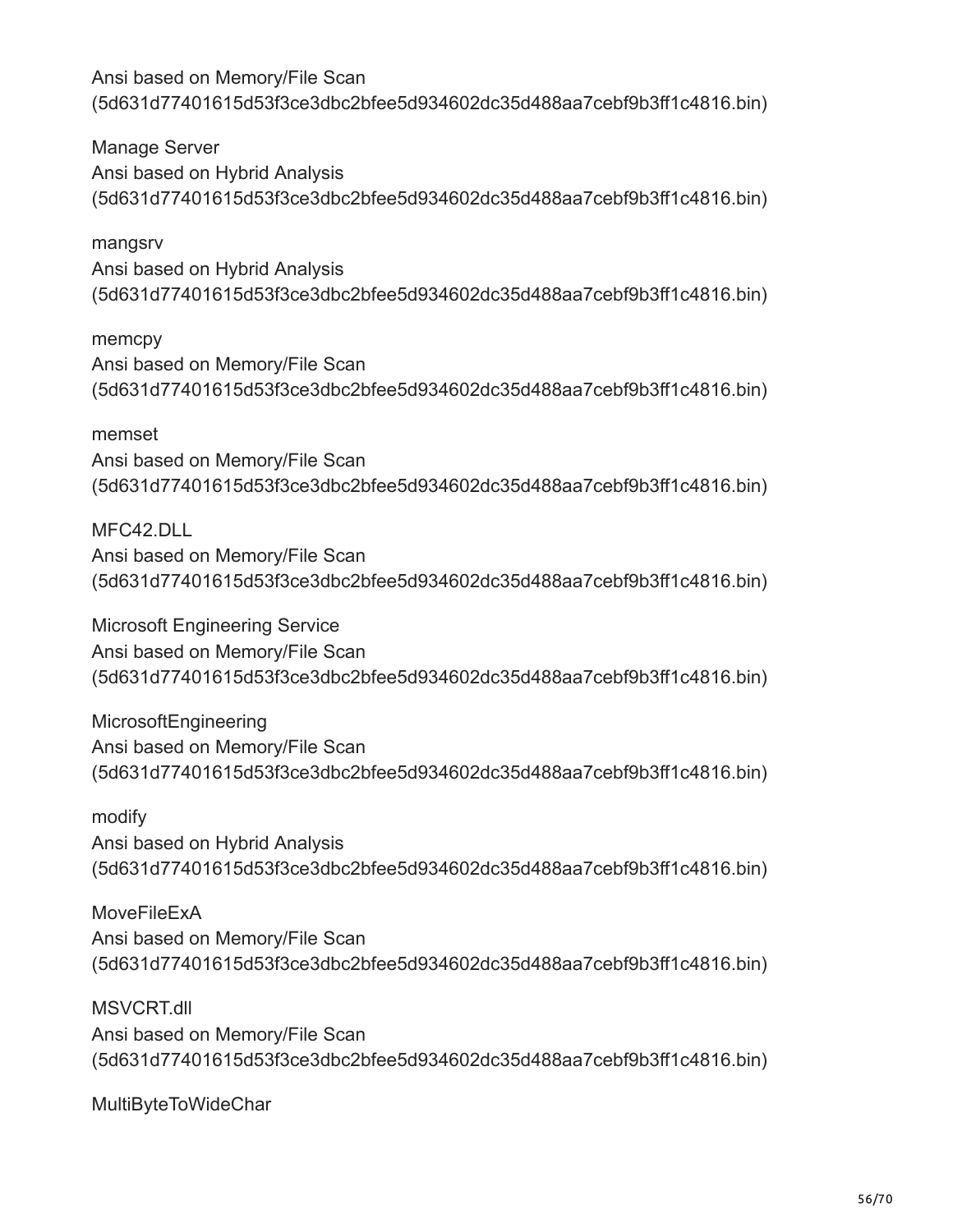oL@HqFPLVQ@F Ansi based on Memory/File Scan (5d631d77401615d53f3ce3dbc2bfee5d934602dc35d488aa7cebf9b3ff1c4816.bin)

oLBGqFPLVQ@F Ansi based on Memory/File Scan (5d631d77401615d53f3ce3dbc2bfee5d934602dc35d488aa7cebf9b3ff1c4816.bin)

old unit are already exist at %d and cannot add twice Ansi based on Hybrid Analysis (5d631d77401615d53f3ce3dbc2bfee5d934602dc35d488aa7cebf9b3ff1c4816.bin)

old unit not exist Ansi based on Hybrid Analysis (5d631d77401615d53f3ce3dbc2bfee5d934602dc35d488aa7cebf9b3ff1c4816.bin)

ole32.dll Ansi based on Memory/File Scan (5d631d77401615d53f3ce3dbc2bfee5d934602dc35d488aa7cebf9b3ff1c4816.bin)

OLEAUT32.dll Ansi based on Memory/File Scan (5d631d77401615d53f3ce3dbc2bfee5d934602dc35d488aa7cebf9b3ff1c4816.bin)

**OpenProcess** Ansi based on Memory/File Scan (5d631d77401615d53f3ce3dbc2bfee5d934602dc35d488aa7cebf9b3ff1c4816.bin)

OpenProcessToken Ansi based on Memory/File Scan (5d631d77401615d53f3ce3dbc2bfee5d934602dc35d488aa7cebf9b3ff1c4816.bin)

**OpenServiceA** Ansi based on Memory/File Scan (5d631d77401615d53f3ce3dbc2bfee5d934602dc35d488aa7cebf9b3ff1c4816.bin)

OutputDebugStringA Ansi based on Memory/File Scan (5d631d77401615d53f3ce3dbc2bfee5d934602dc35d488aa7cebf9b3ff1c4816.bin)

parent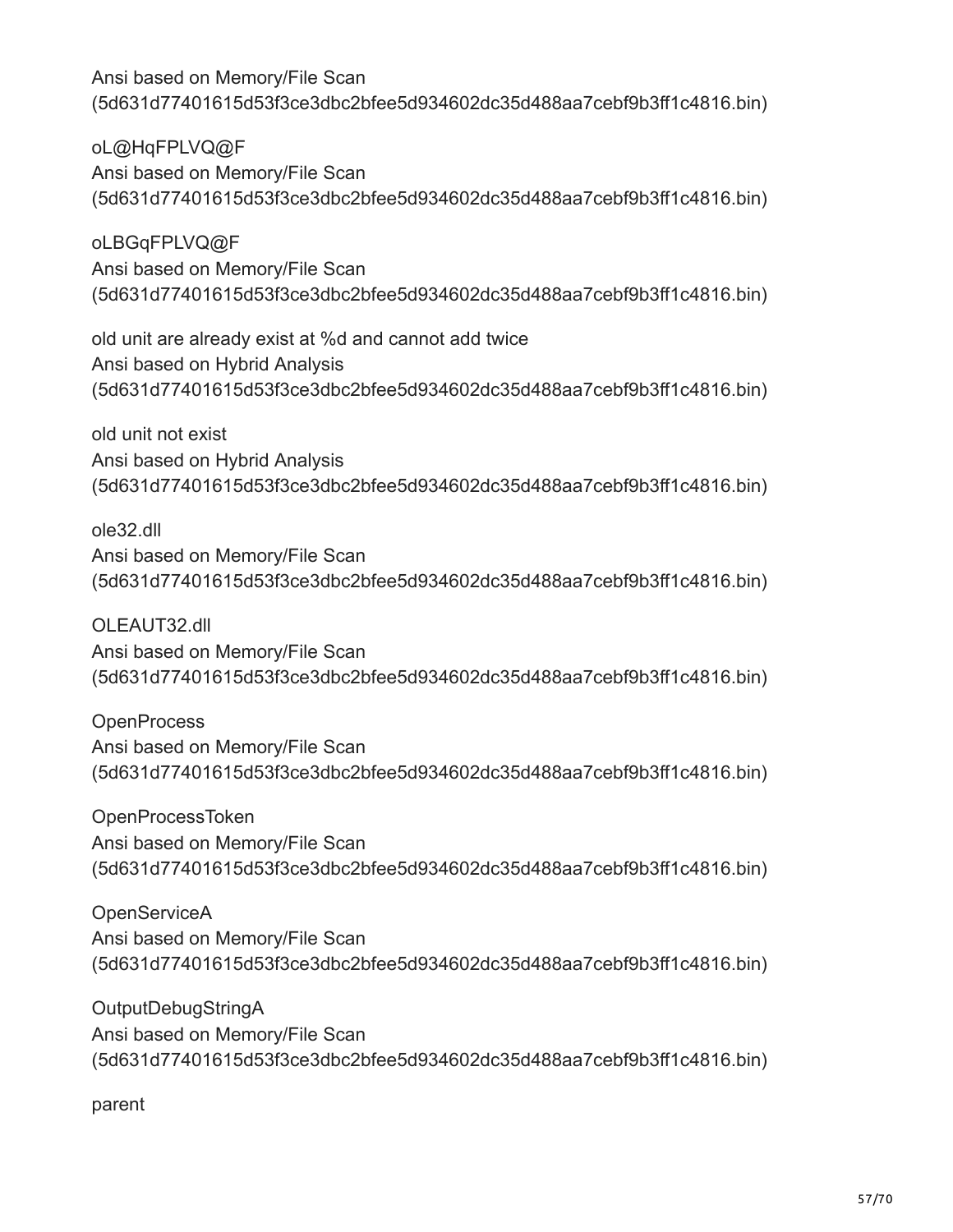Parent Server Ansi based on Hybrid Analysis (5d631d77401615d53f3ce3dbc2bfee5d934602dc35d488aa7cebf9b3ff1c4816.bin)

PeekMessageA Ansi based on Memory/File Scan (5d631d77401615d53f3ce3dbc2bfee5d934602dc35d488aa7cebf9b3ff1c4816.bin)

PeekNamedPipe Ansi based on Memory/File Scan (5d631d77401615d53f3ce3dbc2bfee5d934602dc35d488aa7cebf9b3ff1c4816.bin)

pipeChild Ansi based on Hybrid Analysis (5d631d77401615d53f3ce3dbc2bfee5d934602dc35d488aa7cebf9b3ff1c4816.bin)

pipeParent Ansi based on Hybrid Analysis (5d631d77401615d53f3ce3dbc2bfee5d934602dc35d488aa7cebf9b3ff1c4816.bin)

pJYFLEqFPLVQ@F Ansi based on Memory/File Scan (5d631d77401615d53f3ce3dbc2bfee5d934602dc35d488aa7cebf9b3ff1c4816.bin)

Please Correct [-m %s] Ansi based on Hybrid Analysis (5d631d77401615d53f3ce3dbc2bfee5d934602dc35d488aa7cebf9b3ff1c4816.bin)

Please Correct [-r %s] Ansi based on Hybrid Analysis (5d631d77401615d53f3ce3dbc2bfee5d934602dc35d488aa7cebf9b3ff1c4816.bin)

Please Correct [-s %s] Ansi based on Hybrid Analysis (5d631d77401615d53f3ce3dbc2bfee5d934602dc35d488aa7cebf9b3ff1c4816.bin)

Please Correct [-t %s] Ansi based on Hybrid Analysis (5d631d77401615d53f3ce3dbc2bfee5d934602dc35d488aa7cebf9b3ff1c4816.bin)

Please Correct IP [-h %s]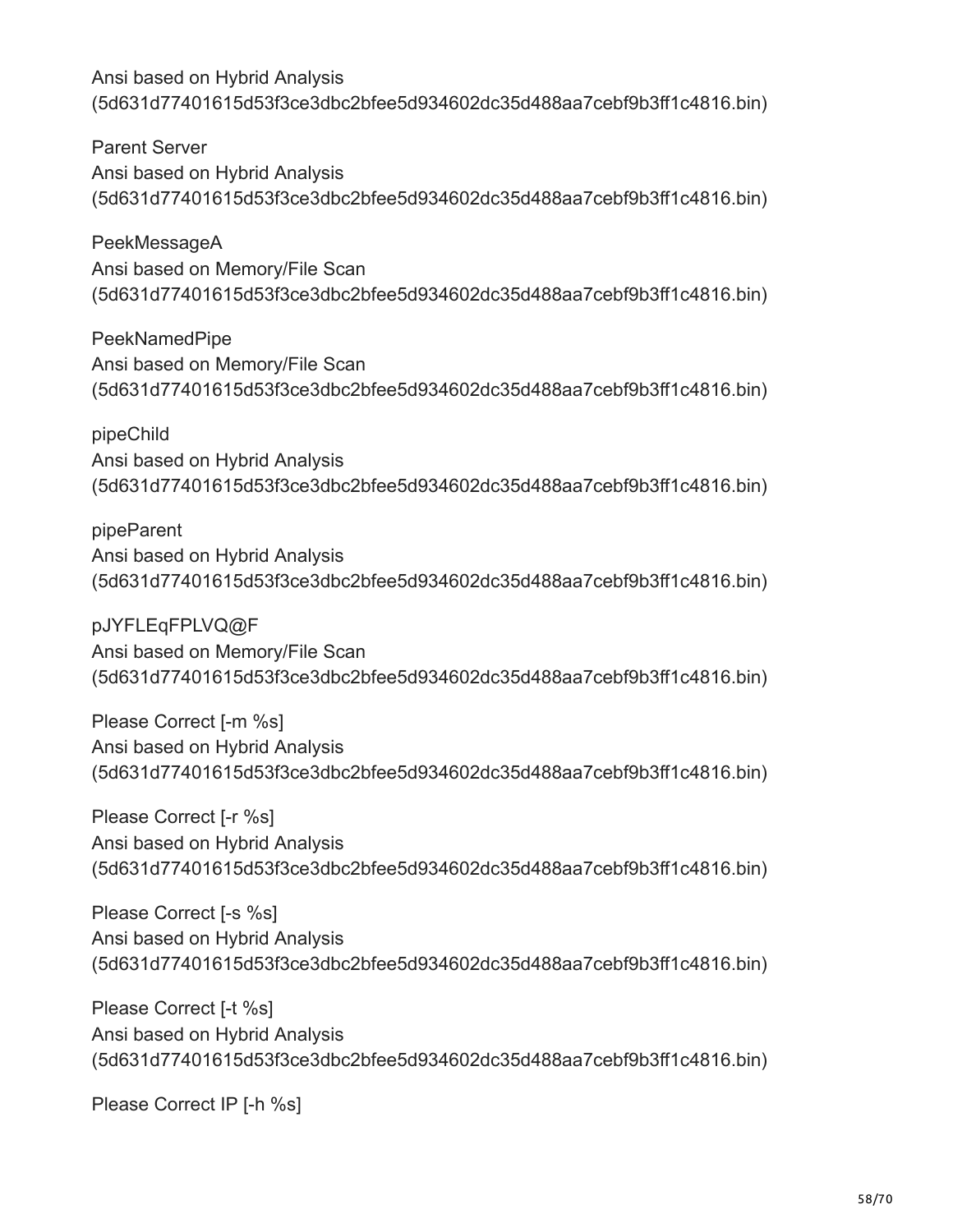Please Correct Port [-p %s] Ansi based on Hybrid Analysis (5d631d77401615d53f3ce3dbc2bfee5d934602dc35d488aa7cebf9b3ff1c4816.bin)

Please Correct RightType [-g %s] Ansi based on Hybrid Analysis (5d631d77401615d53f3ce3dbc2bfee5d934602dc35d488aa7cebf9b3ff1c4816.bin)

Please Correct TCP Connect Diff Time [-c %s] Ansi based on Hybrid Analysis (5d631d77401615d53f3ce3dbc2bfee5d934602dc35d488aa7cebf9b3ff1c4816.bin)

Please Correct UDP Send Diff Time [-h %s] Ansi based on Hybrid Analysis (5d631d77401615d53f3ce3dbc2bfee5d934602dc35d488aa7cebf9b3ff1c4816.bin)

Please Correct UDP-DNS-Test Port [-d %s] Ansi based on Hybrid Analysis (5d631d77401615d53f3ce3dbc2bfee5d934602dc35d488aa7cebf9b3ff1c4816.bin)

Please Correct UserName Index [-i %s] Ansi based on Hybrid Analysis (5d631d77401615d53f3ce3dbc2bfee5d934602dc35d488aa7cebf9b3ff1c4816.bin)

Please input [-h] RemoteIP Ansi based on Hybrid Analysis (5d631d77401615d53f3ce3dbc2bfee5d934602dc35d488aa7cebf9b3ff1c4816.bin)

Please input [-m] ModifyType Ansi based on Hybrid Analysis (5d631d77401615d53f3ce3dbc2bfee5d934602dc35d488aa7cebf9b3ff1c4816.bin)

Please input [-p] RemotePort Ansi based on Hybrid Analysis (5d631d77401615d53f3ce3dbc2bfee5d934602dc35d488aa7cebf9b3ff1c4816.bin)

Please input [-r] RunType Ansi based on Hybrid Analysis (5d631d77401615d53f3ce3dbc2bfee5d934602dc35d488aa7cebf9b3ff1c4816.bin)

Please input [-s] Socket Type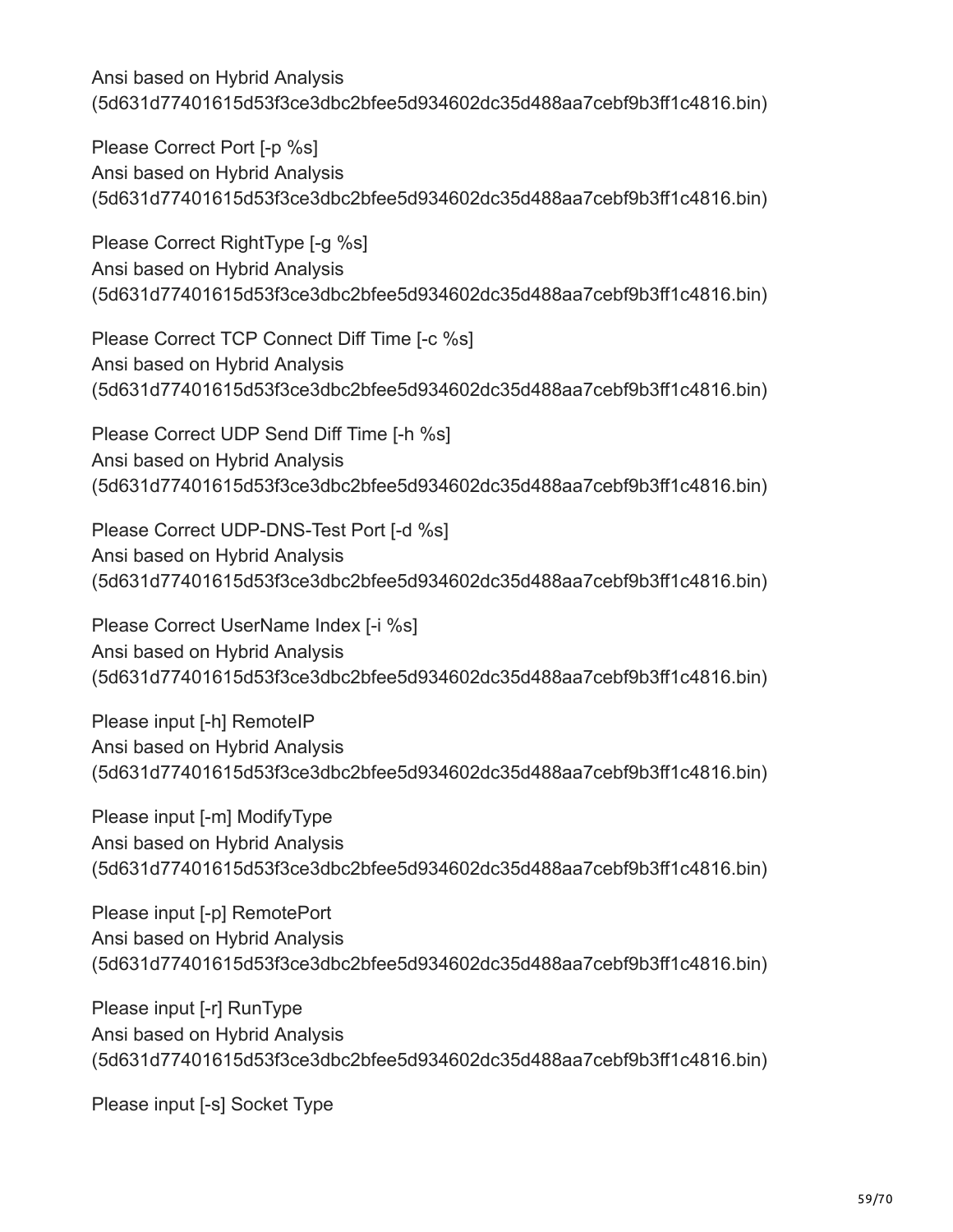Please input [-t] dest type Ansi based on Hybrid Analysis (5d631d77401615d53f3ce3dbc2bfee5d934602dc35d488aa7cebf9b3ff1c4816.bin)

pMBSPKLW Ansi based on Memory/File Scan (5d631d77401615d53f3ce3dbc2bfee5d934602dc35d488aa7cebf9b3ff1c4816.bin)

POSIXLY\_CORRECT Ansi based on Hybrid Analysis (5d631d77401615d53f3ce3dbc2bfee5d934602dc35d488aa7cebf9b3ff1c4816.bin)

PostMessageA Ansi based on Memory/File Scan (5d631d77401615d53f3ce3dbc2bfee5d934602dc35d488aa7cebf9b3ff1c4816.bin)

printf

Ansi based on Memory/File Scan (5d631d77401615d53f3ce3dbc2bfee5d934602dc35d488aa7cebf9b3ff1c4816.bin)

Process32First Ansi based on Memory/File Scan (5d631d77401615d53f3ce3dbc2bfee5d934602dc35d488aa7cebf9b3ff1c4816.bin)

Process32Next Ansi based on Memory/File Scan (5d631d77401615d53f3ce3dbc2bfee5d934602dc35d488aa7cebf9b3ff1c4816.bin)

**ProxyServer** Ansi based on Hybrid Analysis (5d631d77401615d53f3ce3dbc2bfee5d934602dc35d488aa7cebf9b3ff1c4816.bin)

psapi.dll Ansi based on Hybrid Analysis (5d631d77401615d53f3ce3dbc2bfee5d934602dc35d488aa7cebf9b3ff1c4816.bin)

qFBGsQL@FPPnFNLQZ Ansi based on Memory/File Scan (5d631d77401615d53f3ce3dbc2bfee5d934602dc35d488aa7cebf9b3ff1c4816.bin)

query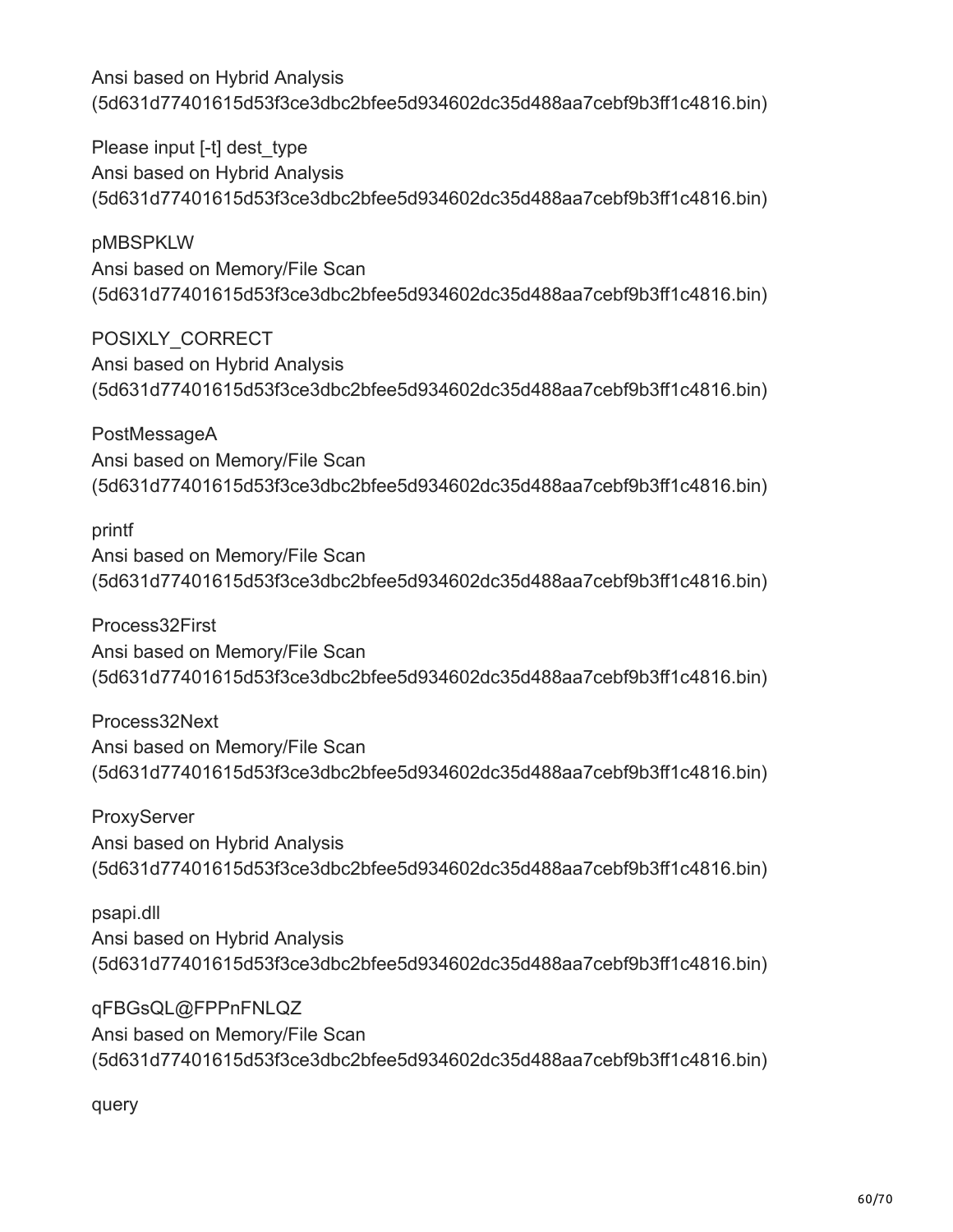QueryServiceStatus Ansi based on Memory/File Scan (5d631d77401615d53f3ce3dbc2bfee5d934602dc35d488aa7cebf9b3ff1c4816.bin)

Read Error Ansi based on Hybrid Analysis (5d631d77401615d53f3ce3dbc2bfee5d934602dc35d488aa7cebf9b3ff1c4816.bin)

ReadFile Ansi based on Memory/File Scan (5d631d77401615d53f3ce3dbc2bfee5d934602dc35d488aa7cebf9b3ff1c4816.bin)

ReadProcessMemory Ansi based on Memory/File Scan (5d631d77401615d53f3ce3dbc2bfee5d934602dc35d488aa7cebf9b3ff1c4816.bin)

**RegCloseKey** Ansi based on Memory/File Scan (5d631d77401615d53f3ce3dbc2bfee5d934602dc35d488aa7cebf9b3ff1c4816.bin)

RegCreateK Ansi based on Hybrid Analysis (5d631d77401615d53f3ce3dbc2bfee5d934602dc35d488aa7cebf9b3ff1c4816.bin)

RegDeleteValueA Ansi based on Memory/File Scan (5d631d77401615d53f3ce3dbc2bfee5d934602dc35d488aa7cebf9b3ff1c4816.bin)

**RegEnumKeyExA** Ansi based on Memory/File Scan (5d631d77401615d53f3ce3dbc2bfee5d934602dc35d488aa7cebf9b3ff1c4816.bin)

RegisterServiceCtrlHandlerA Ansi based on Memory/File Scan (5d631d77401615d53f3ce3dbc2bfee5d934602dc35d488aa7cebf9b3ff1c4816.bin)

RegOpenKeyExA Ansi based on Memory/File Scan (5d631d77401615d53f3ce3dbc2bfee5d934602dc35d488aa7cebf9b3ff1c4816.bin)

RegQueryValue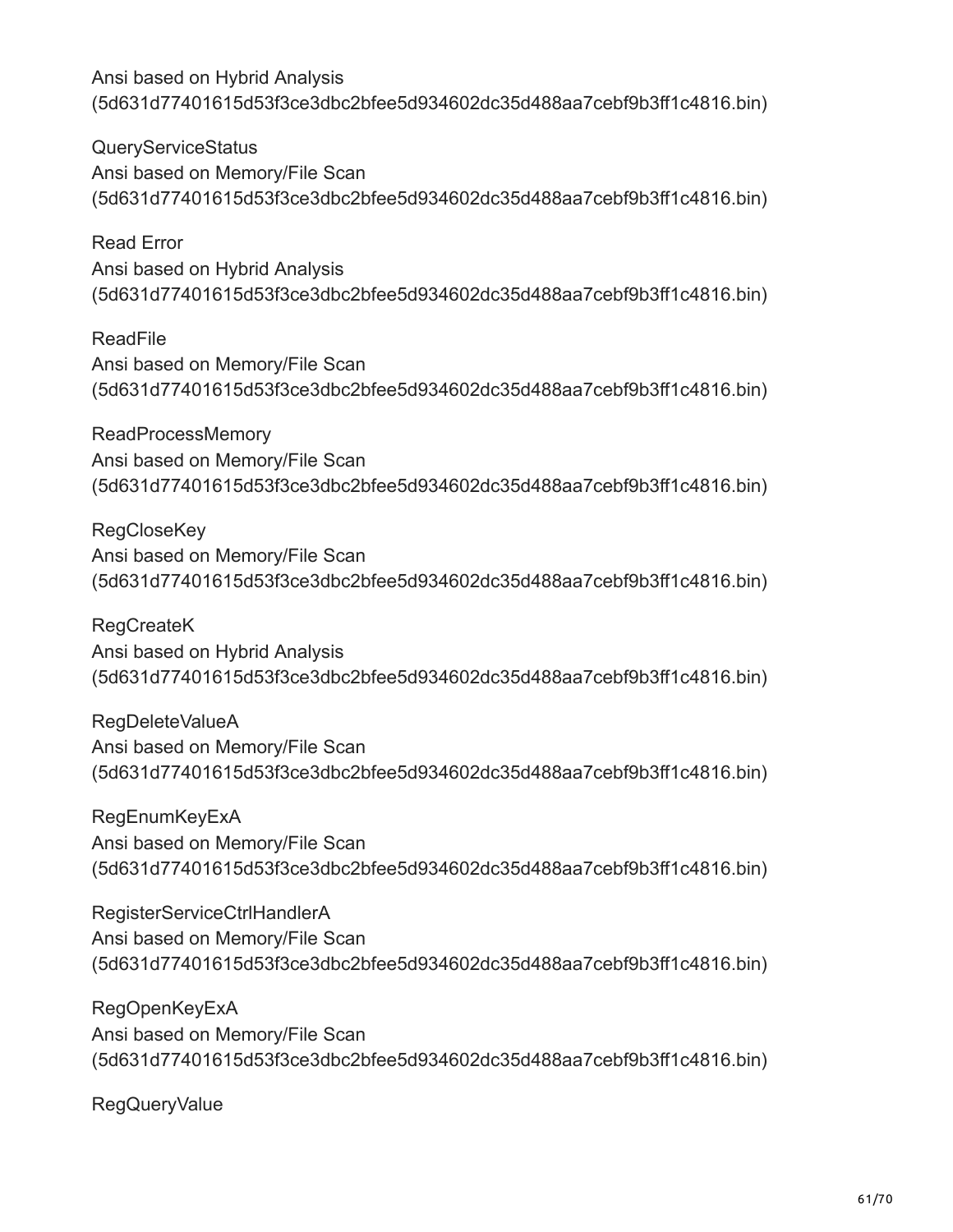RegQueryValueExA Ansi based on Memory/File Scan (5d631d77401615d53f3ce3dbc2bfee5d934602dc35d488aa7cebf9b3ff1c4816.bin)

RegSetValueExA Ansi based on Memory/File Scan (5d631d77401615d53f3ce3dbc2bfee5d934602dc35d488aa7cebf9b3ff1c4816.bin)

Remove Joint Unit %d Failure. Ansi based on Hybrid Analysis (5d631d77401615d53f3ce3dbc2bfee5d934602dc35d488aa7cebf9b3ff1c4816.bin)

Remove Joint Unit %d success. Ansi based on Hybrid Analysis (5d631d77401615d53f3ce3dbc2bfee5d934602dc35d488aa7cebf9b3ff1c4816.bin)

**ResetEvent** Ansi based on Memory/File Scan (5d631d77401615d53f3ce3dbc2bfee5d934602dc35d488aa7cebf9b3ff1c4816.bin)

ResumeThread Ansi based on Memory/File Scan (5d631d77401615d53f3ce3dbc2bfee5d934602dc35d488aa7cebf9b3ff1c4816.bin)

rint Cache Spooler Unicode based on Memory/File Scan (5d631d77401615d53f3ce3dbc2bfee5d934602dc35d488aa7cebf9b3ff1c4816.bin)

rnalName Unicode based on Memory/File Scan (5d631d77401615d53f3ce3dbc2bfee5d934602dc35d488aa7cebf9b3ff1c4816.bin)

rosoft(R) Windows(R) Operating System Unicode based on Memory/File Scan (5d631d77401615d53f3ce3dbc2bfee5d934602dc35d488aa7cebf9b3ff1c4816.bin)

s.exe Unicode based on Memory/File Scan (5d631d77401615d53f3ce3dbc2bfee5d934602dc35d488aa7cebf9b3ff1c4816.bin)

**SeDebugPrivilege**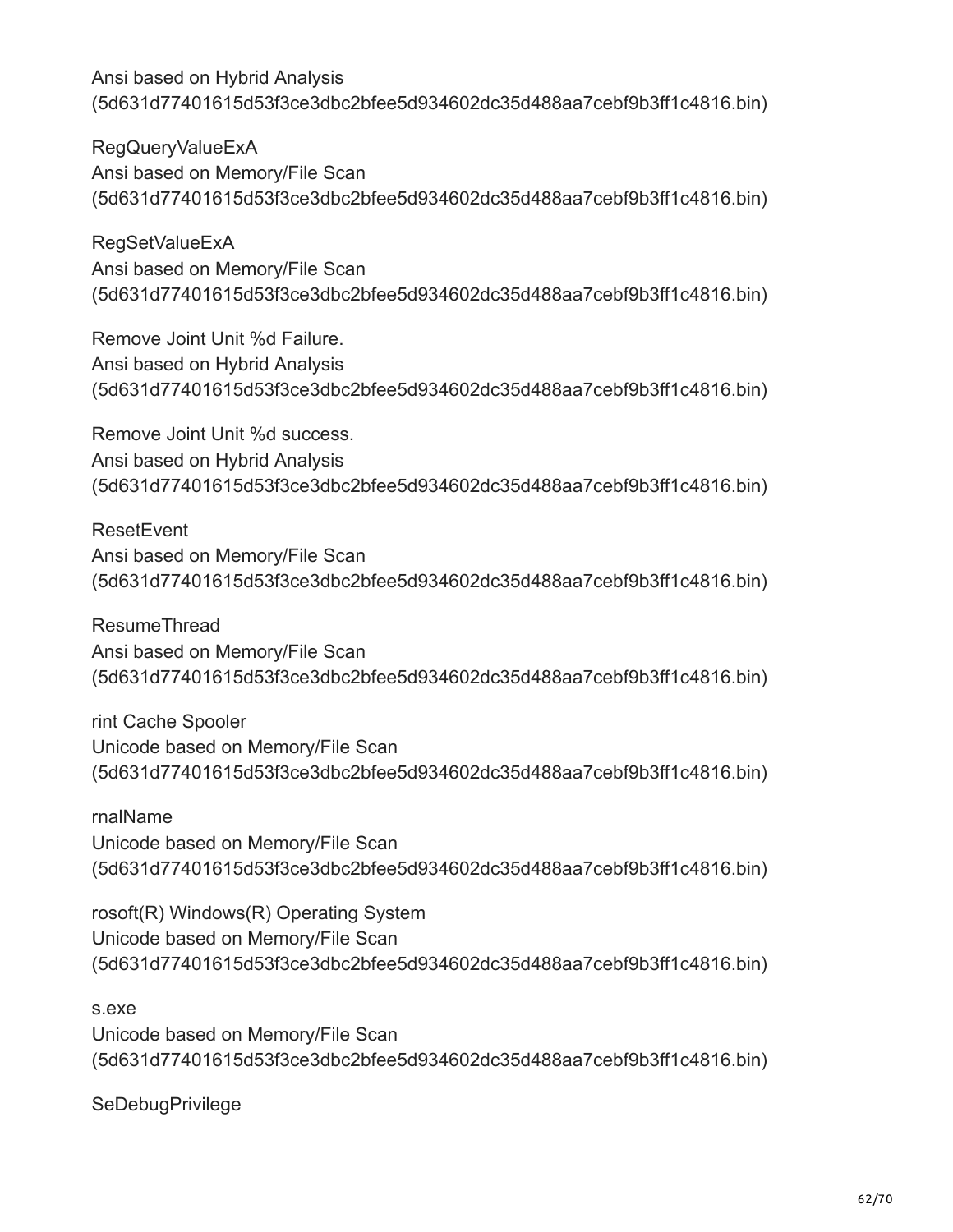self.bat Ansi based on Hybrid Analysis (5d631d77401615d53f3ce3dbc2bfee5d934602dc35d488aa7cebf9b3ff1c4816.bin)

services.exe Ansi based on Hybrid Analysis (5d631d77401615d53f3ce3dbc2bfee5d934602dc35d488aa7cebf9b3ff1c4816.bin)

SetConsoleCtrlHandler Ansi based on Memory/File Scan (5d631d77401615d53f3ce3dbc2bfee5d934602dc35d488aa7cebf9b3ff1c4816.bin)

SetCurrentDirectoryA Ansi based on Memory/File Scan (5d631d77401615d53f3ce3dbc2bfee5d934602dc35d488aa7cebf9b3ff1c4816.bin)

**SetEvent** Ansi based on Memory/File Scan (5d631d77401615d53f3ce3dbc2bfee5d934602dc35d488aa7cebf9b3ff1c4816.bin)

**SetLastError** Ansi based on Memory/File Scan (5d631d77401615d53f3ce3dbc2bfee5d934602dc35d488aa7cebf9b3ff1c4816.bin)

SetNamedPipeHandleState Ansi based on Memory/File Scan (5d631d77401615d53f3ce3dbc2bfee5d934602dc35d488aa7cebf9b3ff1c4816.bin)

**SetServiceStatus** Ansi based on Memory/File Scan (5d631d77401615d53f3ce3dbc2bfee5d934602dc35d488aa7cebf9b3ff1c4816.bin)

setunit Ansi based on Hybrid Analysis (5d631d77401615d53f3ce3dbc2bfee5d934602dc35d488aa7cebf9b3ff1c4816.bin)

SetWindowLongA Ansi based on Memory/File Scan (5d631d77401615d53f3ce3dbc2bfee5d934602dc35d488aa7cebf9b3ff1c4816.bin)

Sleep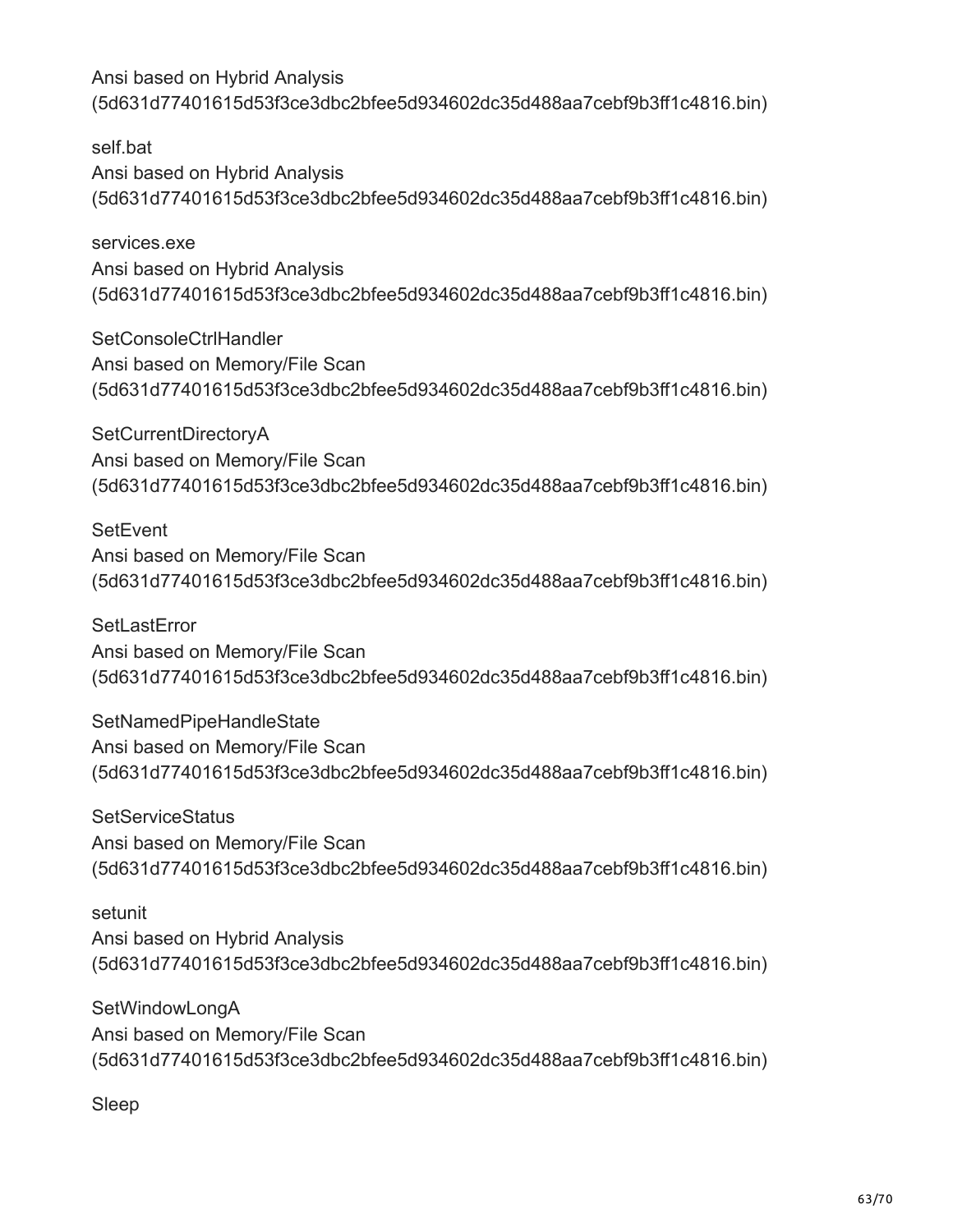snake Ansi based on Hybrid Analysis (5d631d77401615d53f3ce3dbc2bfee5d934602dc35d488aa7cebf9b3ff1c4816.bin)

SocketID =  $%d$  %s: $%d$ Ansi based on Hybrid Analysis (5d631d77401615d53f3ce3dbc2bfee5d934602dc35d488aa7cebf9b3ff1c4816.bin)

socks5 Ansi based on Hybrid Analysis (5d631d77401615d53f3ce3dbc2bfee5d934602dc35d488aa7cebf9b3ff1c4816.bin)

SOCKS5 Ansi based on Hybrid Analysis (5d631d77401615d53f3ce3dbc2bfee5d934602dc35d488aa7cebf9b3ff1c4816.bin)

soft Corporation Unicode based on Memory/File Scan (5d631d77401615d53f3ce3dbc2bfee5d934602dc35d488aa7cebf9b3ff1c4816.bin)

Software\Microsoft\Windows\CurrentVersion\Internet Settings Ansi based on Hybrid Analysis (5d631d77401615d53f3ce3dbc2bfee5d934602dc35d488aa7cebf9b3ff1c4816.bin)

sprintf Ansi based on Memory/File Scan (5d631d77401615d53f3ce3dbc2bfee5d934602dc35d488aa7cebf9b3ff1c4816.bin)

**StartServiceA** Ansi based on Memory/File Scan (5d631d77401615d53f3ce3dbc2bfee5d934602dc35d488aa7cebf9b3ff1c4816.bin)

StartServiceCtrlDispatcherA Ansi based on Memory/File Scan (5d631d77401615d53f3ce3dbc2bfee5d934602dc35d488aa7cebf9b3ff1c4816.bin)

**STATIC** Ansi based on Hybrid Analysis (5d631d77401615d53f3ce3dbc2bfee5d934602dc35d488aa7cebf9b3ff1c4816.bin)

strcat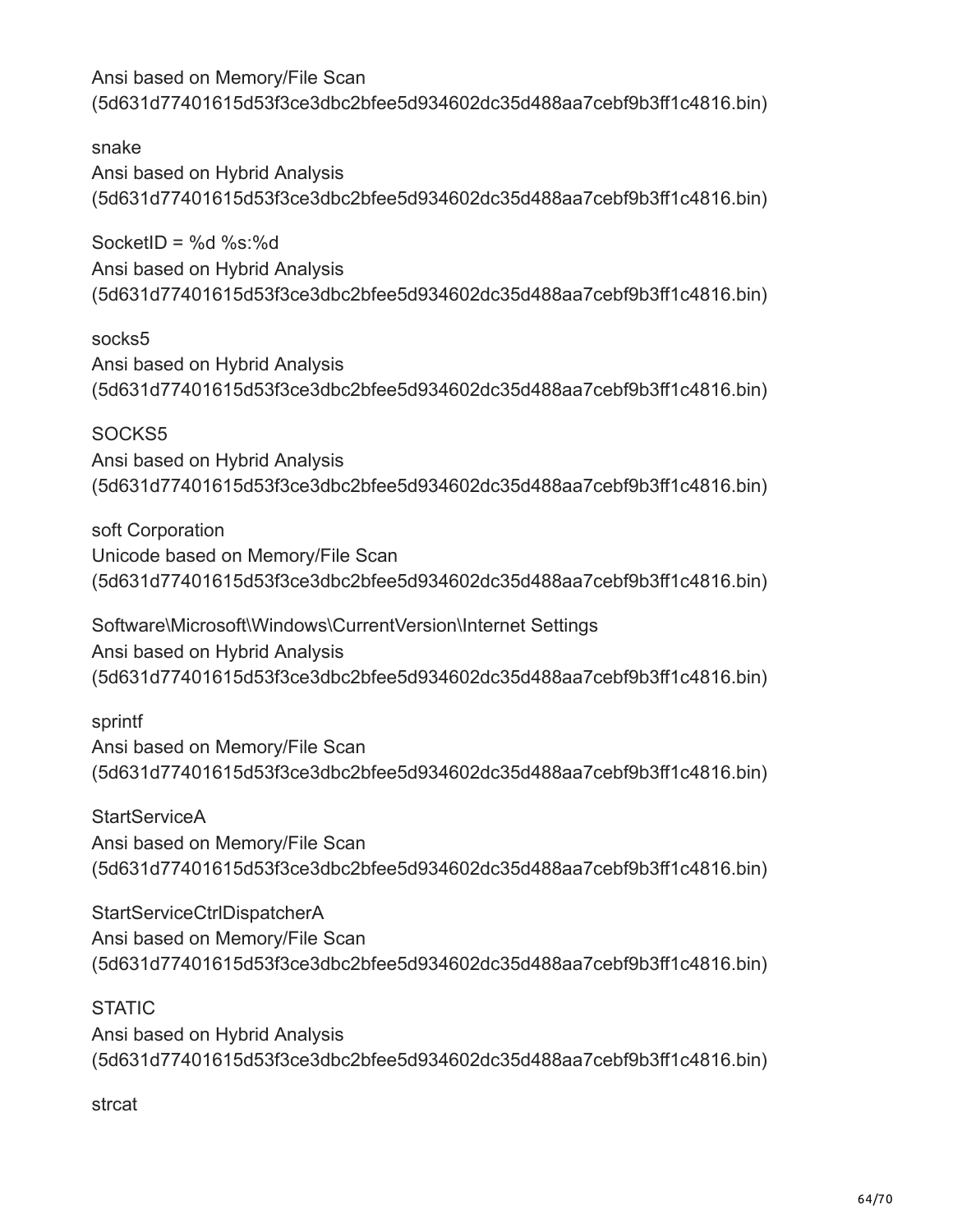strchr Ansi based on Memory/File Scan (5d631d77401615d53f3ce3dbc2bfee5d934602dc35d488aa7cebf9b3ff1c4816.bin)

strcmp Ansi based on Memory/File Scan (5d631d77401615d53f3ce3dbc2bfee5d934602dc35d488aa7cebf9b3ff1c4816.bin)

strcpy Ansi based on Memory/File Scan (5d631d77401615d53f3ce3dbc2bfee5d934602dc35d488aa7cebf9b3ff1c4816.bin)

**StringFileInfo** Unicode based on Memory/File Scan (5d631d77401615d53f3ce3dbc2bfee5d934602dc35d488aa7cebf9b3ff1c4816.bin)

strlen Ansi based on Memory/File Scan (5d631d77401615d53f3ce3dbc2bfee5d934602dc35d488aa7cebf9b3ff1c4816.bin)

strncmp Ansi based on Memory/File Scan (5d631d77401615d53f3ce3dbc2bfee5d934602dc35d488aa7cebf9b3ff1c4816.bin)

strncpy Ansi based on Memory/File Scan (5d631d77401615d53f3ce3dbc2bfee5d934602dc35d488aa7cebf9b3ff1c4816.bin)

strstr Ansi based on Memory/File Scan (5d631d77401615d53f3ce3dbc2bfee5d934602dc35d488aa7cebf9b3ff1c4816.bin)

strtok Ansi based on Memory/File Scan (5d631d77401615d53f3ce3dbc2bfee5d934602dc35d488aa7cebf9b3ff1c4816.bin)

Sub Server Ansi based on Hybrid Analysis (5d631d77401615d53f3ce3dbc2bfee5d934602dc35d488aa7cebf9b3ff1c4816.bin)

subchild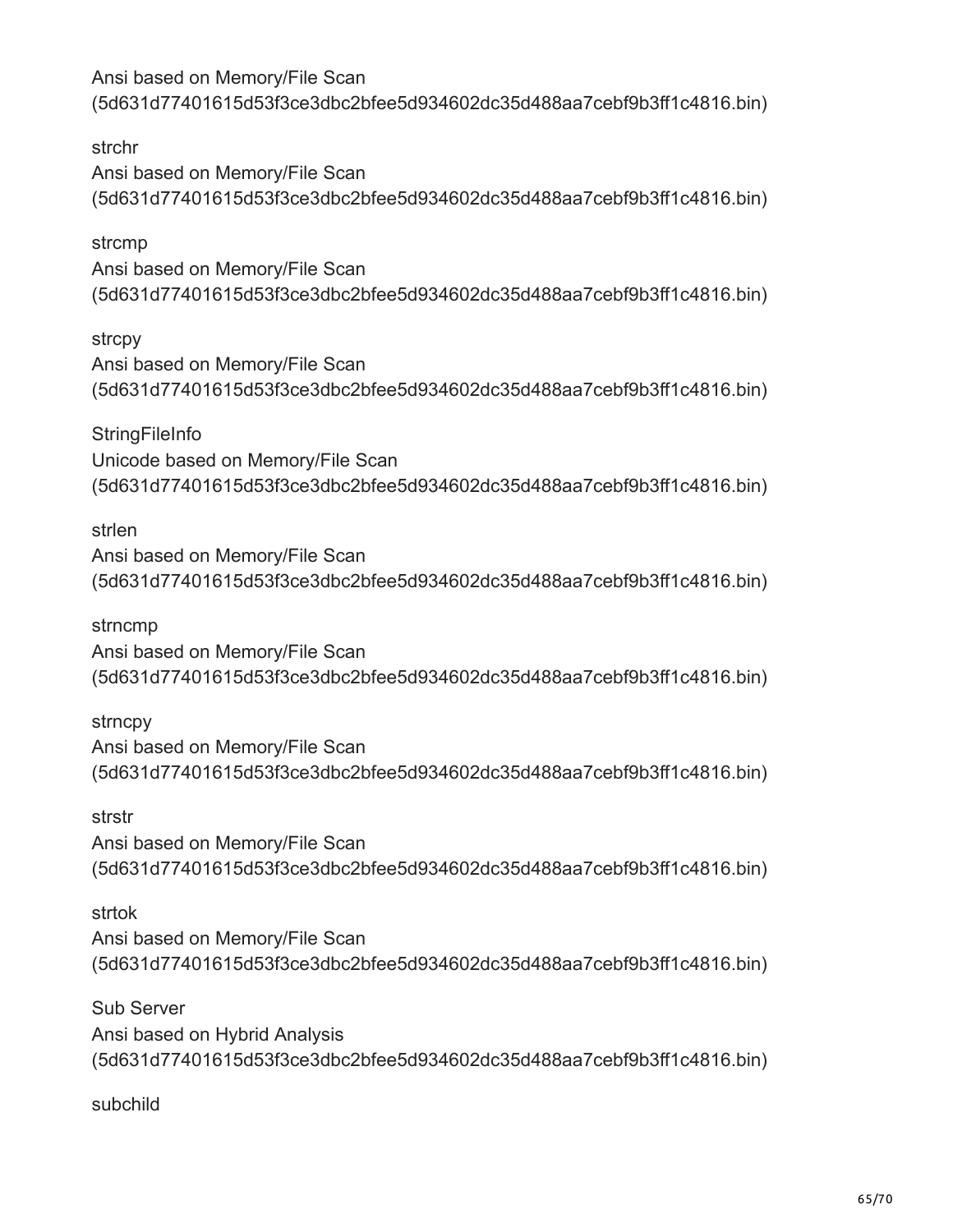svs.exe Unicode based on Memory/File Scan (5d631d77401615d53f3ce3dbc2bfee5d934602dc35d488aa7cebf9b3ff1c4816.bin)

System\CurrentControlSet\Services\%s\parameters\%s Ansi based on Hybrid Analysis (5d631d77401615d53f3ce3dbc2bfee5d934602dc35d488aa7cebf9b3ff1c4816.bin)

systemtemp.cns Ansi based on Hybrid Analysis (5d631d77401615d53f3ce3dbc2bfee5d934602dc35d488aa7cebf9b3ff1c4816.bin)

TerminateProcess Ansi based on Memory/File Scan (5d631d77401615d53f3ce3dbc2bfee5d934602dc35d488aa7cebf9b3ff1c4816.bin)

TerminateThread Ansi based on Memory/File Scan (5d631d77401615d53f3ce3dbc2bfee5d934602dc35d488aa7cebf9b3ff1c4816.bin)

Timeout & QUIT!!! Ansi based on Hybrid Analysis (5d631d77401615d53f3ce3dbc2bfee5d934602dc35d488aa7cebf9b3ff1c4816.bin)

tName Unicode based on Memory/File Scan (5d631d77401615d53f3ce3dbc2bfee5d934602dc35d488aa7cebf9b3ff1c4816.bin)

tQJWFsQL@FPPnFNLQZ Ansi based on Memory/File Scan (5d631d77401615d53f3ce3dbc2bfee5d934602dc35d488aa7cebf9b3ff1c4816.bin)

**TranslateMessage** Ansi based on Memory/File Scan (5d631d77401615d53f3ce3dbc2bfee5d934602dc35d488aa7cebf9b3ff1c4816.bin)

UDP\_Touch Port:%d Ansi based on Hybrid Analysis (5d631d77401615d53f3ce3dbc2bfee5d934602dc35d488aa7cebf9b3ff1c4816.bin)

uJQWVBOsQLWF@Wf[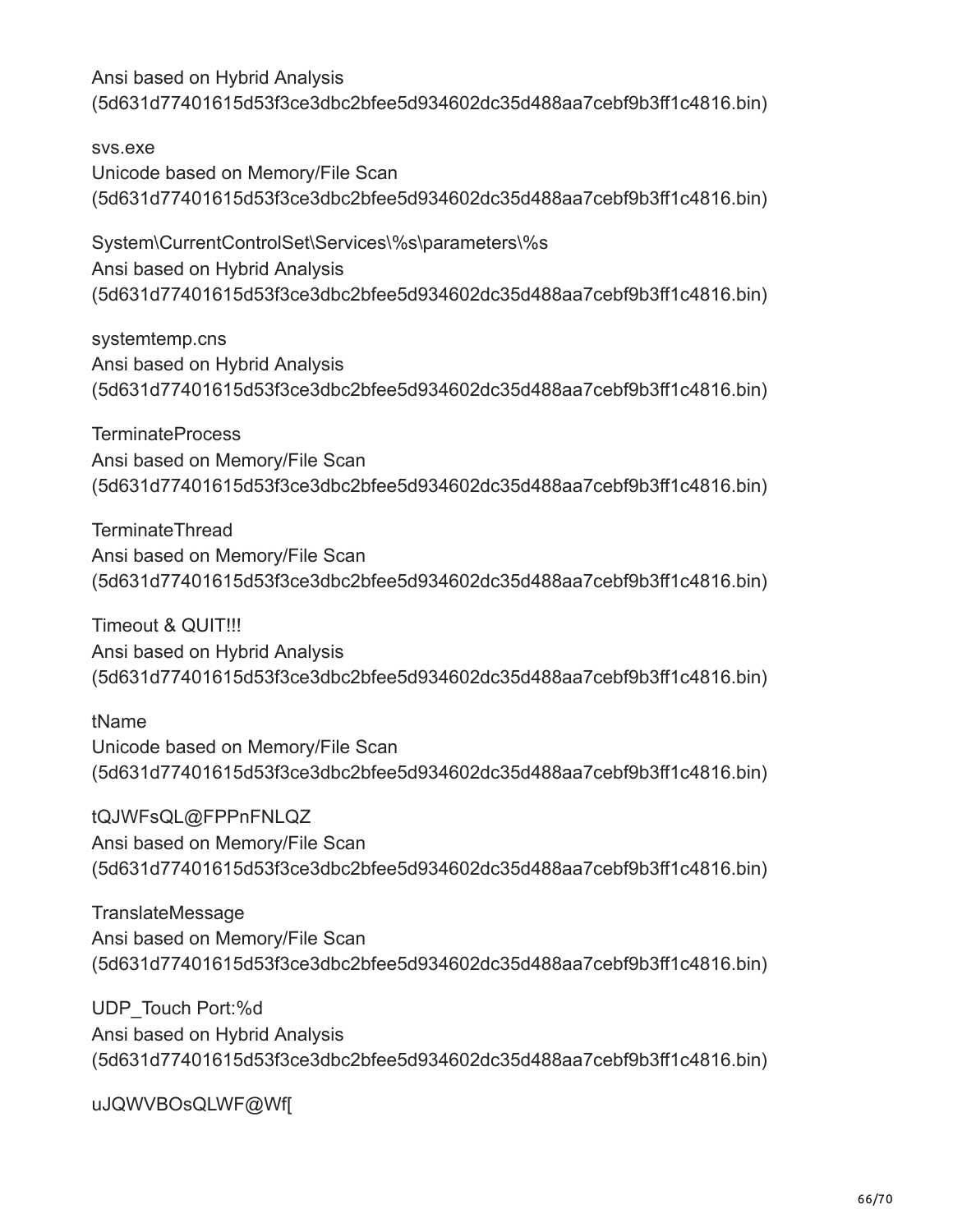Unknown command. Ansi based on Hybrid Analysis (5d631d77401615d53f3ce3dbc2bfee5d934602dc35d488aa7cebf9b3ff1c4816.bin)

UnlockServiceDatabase Ansi based on Memory/File Scan (5d631d77401615d53f3ce3dbc2bfee5d934602dc35d488aa7cebf9b3ff1c4816.bin)

USER32.dll Ansi based on Memory/File Scan (5d631d77401615d53f3ce3dbc2bfee5d934602dc35d488aa7cebf9b3ff1c4816.bin)

**VarFileInfo** Unicode based on Memory/File Scan (5d631d77401615d53f3ce3dbc2bfee5d934602dc35d488aa7cebf9b3ff1c4816.bin)

VE2DATA Ansi based on Hybrid Analysis (5d631d77401615d53f3ce3dbc2bfee5d934602dc35d488aa7cebf9b3ff1c4816.bin)

**VirtualProtectEx** Ansi based on Memory/File Scan (5d631d77401615d53f3ce3dbc2bfee5d934602dc35d488aa7cebf9b3ff1c4816.bin)

VS\_VERSION\_INFO Unicode based on Memory/File Scan (5d631d77401615d53f3ce3dbc2bfee5d934602dc35d488aa7cebf9b3ff1c4816.bin)

vSGBWFqFPLVQ@Fb Ansi based on Memory/File Scan (5d631d77401615d53f3ce3dbc2bfee5d934602dc35d488aa7cebf9b3ff1c4816.bin)

WaitForMultipleObjects Ansi based on Memory/File Scan (5d631d77401615d53f3ce3dbc2bfee5d934602dc35d488aa7cebf9b3ff1c4816.bin)

WaitForSingleObject Ansi based on Memory/File Scan (5d631d77401615d53f3ce3dbc2bfee5d934602dc35d488aa7cebf9b3ff1c4816.bin)

WaitNamedPipeA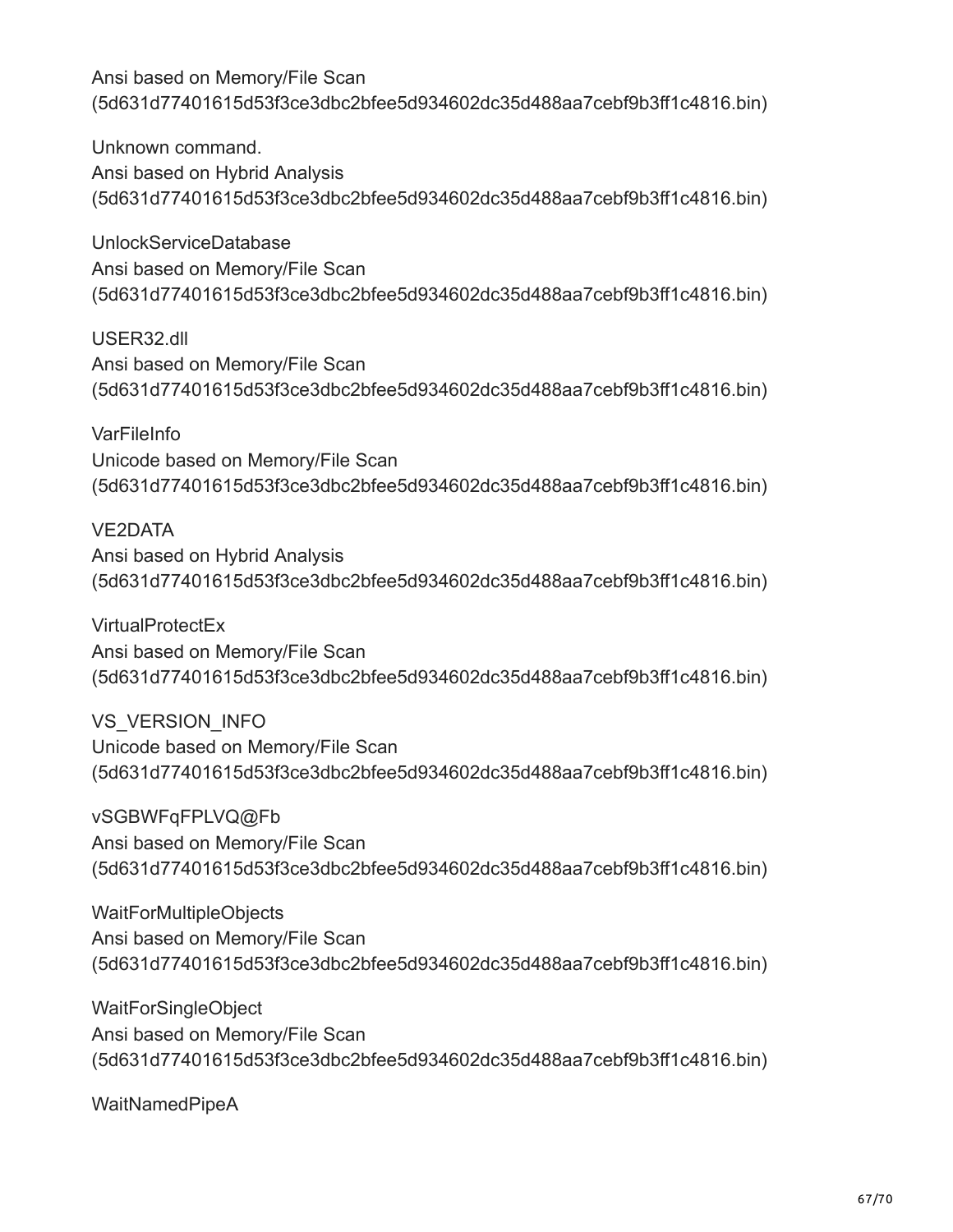wcscpy Ansi based on Memory/File Scan (5d631d77401615d53f3ce3dbc2bfee5d934602dc35d488aa7cebf9b3ff1c4816.bin)

**WriteFile** Ansi based on Memory/File Scan (5d631d77401615d53f3ce3dbc2bfee5d934602dc35d488aa7cebf9b3ff1c4816.bin)

WriteProcessMemory Ansi based on Memory/File Scan (5d631d77401615d53f3ce3dbc2bfee5d934602dc35d488aa7cebf9b3ff1c4816.bin)

WS2\_32.dll Ansi based on Memory/File Scan (5d631d77401615d53f3ce3dbc2bfee5d934602dc35d488aa7cebf9b3ff1c4816.bin)

wsprintfA Ansi based on Memory/File Scan (5d631d77401615d53f3ce3dbc2bfee5d934602dc35d488aa7cebf9b3ff1c4816.bin)

wsprintfW Ansi based on Memory/File Scan (5d631d77401615d53f3ce3dbc2bfee5d934602dc35d488aa7cebf9b3ff1c4816.bin)

 $\sim^*$ tmp Ansi based on Hybrid Analysis (5d631d77401615d53f3ce3dbc2bfee5d934602dc35d488aa7cebf9b3ff1c4816.bin)

~temp8520.tmp.tmp Ansi based on Hybrid Analysis (5d631d77401615d53f3ce3dbc2bfee5d934602dc35d488aa7cebf9b3ff1c4816.bin)

4]wS5]w Ansi based on Memory/File Scan (5d631d77401615d53f3ce3dbc2bfee5d934602dc35d488aa7cebf9b3ff1c4816 , 00298829- 00003884.00000000.300181.420000.00000002.mdmp)

AddressFamily Unicode based on Runtime Data (5d631d77401615d53f3ce3dbc2bfee5d934602dc35d488aa7cebf9b3ff1c4816 )

C4QVh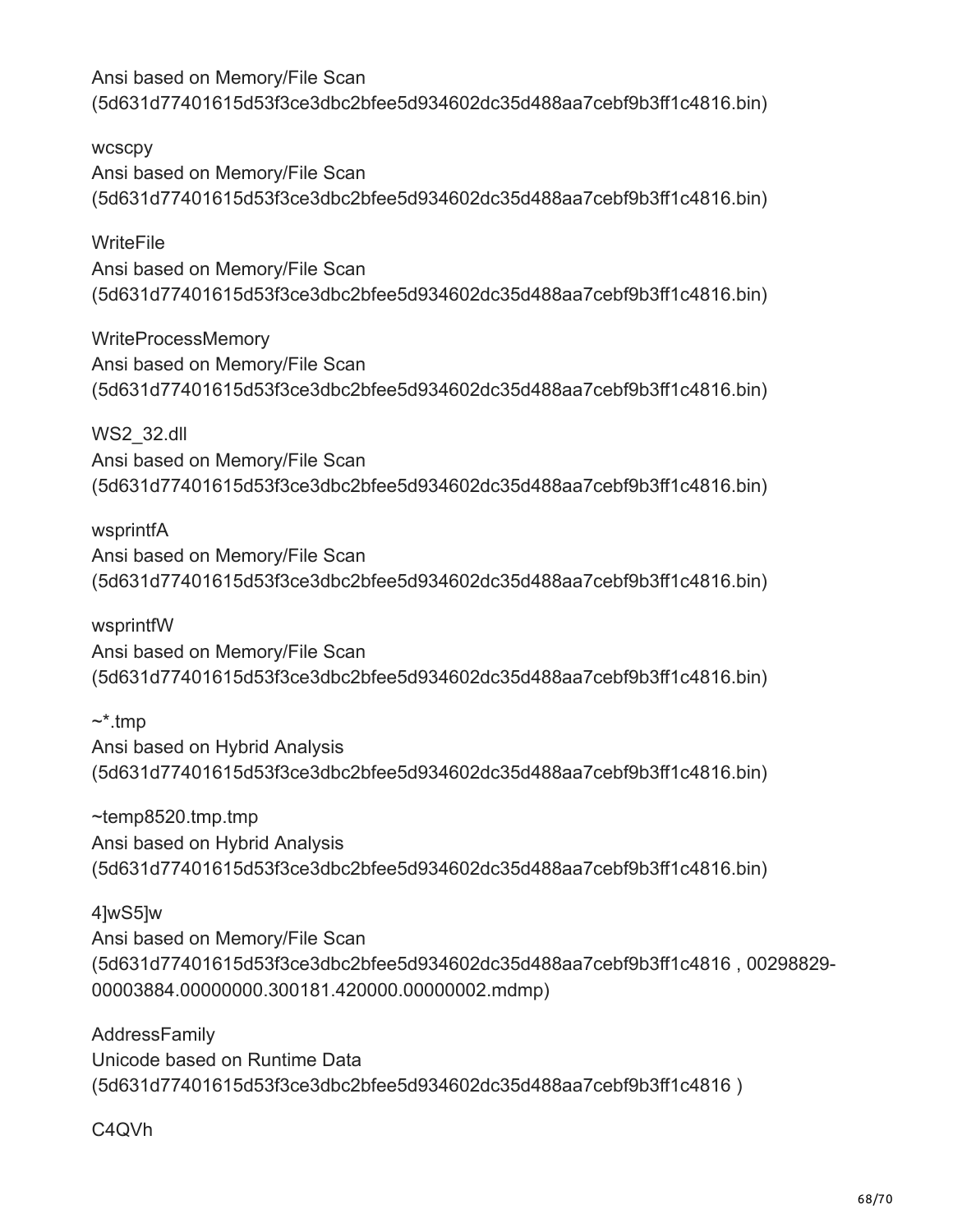Ansi based on Memory/File Scan (5d631d77401615d53f3ce3dbc2bfee5d934602dc35d488aa7cebf9b3ff1c4816 , 00298829- 00003884.00000000.300181.401000.00000020.mdmp)

**CEIPEnable** Unicode based on Runtime Data (5d631d77401615d53f3ce3dbc2bfee5d934602dc35d488aa7cebf9b3ff1c4816 )

DisplayString Unicode based on Runtime Data (5d631d77401615d53f3ce3dbc2bfee5d934602dc35d488aa7cebf9b3ff1c4816 )

Enabled Unicode based on Runtime Data (5d631d77401615d53f3ce3dbc2bfee5d934602dc35d488aa7cebf9b3ff1c4816 )

**LibraryPath** Unicode based on Runtime Data (5d631d77401615d53f3ce3dbc2bfee5d934602dc35d488aa7cebf9b3ff1c4816 )

LvejOv

Ansi based on Memory/File Scan (5d631d77401615d53f3ce3dbc2bfee5d934602dc35d488aa7cebf9b3ff1c4816 , 00298829- 00003884.00000000.300181.420000.00000002.mdmp)

NameSpace\_Callout Unicode based on Runtime Data (5d631d77401615d53f3ce3dbc2bfee5d934602dc35d488aa7cebf9b3ff1c4816 )

Next Catalog Entry ID Unicode based on Runtime Data (5d631d77401615d53f3ce3dbc2bfee5d934602dc35d488aa7cebf9b3ff1c4816 )

Num\_Catalog\_Entries Unicode based on Runtime Data (5d631d77401615d53f3ce3dbc2bfee5d934602dc35d488aa7cebf9b3ff1c4816 )

**PackedCatalogItem** Unicode based on Runtime Data (5d631d77401615d53f3ce3dbc2bfee5d934602dc35d488aa7cebf9b3ff1c4816 )

ProviderId Unicode based on Runtime Data (5d631d77401615d53f3ce3dbc2bfee5d934602dc35d488aa7cebf9b3ff1c4816 )